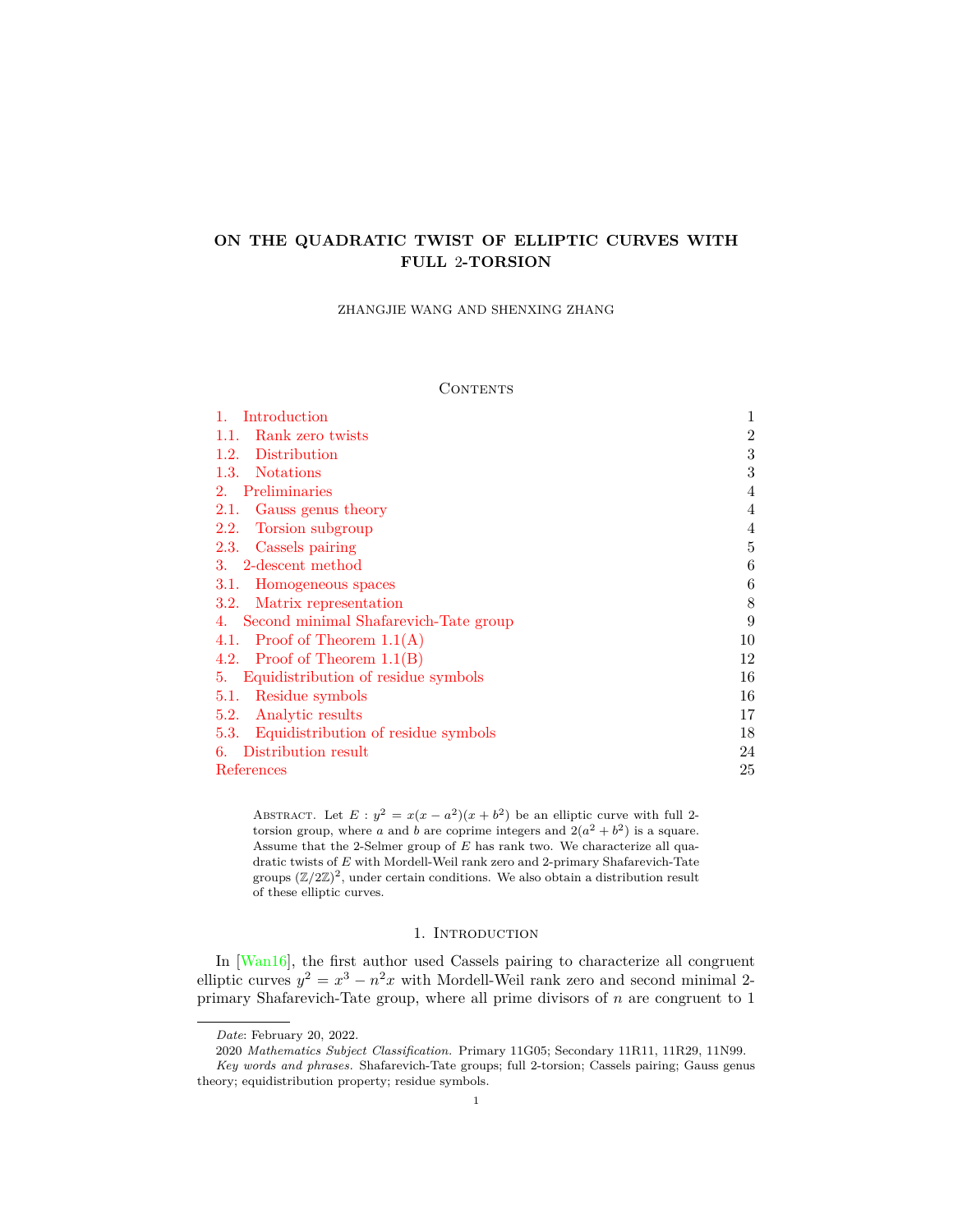modulo 4. The goal of this paper is to generalize this result to the quadratic twist of particular elliptic curves with full 2-torsion.

Let  $(a, b, c)$  be a primitive triple of positive integers such that  $a^2 + b^2 = 2c^2$ . By elementary number theory, this is equivalent to say,

$$
a=|\alpha^2-2\alpha\beta-\beta^2|,\quad b=|\alpha^2+2\alpha\beta-\beta^2|,\quad c=\alpha^2+\beta^2
$$

for some coprime integers  $\alpha$ ,  $\beta$  with different parities. Denote by

$$
E: y^2 = x(x - a^2)(x + b^2)
$$

an elliptic curve with full 2-torsion group, and

$$
E^{(n)}: y^2 = x(x - a^2n)(x + b^2n)
$$

a quadratic twist of  $E$ , where  $n$  is a positive square-free integer. When  $a = b = 1$ , this is just the congruent elliptic curve.

<span id="page-1-0"></span>1.1. **Rank zero twists.** When  $n > 1$ , denote by *A* the ideal class group of  $K = \mathbb{Q}(\sqrt{m})$ Q( *−n*) and

$$
h_{2^m}(n):=\dim_{\mathbb{F}_2}\mathcal{A}^{2^{m-1}}/\mathcal{A}^{2^m}
$$

its  $2^m$ -rank for a positive integer *m*. Denote by  $\text{Sel}_2(E^{(n)}/\mathbb{Q})$  the 2-Selmer group of  $E^{(n)}$  over  $\mathbb{Q}$ .

<span id="page-1-1"></span>**Theorem 1.1** (=Theorems [4.2](#page-9-1) and [4.4\)](#page-12-0)**.** *Assume that*  $\text{Sel}_2(E/\mathbb{Q}) \cong (\mathbb{Z}/2\mathbb{Z})^2$ *. Let n ≡* 1 mod 8 *be a positive square-free integer coprime to abc where each prime factor of n is a quadratic residue modulo every prime factor of abc.*

(A) *If all prime factors of n are congruent to ±*1 *modulo* 8*, then the following are equivalent:*

- (1)  $\text{rank}_{\mathbb{Z}} E^{(n)}(\mathbb{Q}) = 0 \text{ and } \text{III}(E^{(n)}/\mathbb{Q})[2^{\infty}] \cong (\mathbb{Z}/2\mathbb{Z})^2;$
- (2)  $h_4(n) = 1$  *and*  $h_8(n) = 0$ .

(B) *If all prime factors of n are congruent to* 1 *modulo* 4*, then the following are equivalent:*

- (1)  $\text{rank}_{\mathbb{Z}} E^{(n)}(\mathbb{Q}) = 0 \text{ and } \text{III}(E^{(n)}/\mathbb{Q})[2^{\infty}] \cong (\mathbb{Z}/2\mathbb{Z})^2;$
- (2)  $h_4(n) = 1$  *and*  $h_8(n) \equiv \frac{d-1}{4} \mod 2$ .

*Here d is the odd part of*  $d_0 \mid 2n$  *such that the ideal class*  $[(d_0, \sqrt{-n})]$  *is the non-trivial element in*  $\mathcal{A}[2] \cap \mathcal{A}^2$ .

*Remark* 1.2*.* (1) When (*a, b*) = (1*,* 1)*,*(7*,* 23)*,*(23*,* 47)*,*(119*,* 167)*,*(167*,* 223)*,*(287*,* 359), we have  $\operatorname{Sel}_2(E/\mathbb{Q}) \cong (\mathbb{Z}/2\mathbb{Z})^2$ .

(2) In Theorem [1.1](#page-1-1)(B), if  $h_4(n) = 1$ , then the non-trivial element in  $\mathcal{A}[2] \cap \mathcal{A}^2$ is  $[(d_0, \sqrt{-n})]$  for some positive divisor  $d_0$  of 2*n*. If  $d'_0$  is another positive divisor of 2*n* such that  $[(d_0, \sqrt{-n})] = [(d'_0, \sqrt{-n})]$ , then  $d_0d'_0 = n$  or 4*n*. See §[2.1](#page-3-1).

We will first show that  $E_{\text{tor}}^{(n)}(\mathbb{Q}) \cong (\mathbb{Z}/2\mathbb{Z})^2$  in §[2.2](#page-3-2). In §[3,](#page-5-0) we will study the local solvability of homogeneous spaces and then express the 2-Selmer group as the kernel of the generalized Monsky matrix  $\mathcal{M}_n$ . Then we will give the proof of Theorem [1.1](#page-1-1) in [§4](#page-8-0). The strategy is similar to [\[Wan16](#page-25-0)].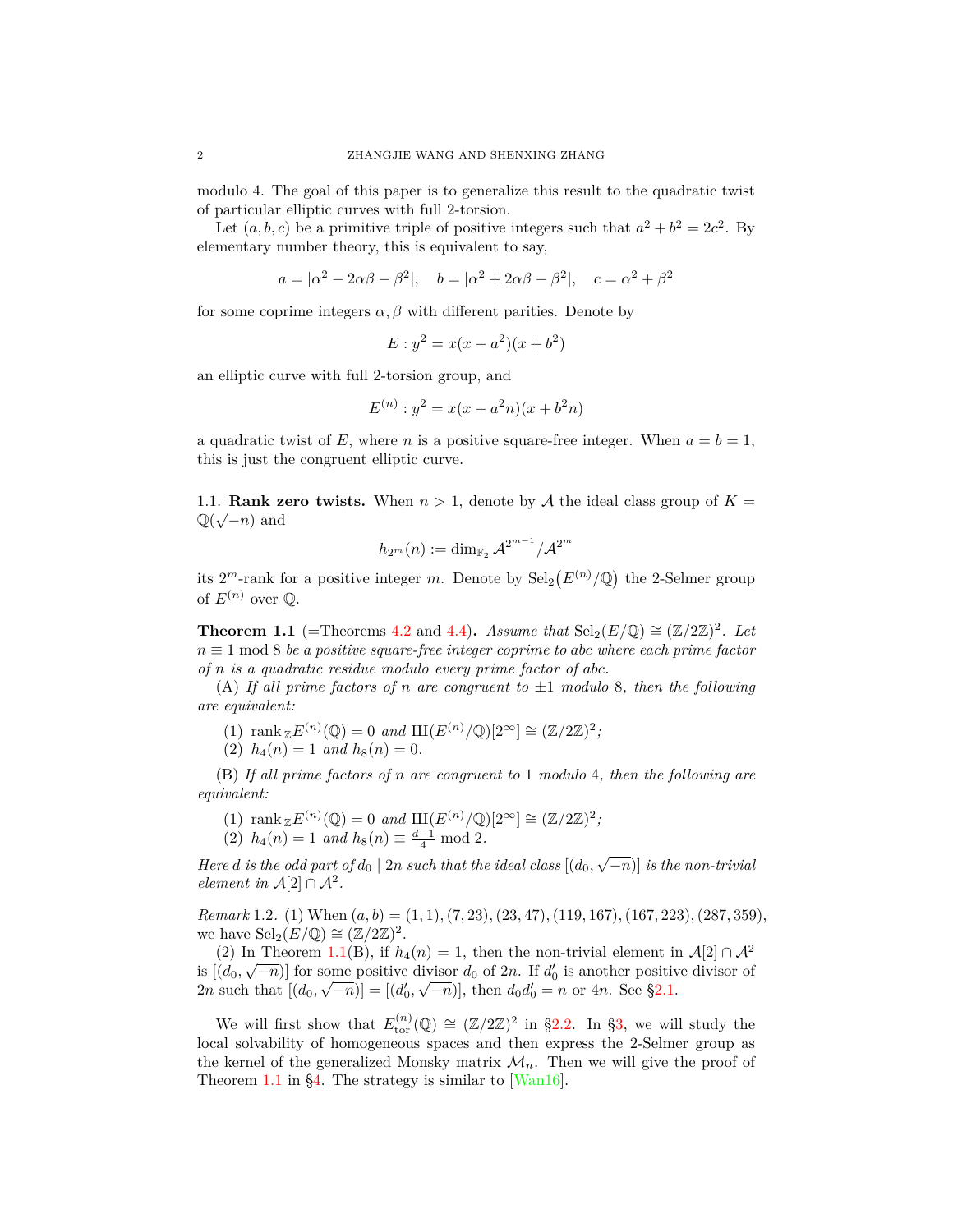#### <span id="page-2-0"></span>1.2. **Distribution.** Denote by

- $C_k(x)$  the set of positive square-free integers  $n \leq x$  with exactly *k* prime factors;
- $\mathscr{Q}_k(x)$  the set of  $n \in C_k(x)$  coprime to *abc* such that each prime factor of *n* ≡ 1 mod 8 is a quadratic residue modulo every prime factor of *abc* and congruent to 1 modulo 4;
- $\mathscr{P}_k(x)$  the set of all  $n \in \mathscr{Q}_k(x)$  such that Theorem [1.1](#page-1-1)(B)(2) holds.

We will use the standard symbols in analytic number theory: "*∼, , O*(*·*)*, o*(*·*)*,* Li(*x*)", which can be found in [\[IR90](#page-25-1)]. The equidistribution property of Legendre symbols in [\[Rho09\]](#page-25-2) implies

*.*

(1.1) 
$$
\#C_k(x) \sim \frac{x(\log \log x)^{k-1}}{(k-1)!\log x}
$$

<span id="page-2-2"></span>**Theorem 1.3.** *Assume that*  $\text{Sel}_2(E/\mathbb{Q}) \cong (\mathbb{Z}/2\mathbb{Z})^2$ *. Then* 

<span id="page-2-3"></span>
$$
\#\mathscr{P}_k(x) \sim 2^{-k\ell - k - 2} \left( u_k + (2^{-1} - 2^{-k}) u_{k-1} \right) \cdot \#C_k(x),
$$

*where ℓ is the number of different prime factors of abc and*

$$
u_k := \prod_{1 \leq i \leq k/2} (1 - 2^{1 - 2i}).
$$

We will use the method in  $[CO89]$  to show the equidistribution property of residue symbols in § [5.3](#page-17-0) and then use this to prove Theorem [1.3](#page-2-2) in § [6.](#page-23-0)

<span id="page-2-1"></span>1.3. **Notations.** We will not list the notations appeared above.

- $n = p_1 \cdots p_k$  the prime decomposition of *n*.
- $abc = q_1^{t_1} \cdots q_\ell^{t_\ell}$  the prime decomposition of *abc*.
- $gcd(m_1, \ldots, m_t)$  the greatest common divisor of integers  $m_1, \ldots, m_t$ .
- $\text{Sel}'_2(E^{(n)}) = \text{Sel}_2(E^{(n)})/E^{(n)}(\mathbb{Q})[2]$  the pure 2-Selmer group of  $E^{(n)}$ , see  $(2.4).$  $(2.4).$
- $D_{\Lambda}$  the homogeneous space associated to a rational triple  $(d_1, d_2, d_3)$ , see ([2.2\)](#page-4-2).
- $(\alpha, \beta)_v$  the Hilbert symbol,  $\alpha, \beta \in \mathbb{Q}_v^\times$ .
- $[\alpha, \beta]_v$  the additive Hilbert symbol, i.e., the image of  $(\alpha, \beta)_v$  under the isomorphism  $\{\pm 1\} \stackrel{\sim}{\longrightarrow} \mathbb{F}_2$ .
- **•**  $\left(\frac{\alpha}{\beta}\right) = \prod_{p|\beta} (\alpha, \beta)_p$  the Jacobi symbol with *p* | *β* counted with multiplicity, where  $gcd(\alpha, \beta) = 1$  and  $\beta > 0$ .
- $\left[\frac{\alpha}{\beta}\right]$  the additive Jacobi symbol, i.e., the image of  $\left(\frac{\alpha}{\beta}\right)$  under the isomorphism  $\{\pm 1\} \stackrel{\sim}{\longrightarrow} \mathbb{F}_2$ .
- *• D*(*K*) the set of positive square-free divisors of 2*n*.
- $\mathbf{0} = (0, \ldots, 0)^{\mathrm{T}}$  and  $\mathbf{1} = (1, \ldots, 1)^{\mathrm{T}}$ .
- *•* **I** the identity matrix and **O** the zero matrix.
- $A = A_n$  a matrix associated to *n*, see [\(3.2\)](#page-8-1).
- $A = A_n$  a matrix associated to *n*, see (3.2).<br>•  $\mathbf{R}_n$  the Rédei matrix of  $K = \mathbb{Q}(\sqrt{-n})$ , see [\(2.1](#page-3-3)).
- $\mathbf{D}_u = \text{diag}\bigg\{\bigg[\frac{u}{p_1}\bigg], \ldots, \bigg[\frac{u}{p_k}\bigg]\bigg\}.$
- $\bullet \mathbf{b}_u = \mathbf{D}_u \mathbf{1} = \left( \left\lceil \frac{u}{p_1} \right\rceil, \ldots, \left\lceil \frac{u}{p_k} \right\rceil \right).$
- $M_n$  the Monsky matrix associated to *n*, see ([3.3](#page-8-2)).
- $\mathcal{M}_n$  the generalized Monsky matrix associated to  $E^{(n)}$ , see ([3.4](#page-8-3)).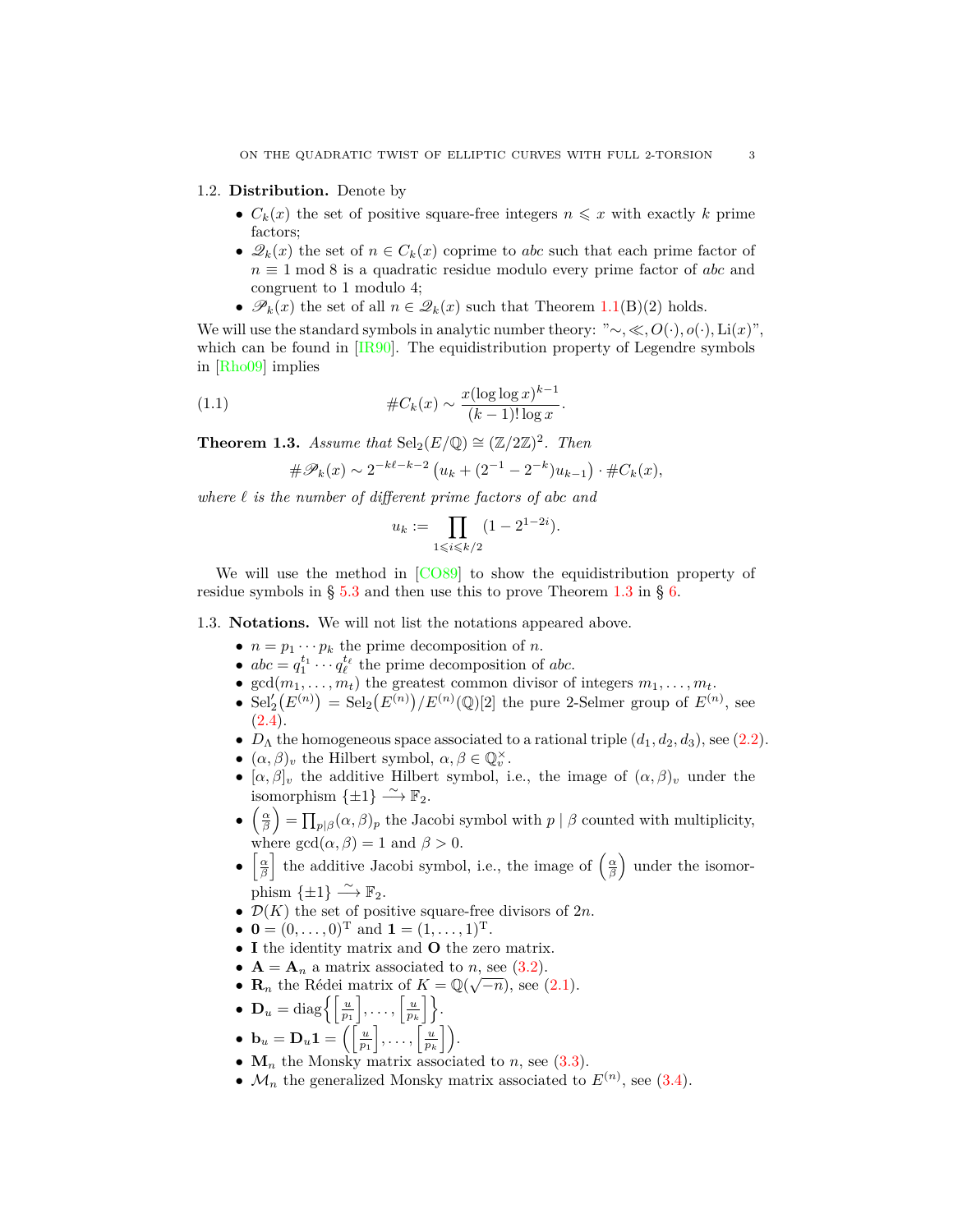- $I = \sqrt{-1}.$
- $P$  the set of primary primes of  $\mathbb{Z}[I]$  with positive imaginary part.
- $\left(\frac{\alpha}{\lambda}\right)$ the quadratic residue symbol over  $\mathbb{Z}[I]$ , see ([5.1\)](#page-15-2).
- $\left(\frac{\alpha}{\lambda}\right)$ the quartic residue symbol over  $\mathbb{Z}[I]$ , see [\(5.2](#page-15-3)).
- $\left(\frac{a}{d}\right)$  $\alpha_4 := \left(\frac{a}{\lambda}\right)$ 4 the rational quartic residue symbol, see [\(5.3](#page-15-4)).
- $\Lambda(\mathfrak{a})$  the Mangoldt function, see [\(5.4](#page-16-1)).
- $\chi_0$  the trivial character modulo a given integral ideal, see § [5.2](#page-16-0).
- $\psi(x, \chi) = \sum_{\mathbf{N}\mathfrak{a}\leqslant x} \chi(\mathfrak{a})\Lambda(\mathfrak{a})$ , see ([5.5\)](#page-16-2).
- $C_k(x, \alpha, \mathbf{B}), C'_k(x, \alpha, \mathbf{B}), T_k(x), T'_k(x)$  sets associated to  $x, \alpha, \mathbf{B}$ , see § [5.3](#page-17-0).
- $\binom{k}{2} = k(k-1)/2$  the binomial coefficient.

# 2. Preliminaries

<span id="page-3-1"></span><span id="page-3-0"></span>2.1. **Gauss genus theory.** In this subsection, we will recall Gauss genus theory, which can be found in  $\left[\frac{\text{Wan}16}{\text{Nan}16}, \frac{6}{\text{N}}\right]$  for details. For our purpose, assume that  $n = p_1 \cdots p_k \equiv 1 \mod 4$ . Denote by *A* the ideal class group of  $K = \mathbb{Q}(\sqrt{-n})$ . Denote by  $\mathcal{D}(K)$  the set of positive square-free divisors of  $2n$ . The classical Gauss genus theory tells that

<span id="page-3-3"></span>
$$
\mathcal{A}[2] = \{[(d,\sqrt{-n})]: d \in \mathcal{D}(K)\} \text{ and } h_2(n) = \dim_{\mathbb{F}_2} \mathcal{A}[2] = t - 1.
$$

Denote by  $p_{k+1} = 2$  and define the Rédei matrix

(2.1) 
$$
\mathbf{R}_n = ([p_j, -n]_{p_i})_{i,j} \in M_{k \times (k+1)}(\mathbb{F}_2).
$$

<span id="page-3-6"></span>**Proposition 2.1** ([[Red34\]](#page-25-3))**.** *We have*

$$
\begin{array}{rcl}\n\operatorname{Ker} \mathbf{R}_{n} & \xleftarrow{\sim} & \mathcal{D}(K) \cap \mathbf{N}_{K/\mathbb{Q}} K^{\times} & \longrightarrow & \mathcal{A}[2] \cap \mathcal{A}^{2} \\
(v_{p_1}(d), \dots, v_{p_{k+1}}(d)) & \longleftarrow & d & \longmapsto & [ (d, \sqrt{-n})],\n\end{array}
$$

*where the second arrow is a two-to-one onto homomorphism with kernel*  $\{1,n\}$ *.*  $Hence h_4(n) = k - \text{rank } \mathbf{R}_n$ .

<span id="page-3-7"></span>**Proposition 2.2** ([\[Wan16,](#page-25-0) Proposition 3.6])**.** *For any*  $2^r d \in \mathcal{D}(K) \cap \mathbf{N}_{K/\mathbb{Q}} K^\times$ *with odd d, let*  $(\alpha, \beta, \gamma)$  *be a primitive triple of positive integers satisfying* 

$$
d\alpha^2 + \frac{n}{d}\beta^2 = 2^r\gamma^2.
$$

*Then*  $[(2^r d, \sqrt{-n})] \in \mathcal{A}^4$  *if and only if* 

$$
\mathbf{b}_{\gamma} = \left( \left[ \frac{\gamma}{p_1} \right], \ldots, \left[ \frac{\gamma}{p_k} \right] \right)^{\mathrm{T}} \in \mathrm{Im} \, \mathbf{R}_n.
$$

# <span id="page-3-2"></span>2.2. **Torsion subgroup.**

<span id="page-3-4"></span>**Proposition 2.3.** For any positive square-free integer *n*,  $E_{\text{tor}}^{(n)}(\mathbb{Q}) \cong (\mathbb{Z}/2\mathbb{Z})^2$ .

<span id="page-3-5"></span>**Lemma 2.4** ([[Ono96](#page-25-4)]). Let  $\mathcal{E} : y^2 = x(x - a)(x + b)$  be an elliptic curve with  $a, b \in \mathbb{Z}$ .

- (1) *E*(Q) *has a point of order* 4 *if and only if one of the three pairs* (*−a, b*)*,*(*a, a*+ *b*) *and* (*−b, −a − b*) *consists of squares of integers.*
- (2)  $\mathcal{E}(\mathbb{Q})$  *has a point of order* 3 *if and only if there exist integers*  $d, u, v$  *such that*  $gcd(u, v) = 1$ ,  $d^2u^3(u + 2v) = -a$ ,  $d^2v^3(v + 2u) = b$  *and*  $u/v \notin$ *{−*2*, −*1*/*2*, −*1*,* 1*,* 0*}.*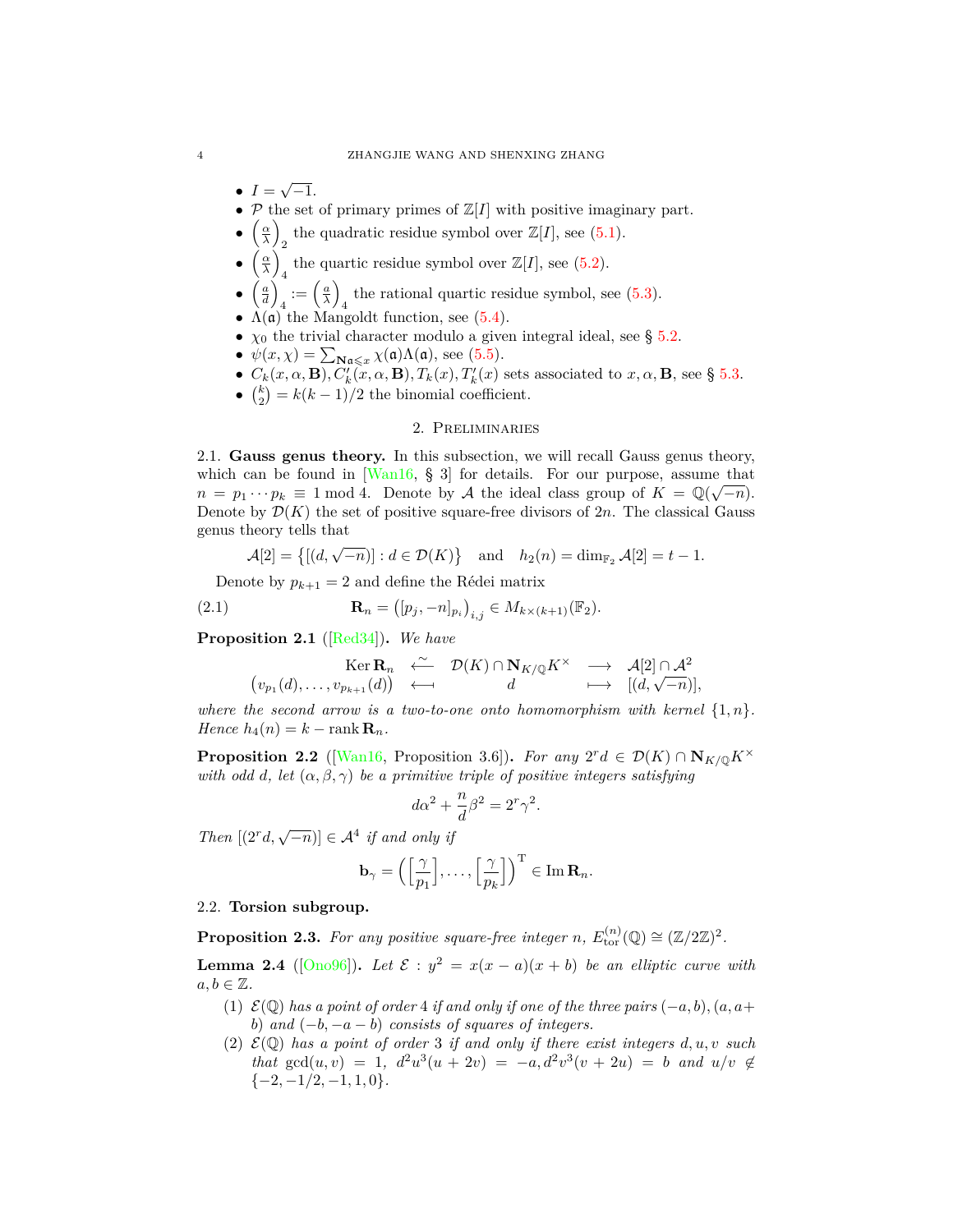*Proof of Proposition* [2.3](#page-3-4). Since  $E^{(n)}$  has full rational 2-torsion,  $E^{(n)}_{\text{tor}}(\mathbb{Q})$  contains a subgroup isomorphic to  $(\mathbb{Z}/2\mathbb{Z})^2$ . By Mazur's classification theorem [\[Maz77,](#page-25-5) [Maz78](#page-25-6)], one have

$$
E_{\mathrm{tor}}^{(n)}(\mathbb{Q}) \cong \mathbb{Z}/2\mathbb{Z} \oplus \mathbb{Z}/2N\mathbb{Z}
$$

for some  $N \in \{1, 2, 3, 4\}$ . We only need to show that  $E^{(n)}(\mathbb{Q})$  contains no point of order 4 or 3.

Since the three pairs in Lemma [2.4\(](#page-3-5)1) are  $(-a^2n, b^2n)$ ,  $(a^2n, 2c^2n)$  and  $(-b^2n, -2c^2n)$ ,  $E^{(n)}(\mathbb{Q})$  contains no point of order 4.

Assume that there are integers  $d, u, v$  such that  $gcd(u, v) = 1$ ,

$$
d^2u^3(u+2v) = -a^2n
$$
 and  $d^2v^3(v+2u) = b^2n$ .

Clearly,  $d^2 = 1$  and  $n = \gcd(u + 2v, v + 2u) = \gcd(3, u - v) = 1$  or 3. Since *a* and *b* are odd, so is  $u, v$ . We may assume that  $v > 0$ , then  $u < 0$ . Since  $n \mid (u+2v, v+2u)$ , we may write  $v = \alpha^2$ ,  $u = -\beta^2$ . Then  $(\alpha^2 - 2\beta^2)/n$  and  $(2\alpha^2 - \beta^2)/n$  are squares, which is impossible by modulo 8. Hence  $E^{(n)}(\mathbb{Q})$  contains no point of order 3 by Lemma  $2.4(2)$  $2.4(2)$ .

<span id="page-4-0"></span>2.3. **Cassels pairing.** As shown in [\[Cas98](#page-24-2)], the 2-Selmer group  $\text{Sel}_2(E^{(n)})$  can be identified with

<span id="page-4-2"></span>
$$
\left\{\Lambda = (d_1, d_2, d_3) \in \left(\mathbb{Q}^\times/\mathbb{Q}^{\times 2}\right)^3 : D_\Lambda(\mathbb{A}_{\mathbb{Q}}) \neq \emptyset, d_1 d_2 d_3 \equiv 1 \bmod \mathbb{Q}^{\times 2} \right\},\
$$

where  $D_{\Lambda}$  is a genus one curve defined by

(2.2) 
$$
\begin{cases} H_1: & -b^2nt^2 + d_2u_2^2 - d_3u_3^2 = 0, \\ H_2: & -a^2nt^2 + d_3u_3^2 - d_1u_1^2 = 0, \\ H_3: & 2c^2nt^2 + d_1u_1^2 - d_2u_2^2 = 0. \end{cases}
$$

Under this identification, the points  $O$ ,  $(a^2n, 0)$ ,  $(-b^2n, 0)$ ,  $(0, 0)$  and non-torsion  $(x, y)$  ∈  $E<sup>(n)</sup>(\mathbb{Q})$  correspond to

<span id="page-4-3"></span>
$$
(2.3) \qquad (1,1,1), (2,2n,n), (-2n,2,-n), (-n,n,-1)
$$

and  $(x - a^2n, x + b^2n, x)$  respectively.

Cassels in [\[Cas98](#page-24-2)] defined a skew-symmetric bilinear pairing  $\langle -, - \rangle$  on the  $\mathbb{F}_2$ vector space

(2.4) 
$$
\mathrm{Sel}'_2(E^{(n)}) := \mathrm{Sel}_2(E^{(n)})/E^{(n)}(\mathbb{Q})[2].
$$

We will write it additively. For any  $\Lambda \in \text{Sel}_2(E^{(n)})$ , choose  $P = (P_v) \in D_{\Lambda}(\mathbb{A}_{\mathbb{Q}})$ . Since  $H_i$  is locally solvable everywhere, there exists  $Q_i \in H_i(\mathbb{Q})$  by Hasse-Minkowski principle. Let  $L_i$  be a linear form in three variables such that  $L_i = 0$  defines the tangent plane of  $H_i$  at  $Q_i$ . Then for any  $\Lambda' = (d'_1, d'_2, d'_3) \in \text{Sel}_2(E^{(n)})$ , define

<span id="page-4-1"></span>
$$
\langle \Lambda, \Lambda' \rangle = \sum_{v} \langle \Lambda, \Lambda' \rangle_{v} \in \mathbb{F}_{2}, \quad \text{where} \quad \langle \Lambda, \Lambda' \rangle_{v} = \sum_{i=1}^{3} \big[ L_{i}(P_{v}), d_{i}' \big]_{v}.
$$

This pairing is independent of the choice of *P* and  $Q_i$ , and is trivial on  $E^{(n)}(\mathbb{Q})[2]$ .

<span id="page-4-4"></span>**Lemma 2.5** ([\[Cas98](#page-24-2), Lemma 7.2]). *The local Cassels pairing*  $\langle \Lambda, \Lambda' \rangle_p = 0$  *if* 

- $p \nmid 2\infty$ ,
- *the coefficients of*  $H_i$  *and*  $L_i$  *are all integral at*  $p$  *for*  $i = 1, 2, 3$ *, and*
- *• modulo D*<sup>Λ</sup> *and L<sup>i</sup> by p, they define a curve of genus* 1 *over* F*<sup>p</sup> together with tangents to it.*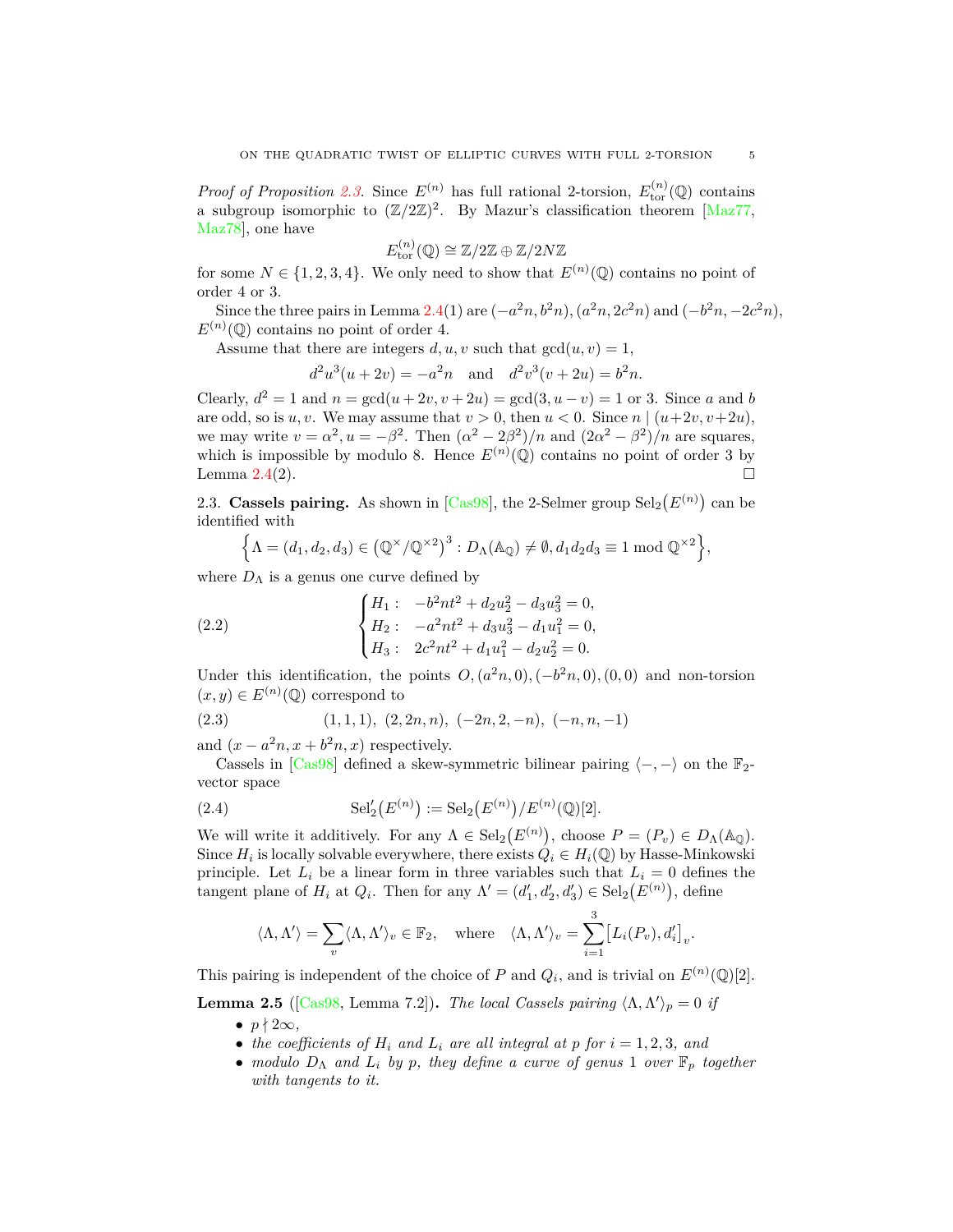<span id="page-5-4"></span>**Lemma 2.6.** *The following are equivalent:*

- $(1)$  rank  $\mathbb{Z}E^{(n)}(\mathbb{Q}) = 0$  and  $\mathbb{H}(E^{(n)}/\mathbb{Q})[2^{\infty}] \cong (\mathbb{Z}/2\mathbb{Z})^{2t}$ ;
- $(2)$   $\text{Sel}'_2(E^{(n)}) \cong (\mathbb{Z}/2\mathbb{Z})^{2t}$  *and the Cassels pairing on*  $\text{Sel}'_2(E^{(n)})$  *is nondegenerate.*

*Proof.* Note that  $E^{(n)}(\mathbb{Q})[2] = (\mathbb{Z}/2\mathbb{Z})^2$  by Proposition [2.3.](#page-3-4) The proof is similar to [\[Wan16](#page-25-0), p. 2157].

#### 3. 2-descent method

## <span id="page-5-1"></span><span id="page-5-0"></span>3.1. **Homogeneous spaces.**

<span id="page-5-2"></span>**Lemma 3.1.** Let *n* be a positive square-free integer prime to 2*abc* and  $\Lambda$  =  $(d_1, d_2, d_3)$ *, where*  $d_1, d_2, d_3$  *are square-free integers.* 

- $(1)$  *If*  $p \nmid 2abcn$ , then  $D_{\Lambda}(\mathbb{Q}_p) \neq \emptyset$  *if and only if*  $p \nmid d_1d_2d_3$ .
- (2) *If*  $D_{\Lambda}(\mathbb{Q}_2) \neq \emptyset$ , then  $d_1$  and  $d_2$  have the same parity.
- (3) If both of  $d_1$  and  $d_2$  are odd, then  $D_\Lambda(\mathbb{Q}_2) \neq \emptyset$  if and only if either 4 |  $d_1 - 1$ , 8  $|d_1 - d_2$  *or* 4  $|d_1 + n$ , 8  $|d_1 - d_2 + 2n$ .
- (4)  $D_{\Lambda}(\mathbb{R}) \neq \emptyset$  *if and only if*  $d_2 > 0$ *.*

*Proof.* Certainly,  $gcd(d_1, d_2, d_3) = 1$ . Since we are dealing with homogeneous equations, we may assume that  $u_1, u_2, u_3$  and  $t$  are *p*-adic integers and at least one of them is a *p*-adic unit.

(1) By classical descent theory, see [[Sil09,](#page-25-7) Theorem X.1.1, Corollary X.4.4].

(2) Suppose that  $D_{\Lambda}(\mathbb{Q}_2) \neq \emptyset$ . If  $2 \mid d_1, 2 \nmid d_2$ , then  $2 \mid d_3$ . We have  $2 \mid u_2$  by *H*<sub>3</sub> and 2 | *t* by *H*<sub>1</sub>. Then 2 | *u*<sub>3</sub> by *H*<sub>1</sub> and 2 | *u*<sub>1</sub> by *H*<sub>2</sub>, which is impossible. The case  $2 \nmid d_1, 2 \mid d_2$  is similar. Hence  $d_1$  and  $d_2$  have the same parity.

(3) If  $D_{\Lambda}(\mathbb{Q}_2) \neq \emptyset$ , then both of  $u_1, u_2$  are odd by  $H_3$  and exactly one of t and *u*<sub>3</sub> is even by  $H_2$ . If *t* is even and *u*<sub>3</sub> is odd, then 4  $|d_1 - d_3$ , 8  $|d_1 - d_2$  by  $H_2$  mod 4 and *H*<sub>3</sub> mod 8. Note that if  $8 \mid d_1 - d_2$ , then  $d_3 \equiv d_1 d_2 \equiv 1 \mod 8$ . If *t* is odd and *u*<sub>3</sub> is even, then  $4 | d_1 + n$ ,  $8 | d_1 - d_2 + 2n$  by  $H_2 \text{ mod } 4$  and  $H_3 \text{ mod } 8$ .

Conversely, if  $4 | d_1 - 1, 8 | d_1 - d_2$ , then  $d_3 \equiv d_1 d_2 \equiv 1 \mod 8$ . Take

•  $t = 0, u_1 = \sqrt{1/d_1}, u_2 = \sqrt{1/d_2}, u_3 = \sqrt{1/d_3}$  if  $8 | d_1 - 1;$ 

• 
$$
t = 2, u_1 = 1, u_2 = \sqrt{(d_1 + 8c^2n)/d_2}, u_3 = \sqrt{(d_1 + 4a^2n)/d_3}
$$
 if  $8 \mid d_1 - 5$ .

If 4  $| d_1 + n$ , 8  $| d_1 - d_2 + 2n$ , take

- $t = 1, u_1 = \sqrt{-a^2 n/d_1}, u_2 = \sqrt{b^2 n/d_2}, u_3 = 0$  if  $8 | d_1 + n;$
- $\bullet$   $t = 1, u_1 = \sqrt{(4d_3 a^2n)/d_1}, u_2 = \sqrt{(4d_3 + b^2n)/d_2}, u_3 = 2$  if 8  $|d_1 + n + 4$ .

(4) Suppose that  $D_{\Lambda}(\mathbb{R}) \neq \emptyset$ . If  $d_2 < 0$ , then  $d_3 < 0$  by  $H_1$ . Thus  $d_1 > 0$  by  $d_1 d_2 d_3 \in \mathbb{Q}^{\times 2}$  and  $d_1 < 0$  by  $H_2$ , which is impossible. Hence  $d_2 > 0$ . Another direction is trivial.

Assume that *n* is a positive square-free integer prime to 2*abc*. By Lemma [3.1](#page-5-2) and  $(2.3)$  $(2.3)$  $(2.3)$ , any element of the pure 2-Selmer group  $\text{Sel}'_2(E^{(n)})$  has a unique representative  $\Lambda = (d_1, d_2, d_3)$ , where  $d_1, d_2, d_3$  are positive square-free integers dividing *nabc*. In the rest part of this article,  $\Lambda$  is always assumed to be in this form and we will write  $\Lambda = (d_1, d_2, d_3) \in \text{Sel}'_2(E^{(n)})$  for simplicity.

<span id="page-5-3"></span>**Lemma 3.2.** Let *n* be a positive square-free integer prime to 2*abc* and  $\Lambda$  =  $(d_1, d_2, d_3)$ *. Let p be a prime factor of n. Then*  $D_{\Lambda}(\mathbb{Q}_p) \neq \emptyset$  *if and only if* 

 $\bullet$   $\left(\frac{d_1}{p}\right) = \left(\frac{d_2}{p}\right) = 1, \text{ if } p \nmid d_1, p \nmid d_2;$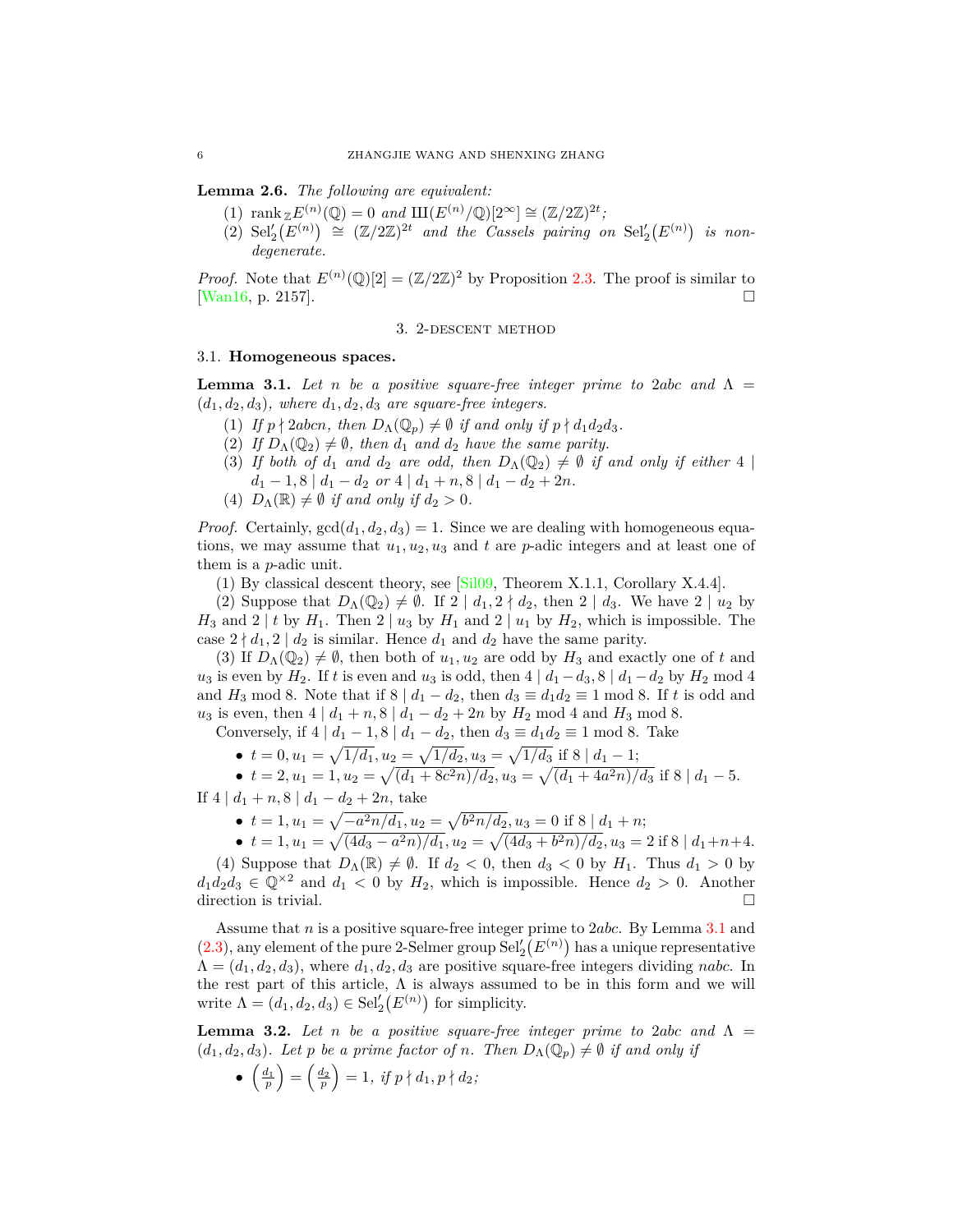ON THE QUADRATIC TWIST OF ELLIPTIC CURVES WITH FULL 2-TORSION 7

\n- \n
$$
\begin{pmatrix}\n \frac{2d_1}{p} \\
 \frac{p-1}{p}\n \end{pmatrix}\n =\n \begin{pmatrix}\n \frac{2n}{d_2} \\
 \frac{2d_2}{p}\n \end{pmatrix}\n =\n 1, \text{ if } p \nmid d_1, p \mid d_2;
$$
\n
\n- \n
$$
\begin{pmatrix}\n \frac{-2n}{d_1} \\
 \frac{p-1}{p}\n \end{pmatrix}\n =\n \begin{pmatrix}\n \frac{2d_2}{p} \\
 \frac{n}{d_2}\n \end{pmatrix}\n =\n 1, \text{ if } p \mid d_1, p \mid d_2.
$$
\n
\n

*Proof.* Assume that  $p \nmid d_1 d_2$ , then  $p \nmid d_3$ . If  $D_{\Lambda}(\mathbb{Q}_p) \neq \emptyset$ , then  $\left(\frac{d_2 d_3}{p}\right) = \left(\frac{d_1 d_3}{p}\right) = 1$ by  $H_2$  and  $H_3$ . That's to say,  $\left(\frac{d_1}{p}\right) = \left(\frac{d_2}{p}\right) = 1$ . Conversely, if  $\left(\frac{d_1}{p}\right) = \left(\frac{d_2}{p}\right) = 1$ , then  $(0, \sqrt{1/d_1}, \sqrt{1/d_2}, \sqrt{1/d_3}) \in D_{\Lambda}(\mathbb{Q}_p)$ . The rest cases can be proved similarly as in the congruent elliptic curve case, see [[HB94](#page-24-3), Appendix].

<span id="page-6-0"></span>**Lemma 3.3.** Let *n* be a positive square-free integer prime to 2abc and  $\Lambda$  =  $(d_1, d_2, d_3)$ *. Let*  $p$  *be a prime factor of abc.* 

- (1) *If*  $p \mid a$ , then  $D_{\Lambda}(\mathbb{Q}_p) \neq \emptyset$  *if and only if one of the following cases holds:* •  $p \nmid d_2, p \nmid d_1, \left( \frac{d_2}{p} \right) = 1;$ 
	- $p \nmid d_2, p \mid d_1, \left(\frac{d_2}{p}\right) = \left(\frac{n}{p}\right) = 1.$
- (2) *If*  $p \mid b$ , then  $D_{\Lambda}(\mathbb{Q}_p) \neq \emptyset$  *if and only if one of the following cases holds:* •  $p \nmid d_1, p \nmid d_2, \left( \frac{d_1}{p} \right) = 1;$ 
	- $p \nmid d_1, p \mid d_2, \left(\frac{d_1}{p}\right) = \left(\frac{-n}{p}\right) = 1.$
- (3) *If*  $p \mid c$ , then  $D_{\Lambda}(\mathbb{Q}_p) \neq \emptyset$  *if and only if one of the following cases holds:* •  $p \nmid d_3, p \nmid d_1, \left( \frac{d_3}{p} \right) = 1;$

•  $p \nmid d_3, p \mid d_1, \left( \frac{d_3}{p} \right) = \left( \frac{n}{p} \right) = 1.$ 

*Proof.* Let *p* be a prime factor of *a*.

Suppose that  $D_{\Lambda}(\mathbb{Q}_p) \neq \emptyset$ . If  $p \mid d_2$ , then  $p$  divides exactly one of  $d_1$  and  $d_3$ . We may assume that  $p \mid d_1$  and  $p \nmid d_3$ . Then  $p$  divides  $u_3, t$  by  $H_2, H_3$  and then  $u_2, u_1$ by  $H_1, H_2$ . So  $p \mid \gcd(t, u_1, u_2, u_3)$ , which will cause a contradiction. Hence  $p \nmid d_2$ . Suppose that  $p \nmid d_1, p \nmid d_3$ . If  $D_{\Lambda}(\mathbb{Q}_p) \neq \emptyset$ , then  $\left(\frac{d_1d_3}{p}\right) = \left(\frac{d_2}{p}\right) = 1$  by  $H_2$ . Conversely, if  $\left(\frac{d_2}{p}\right) = 1$ , then we may take

$$
u_1 = d_2 / \gcd(d_1, d_2),
$$
  
\n
$$
u_3^2 = d_2 + a^2 nt^2 / d_3 \equiv d_2 \mod p,
$$
  
\n
$$
u_2^2 = d_3 + 2c^2 nt^2 / d_2,
$$

where  $t \in \mathbb{Z}_p$  such that  $d_3 + 2c^2nt^2/d_2$  is a square in  $\mathbb{Z}_p$ . In fact, if  $-2nd_3$  is quadratic residue modulo *p*, then we may take  $t = \sqrt{-\frac{d_2 d_3}{2c^2 n}}$  and  $u_2 = 0$ ; if  $-2nd_1$ is not a quadratic residue modulo *p*, then there exists  $t \in \{0, 1, \ldots, (p-1)/2\}$  such that  $d_3 + 2c^2nt^2/d_2$  mod *p* is a nonzero square. Hence  $D_\Lambda(\mathbb{Q}_p)$  is non-empty.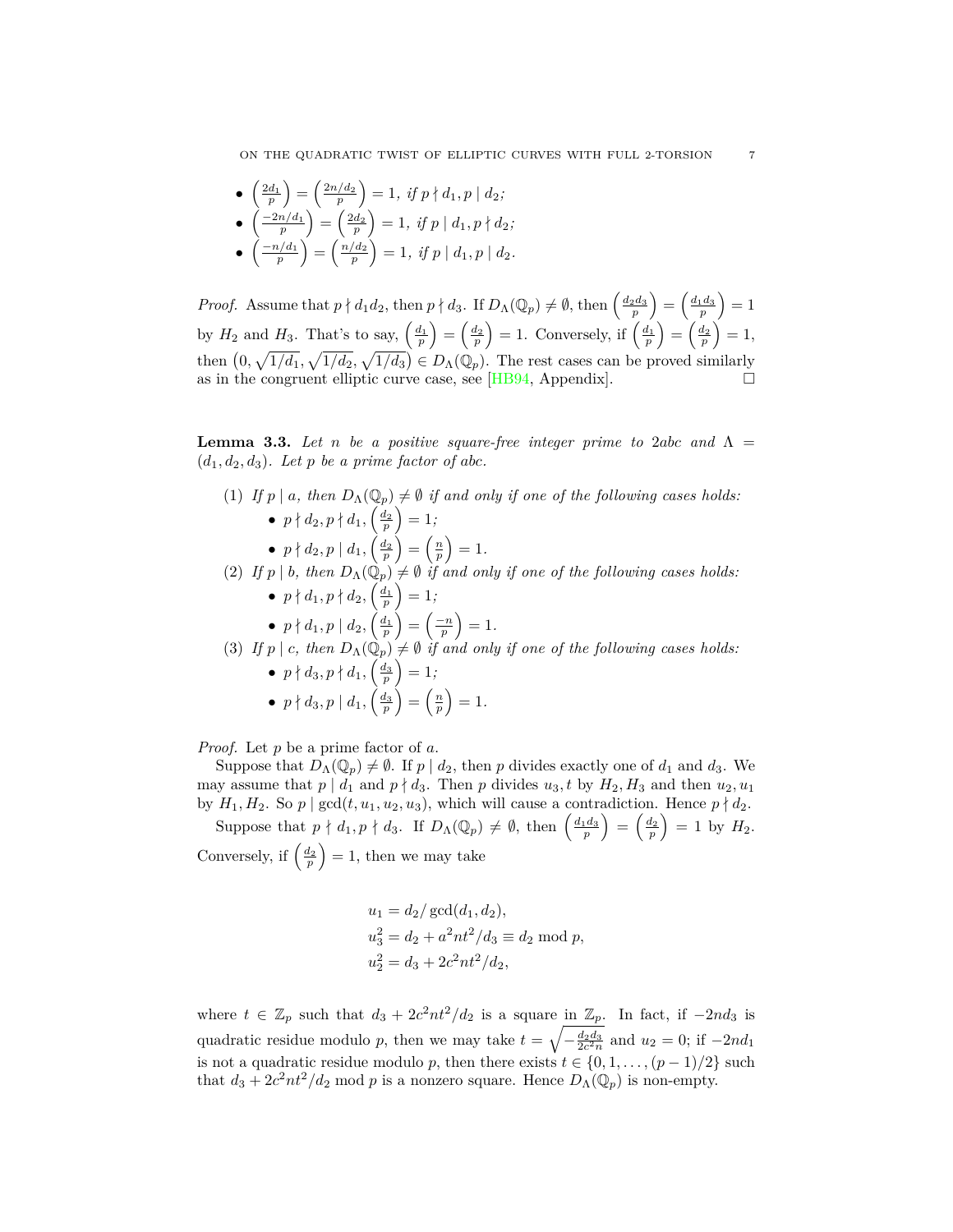Suppose that  $p \mid d_1, p \mid d_3$ . If  $D_{\Lambda}(\mathbb{Q}_p) \neq \emptyset$ , then  $\left(\frac{d_2 n}{p}\right) = 1$  by  $H_1$  and  $\left(\frac{d_2}{p}\right) = 1$ by  $H_2$ . Conversely, if  $\left(\frac{d_2}{p}\right) = \left(\frac{n}{p}\right) = 1$ , then we may take  $t = 1$  and  $u_1 = d_2 / \gcd(d_1, d_2),$  $u_3^2 = d_2 + a^2n/d_3 \equiv d_2 \mod p$ ,  $u_2^2 = d_3 + 2c^2n/d_2 \equiv b^2n/d_2 \mod p.$ 

Hence  $D_{\Lambda}(\mathbb{Q}_p)$  is non-empty.

The rest cases can be proved similarly.  $\Box$ 

<span id="page-7-1"></span>**Lemma 3.4.** *Let n be a positive square-free integer prime to 2<i>abc and*  $\Lambda$  =  $(d_1, d_2, d_3)$ *. If*  $D_\Lambda(\mathbb{Q}_v) \neq \emptyset$  for all places  $v \neq 2$ , then  $D_\Lambda(\mathbb{Q}_2)$  is also non-empty.

*Proof.* Since  $D_{\Lambda}(\mathbb{Q}_v) \neq \emptyset$  for all places  $v \neq 2$ , each  $H_i$  is locally solvable at  $v \neq 2$ . By the product formula of Hilbert symbols,  $H_i$  is locally solvable at 2. In other words,

$$
[nd_2, d_2d_3]_2 = [-nd_1, d_3d_1]_2 = [2nd_2, d_1d_2]_2 = 0.
$$

Then  $[nd_2, d_1]_2 = [-nd_1, d_2]_2 = 0.$ 

- If  $d_1 \equiv d_2 \mod 4$ , then  $[-n, d_1]_2 = [n, d_2]_2 = [2, d_1 d_2]_2 = 0$ , which forces  $4 | d_1 - 1$  and  $8 | d_1 - d_2$ .
- *•* If *d*<sup>1</sup> *≡ −d*<sup>2</sup> mod 4, then [*n, d*1]<sup>2</sup> = [*−n, −d*1]<sup>2</sup> = 0 and *n ≡ −d*<sup>1</sup> *≡ d*<sup>2</sup> mod 4. Since  $[2, d_1d_2]_2 = [2nd_2, d_1d_2]_2 = 0$ , we have  $d_1d_2 \equiv -1 \mod 8$ . In other words, 4 |  $d_1 + n$  and 8 |  $d_1 - d_2 + 2n$ .

Hence  $D_{\Lambda}(\mathbb{Q}_2) \neq \emptyset$  by Lemma [3.4](#page-7-1)(3).

<span id="page-7-0"></span>3.2. Matrix representation. By the results in the previous subsection, we can express the pure 2-Selmer group 
$$
Sel'_2(E^{(n)})
$$
 as the kernel of a matrix. For our purpose, we assume that n is prime to *abc* and each prime factor of n is a quadratic residue modulo every prime factor of *abc*.

Denote by  $n = p_1 \cdots p_k$  and

$$
(3.1) \t a = q_1^{t_1} \cdots q_{\ell_1}^{t_{\ell_1}}, \t b = q_{\ell_1+1}^{t_{\ell_1+1}} \cdots q_{\ell_2}^{t_{\ell_2}}, \t c = q_{\ell_2+1}^{t_{\ell_2+1}} \cdots q_{\ell}^{t_{\ell}}
$$

the prime decompositions respectively, where all  $t_i > 0$  and  $0 \leq \ell_1 \leq \ell_2 \leq \ell$ . Let  $\Lambda = (d_1, d_2, d_3) \in Sel'_2(E^{(n)})$  where  $d_1, d_2, d_3$  are positive square-free integers dividing *nabc*. By Lemma [3.3](#page-6-0), we have  $gcd(a, d_2) = gcd(b, d_1) = gcd(c, d_3) = 1$ . In other words,  $d_1 \mid nac, d_2 \mid nbc$  and  $d_3 \mid nab$ . So we may write

$$
d_1 = p_1^{x_1} \cdots p_k^{x_k} \cdot q_1^{z_1} \cdots q_{\ell_1}^{z_{\ell_1}} \cdot q_{\ell_2+1}^{z_{\ell_2+1}} \cdots q_\ell^{z_\ell},
$$
  
\n
$$
d_2 = p_1^{y_1} \cdots p_k^{y_k} \cdot q_{\ell_1+1}^{z_{\ell_1+1}} \cdots q_{\ell_2}^{z_{\ell_2}} \cdot q_{\ell_2+1}^{z_{\ell_2+1}} \cdots q_\ell^{z_\ell},
$$
  
\n
$$
d_3 \equiv p_1^{x_1+y_1} \cdots p_k^{x_k+y_k} \cdot q_1^{z_1} \cdots q_{\ell_1}^{z_{\ell_1}} \cdot q_{\ell_1+1}^{z_{\ell_1+1}} \cdots q_{\ell_2}^{z_{\ell_2}} \mod \mathbb{Q}^{\times 2}.
$$

Denote by

$$
\mathbf{x} = (x_1, \dots, x_k)^{\mathrm{T}}, \quad \mathbf{y} = (y_1, \dots, y_k)^{\mathrm{T}} \in \mathbb{F}_2^k,
$$

and

$$
\mathbf{z}=(z_1,\ldots,z_{\ell_1},z_{\ell_1+1},\ldots,z_{\ell_2},z_{\ell_2+1},\ldots,z_{\ell})^{\mathrm{T}}\in\mathbb{F}_2^{\ell}.
$$

Denote by

$$
\begin{pmatrix} \mathbf{F}_1 & \mathbf{F}_2 & \mathbf{F}_3 \\ \mathbf{F}_4 & \mathbf{F}_5 & \mathbf{F}_6 \\ \mathbf{F}_7 & \mathbf{F}_8 & \mathbf{F}_9 \end{pmatrix} = ([q_j, q_i]_{q_i})_{i,j} \in M_{\ell}(\mathbb{F}_2),
$$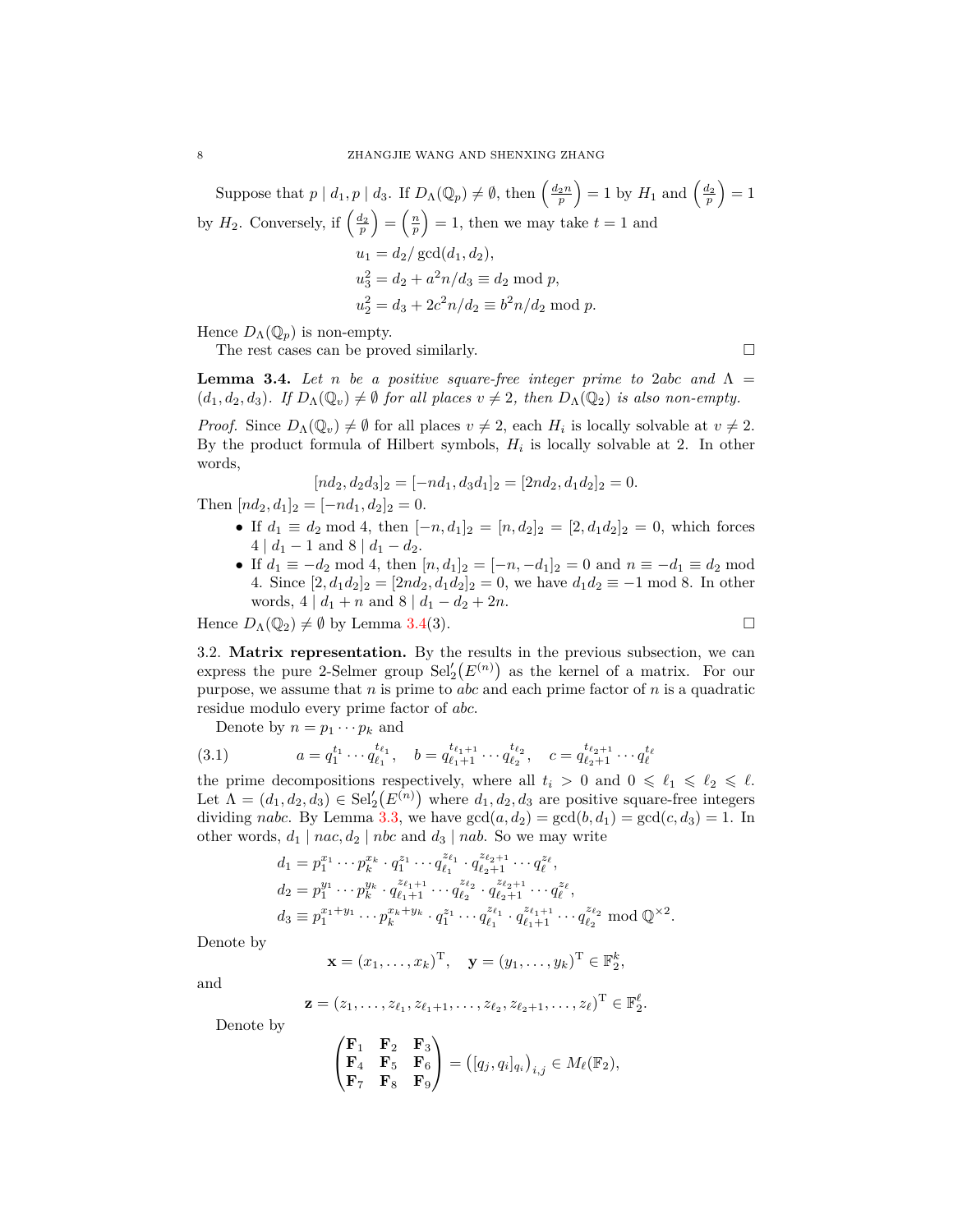where  $\mathbf{F}_1 \in M_{\ell_1}(\mathbb{F}_2)$  and  $\mathbf{F}_5 \in M_{\ell_2-\ell_1}(\mathbb{F}_2)$ . Denote by

$$
\mathcal{M}_1 = \begin{pmatrix} \mathbf{F}_2 & \mathbf{F}_3 \\ \mathbf{F}_4 & \mathbf{F}_6 \\ \mathbf{F}_7 & \mathbf{F}_8 \\ \Delta \end{pmatrix} \in M_{(\ell + \ell_2 - \ell_1) \times \ell}(\mathbb{F}_2),
$$

where

$$
\Delta = \text{diag}\Big(\Big[\frac{-1}{q_{\ell_1+1}}\Big], \cdots, \Big[\frac{-1}{q_{\ell_2}}\Big]\Big).
$$

<span id="page-8-4"></span>**Lemma 3.5.** *Notations as above. The map*  $(d_1, d_2, d_3) \rightarrow \mathbf{z}$  *induces an isomorphism*

$$
\mathrm{Sel}'_2(E) \xrightarrow{\sim} \mathrm{Ker}\, \mathcal{M}_1.
$$

*Proof.* In the language of linear algebra, Lemma [3.3](#page-6-0) tells that

- (1)  $(O, F_2, F_3)z = 0;$
- $(2)$   $(\mathbf{F}_4, \mathbf{O}, \mathbf{F}_6) \mathbf{z} = \mathbf{0}$  and  $\Delta(z_{\ell_1+1}, \ldots, z_{\ell_2})^{\mathrm{T}} = \mathbf{0}$ ;

(3) 
$$
(\mathbf{F}_7, \mathbf{F}_8, \mathbf{O})\mathbf{z} = 0.
$$

The result then follows from Lemmas [3.1](#page-5-2)(4) and [3.4](#page-7-1) by noting that  $n = 1$ .

Denote by

<span id="page-8-1"></span>
$$
\mathbf{D}_u = \text{diag}\left\{ \left[ \frac{u}{p_1} \right], \cdots, \left[ \frac{u}{p_k} \right] \right\} \in M_k(\mathbb{F}_2),
$$

(3.2) 
$$
\mathbf{A} = \mathbf{A}_n = ( [p_j, -n]_{p_i} )_{i,j} \in M_k(\mathbb{F}_2)
$$

and

<span id="page-8-2"></span>
$$
(\mathbf{G}_1, \mathbf{G}_2, \mathbf{G}_3) = ([q_j, -n]_{p_i})_{i,j} \in M_{k \times \ell}(\mathbb{F}_2),
$$

where  $\mathbf{G}_1 \in M_{k \times \ell_1}(\mathbb{F}_2)$  and  $\mathbf{G}_2 \in M_{k \times (\ell_2 - \ell_1)}(\mathbb{F}_2)$ . Denote the Monsky matrix by

(3.3) 
$$
\mathbf{M}_n = \begin{pmatrix} \mathbf{A} + \mathbf{D}_{-2} & \mathbf{D}_2 \\ \mathbf{D}_2 & \mathbf{A} + \mathbf{D}_2 \end{pmatrix}
$$

and the generalized Monsky matrix by

<span id="page-8-3"></span>(3.4) 
$$
\mathcal{M}_n = \begin{pmatrix} \mathbf{M}_n & \mathbf{G} \\ \mathcal{M}_1 \end{pmatrix}
$$
, where  $\mathbf{G} = \begin{pmatrix} \mathbf{G}_1 & \mathbf{G}_3 \\ \mathbf{G}_2 & \mathbf{G}_3 \end{pmatrix}$ .

See [\[HB94,](#page-24-3) Appendix].

<span id="page-8-5"></span>**Proposition 3.6.** *Notations as above. The map*  $(d_1, d_2, d_3) \mapsto$  $\sqrt{ }$  $\mathcal{L}$ **x y z**  $\setminus$ *induces an*

*isomorphism*

$$
\mathrm{Sel}'_2(E^{(n)}) \xrightarrow{\sim} \mathrm{Ker}\, \mathcal{M}_n.
$$

*Proof.* This follows from Lemmas [3.1](#page-5-2)(4), [3.2,](#page-5-3) [3.3](#page-6-0), [3.4](#page-7-1) and [3.5](#page-8-4) with  $\left(\frac{n}{q}\right) = 1$ .  $\Box$ 

# 4. Second minimal Shafarevich-Tate group

<span id="page-8-0"></span>In this section,  $n = p_1 \cdots p_k \equiv 1 \mod 8$  is a positive square-free integer prime to *abc* where each *p<sup>i</sup>* is a quadratic residue modulo every prime factor of *abc*.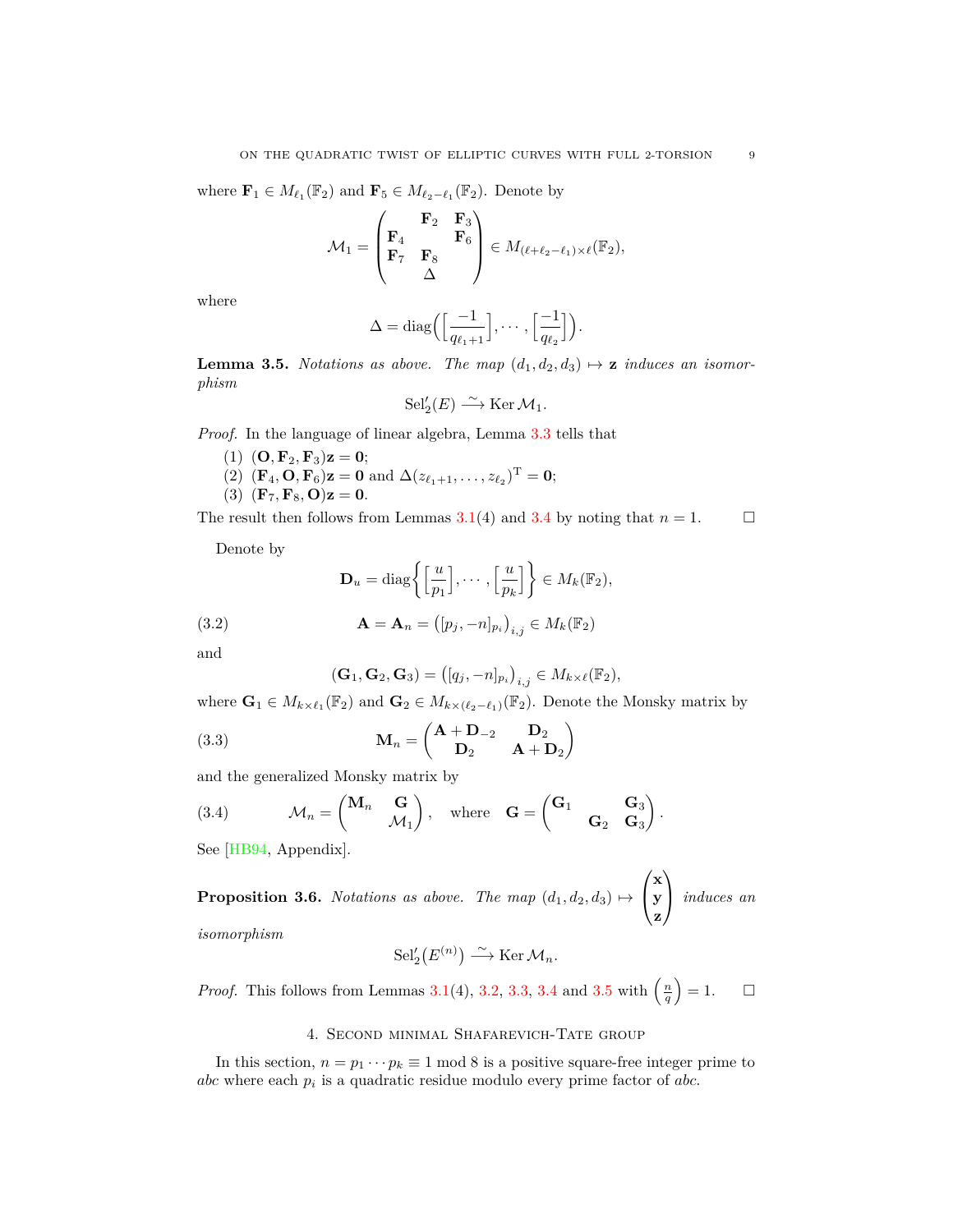### <span id="page-9-0"></span>4.1. **Proof of Theorem [1.1](#page-1-1)(A).**

<span id="page-9-2"></span>**Lemma 4.1.** *Assume that each*  $p_i \equiv \pm 1 \mod 8$ *. Let*  $\mathbf{d} = (s_1, \dots, s_k)$ <sup>T</sup> *be a column vector in*  $\mathbb{F}_2^k$  *and*  $d = p_1^{s_1} \cdots p_k^{s_k}$ *.* 

- $(1)$  **d**  $\in$  Ker  $(\mathbf{A} + \mathbf{D}_{-1})$  *if and only if*  $\mathbf{d} + \left[\frac{-1}{d}\right] \mathbf{1} \in$  Ker  $\mathbf{A}^T$ .
- (2) *Assume that*  $\text{Sel}_2(E/\mathbb{Q}) \cong (\mathbb{Z}/2\mathbb{Z})^2$ . *Then* dim<sub> $\mathbb{F}_2$ </sub>  $\text{Sel}'_2(E^{(n)}) = 2$  *if and only if*  $h_4(n) = 1$ *. In which case,*  $\text{Sel}'_2(E^{(n)})$  *is generated by*  $(2, 2, 1)$  *and*  $(d, 1, d)$ *,*  $where$   $Ker(A + D_{-1}) = \{0, d\}.$

*Proof.* (1) We may rearrange the ordering of the prime factors  $p_i$  such that  $p_1 \equiv$ *·* · *·* ≡ *p<sub>k′</sub>* ≡ −1 mod 8 and  $p_{k' + 1}$  ≡ · · · ≡  $p_k$  ≡ 1 mod 8. Then **b**<sub>−1</sub> =  $\begin{pmatrix} 1' \\ 0 \end{pmatrix}$ **0**  $\Big)$ , where  $\mathbf{1}' \in \mathbb{F}_2^{k'}$ . By the quadratic reciprocity law, one can show that

$$
\mathbf{A}^{\mathrm{T}} = \mathbf{A} + \mathbf{D}_{-1} + \mathbf{b}_{-1} \mathbf{b}_{-1}^{\mathrm{T}}.
$$

Since  $n \equiv 1 \mod 8$ ,  $k'$  is even and  $\mathbf{b}_{-1}^T \mathbf{1} = \mathbf{1}^T \mathbf{b}_{-1} = \mathbf{b}_{-1}^T \mathbf{b}_{-1} = k' = 0 \in \mathbb{F}_2$ . Since  $A1 = 0$ , we have

$$
AT1 = (A + D-1 + b-1bT-1)1 = b-1
$$

and

$$
A^{T}(I + 1b^{T}_{-1}) = A^{T} + b_{-1}b^{T}_{-1} = A + D_{-1}.
$$

Hence  $\mathbf{d} \in \text{Ker} (\mathbf{A} + \mathbf{D}_{-1})$  if and only if

$$
(\mathbf{I} + \mathbf{1}\mathbf{b}_{-1}^{\mathrm{T}})\mathbf{d} = \mathbf{d} + (\mathbf{b}_{-1}^{\mathrm{T}}\mathbf{d})\mathbf{1} = \mathbf{d} + \left[\frac{-1}{d}\right]\mathbf{1} \in \mathrm{Ker}\,\mathbf{A}^{\mathrm{T}}.
$$

(2) Since  $\dim_{\mathbb{F}_2} \text{Sel}'_2(E) = 0$ , we have Ker  $\mathcal{M}_1 = 0$  by Lemma [3.5](#page-8-4). By Proposition [3.6](#page-8-5),  $\dim_{\mathbb{F}_2} \text{Sel}'_2(E^{(n)}) = 2$  if and only if the rank of

$$
\mathbf{M}_n = \text{diag}\{\mathbf{A} + \mathbf{D}_{-1}, \mathbf{A}\}
$$

is  $2k - 2$ . By (1), we have rank  $\mathbf{A} = \text{rank}(\mathbf{A} + \mathbf{D}_{-1})$  and then

$$
\dim_{\mathbb{F}_2} \operatorname{Sel}'_2(E^{(n)}) = 2 \iff \operatorname{rank} \mathbf{A} = k - 1.
$$

Note that the Rédei matrix of  $\mathbb{Q}(\sqrt{-n})$  is  $\mathbf{R}_n = (\mathbf{A}, \mathbf{0})$ . Then  $h_4(n) = 1$  if and only if rank  $\mathbf{A} = k - 1$  by Proposition [2.1](#page-3-6).

If rank  $\mathbf{A} = k - 1$ , then Ker  $\mathbf{A} = \{0, 1\}$ . Hence

$$
\operatorname{Ker} \mathcal{M}_n = \left\{ \begin{pmatrix} 0 \\ 0 \\ 0 \end{pmatrix}, \begin{pmatrix} 0 \\ 1 \\ 0 \end{pmatrix}, \begin{pmatrix} d \\ 0 \\ 0 \end{pmatrix}, \begin{pmatrix} d \\ 1 \\ 0 \end{pmatrix} \right\}.
$$

In other words,  $\text{Sel}'_2(E^{(n)})$  is generated by  $(1, n, n)$  and  $(d, 1, d)$ . Conclude the result by the fact that  $(1, n, n) - (2, 2, 1) = (2, 2n, n)$  corresponds a torsion, see  $(2.3)$ . □

<span id="page-9-1"></span>**Theorem 4.2.** *Assume that*  $\text{Sel}_2(E/\mathbb{Q}) \cong (\mathbb{Z}/2\mathbb{Z})^2$ *. Let n be a positive square-free integer prime to abc where each prime factor of n is a quadratic residue modulo every prime factor of abc. If all prime factors of*  $n \equiv 1 \text{ mod } 8$  *are congruent to*  $\pm 1$ *modulo* 8*, then the following are equivalent:*

- (1)  $\text{rank}_{\mathbb{Z}} E^{(n)}(\mathbb{Q}) = 0 \text{ and } \text{III}(E^{(n)}/\mathbb{Q})[2^{\infty}] \cong (\mathbb{Z}/2\mathbb{Z})^2;$
- $h_4(n) = 1$  *and*  $h_8(n) = 0$ .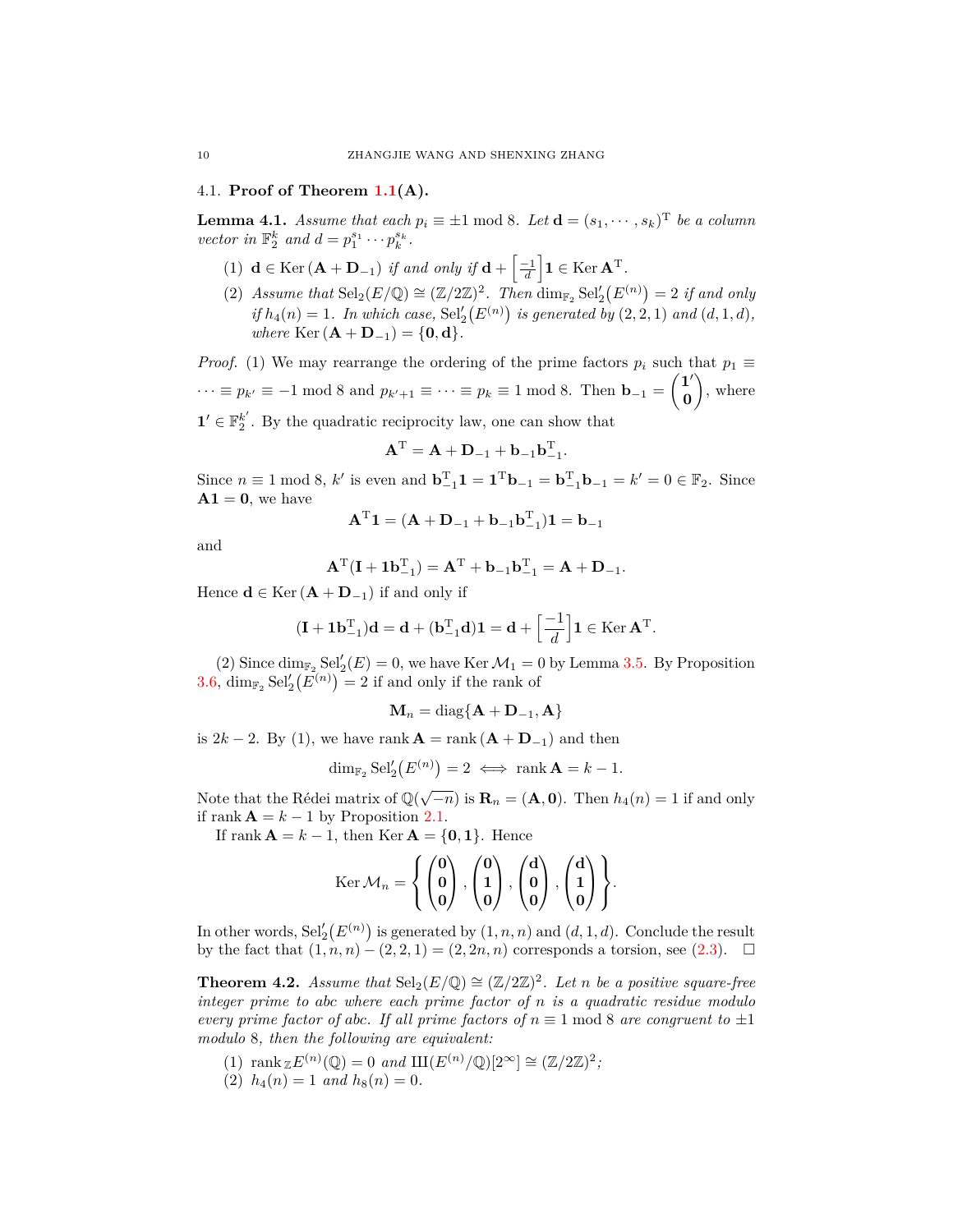*Proof.* By Lemma [2.6](#page-5-4), (1) is equivalent to say,  $\text{Sel}'_2(E^{(n)})$  has dimension 2 and the Cassels pairing on it is non-degenerate. By Lemma  $4.1(2)$  $4.1(2)$ ,  $\dim_{\mathbb{F}_2} \text{Sel}'_2(E^{(n)}) = 2$  if and only if  $h_4(n) = 1$ .

Since all prime factors of *n* are congruent to  $\pm 1$  modulo 8, 2 is a norm and there exists a primitive triple  $(\alpha, \beta, \gamma)$  of positive integers such that

$$
\alpha^2 + n\beta^2 = 2\gamma^2.
$$

It's easy to see that all of  $\alpha, \beta, \gamma$  are odd.

Assume that  $h_4(n) = 1$ . Then by Lemma [4.1\(](#page-9-2)2),  $\text{Sel}'_2(E^{(n)})$  is generated by  $\Lambda = (2, 2, 1)$  and  $\Lambda' = (d, 1, d)$ . Recall that  $D_{\Lambda}$  is

$$
\begin{cases}\nH_1: & -b^2nt^2 + 2u_2^2 - u_3^2 = 0, \\
H_2: & -a^2nt^2 + u_3^2 - 2u_1^2 = 0, \\
H_3: & c^2nt^2 + u_1^2 - u_2^2 = 0.\n\end{cases}
$$

Choose

$$
Q_1 = (\beta, b\gamma, b\alpha) \in H_1(\mathbb{Q}), \quad L_1 = bn\beta t - 2\gamma u_2 + \alpha u_3,
$$
  

$$
Q_3 = (0, 1, 1) \in H_3(\mathbb{Q}), \qquad L_3 = u_1 - u_2.
$$

By Lemma [2.5,](#page-4-4) we have

$$
\langle \Lambda, \Lambda' \rangle = \sum_{p \mid 2nabc} \left[ L_1 L_3(P_p), d \right]_p
$$

for any  $P_p \in D_\Lambda(\mathbb{Q}_p)$ . Since  $\left(\frac{p_i}{q}\right) = 1$  for any prime  $q \mid abc$ , we have  $\left(\frac{d}{q}\right) = 1$  and  $\langle \Lambda, \Lambda' \rangle_q = 0.$ 

For  $p | n, \alpha^2 \equiv 2\gamma^2 \mod p$ . We may take  $\sqrt{2} \in \mathbb{Q}_p$  such that  $\sqrt{2}\gamma \equiv \alpha \mod p$ . Take  $P_p = (t, u_1, u_2, u_3) = (0, 1, -1, \sqrt{2})$ , then

$$
L_1 L_3(P_p) = 2(2\gamma + \sqrt{2}\alpha) \equiv 8\gamma \mod p
$$

and

$$
\langle \Lambda, \Lambda' \rangle_p = [L_1 L_3(P_p), d]_p = [\gamma, d]_p.
$$

Note that  $n(b\beta)^2 - (a\alpha)^2 = 2(b^2\gamma^2 - c^2\alpha^2) \equiv 0 \mod 16$ , we may take  $\sqrt{n} \in \mathbb{Q}_2$ <br>such that  $b\beta\sqrt{n} \equiv a\alpha \mod 8$ . Take  $P_2 = (1, 0, c\sqrt{n}, -a\sqrt{n})$ , then

$$
L_1L_3(P_2) = -c\sqrt{n}(bn\beta - 2c\gamma\sqrt{n} - a\alpha\sqrt{n}) = 2c^2n\gamma + cn(a\alpha - b\beta\sqrt{n})
$$

and

$$
\langle \Lambda, \Lambda' \rangle_2 = \left[ L_1 L_3(P_2), d \right]_2 = \left[ 2c^2 n \gamma, d \right]_2 = \left[ \gamma, d \right]_2 = \left[ \frac{-1}{d} \right] \left[ \frac{-1}{\gamma} \right].
$$

Since  $\alpha^2 \equiv -n\beta^2 \mod \gamma$ , we have  $\left(\frac{-1}{\gamma}\right) = \left(\frac{n}{\gamma}\right) = \left(\frac{\gamma}{n}\right)$ . Hence

$$
\langle \Lambda, \Lambda' \rangle = \sum_{p|n} \langle \Lambda, \Lambda' \rangle_p + \langle \Lambda, \Lambda' \rangle_2 = \left[ \frac{\gamma}{d} \right] + \left[ \frac{-1}{d} \right] \left[ \frac{\gamma}{n} \right]
$$

*.*

Since  $\mathbf{R}_n = (\mathbf{A}, \mathbf{0})$ , we have  $\mathcal{A}[2] \cap \mathcal{A}^2 = \{[(1)], [(2, \sqrt{-n})]\}.$  Since Ker  $\mathbf{A}^T =$  $\left\{ \mathbf{0}, \mathbf{d} + \left[ \frac{-1}{d} \right] \mathbf{1} \right\}$  by Lemma [4.1\(](#page-9-2)1), we have

Im 
$$
\mathbf{R}_n
$$
 = Im  $\mathbf{A} = \left\{ \mathbf{u} : \mathbf{u}^{\mathrm{T}} \left( \mathbf{d} + \left[ \frac{-1}{d} \right] \mathbf{1} \right) = 0 \right\}.$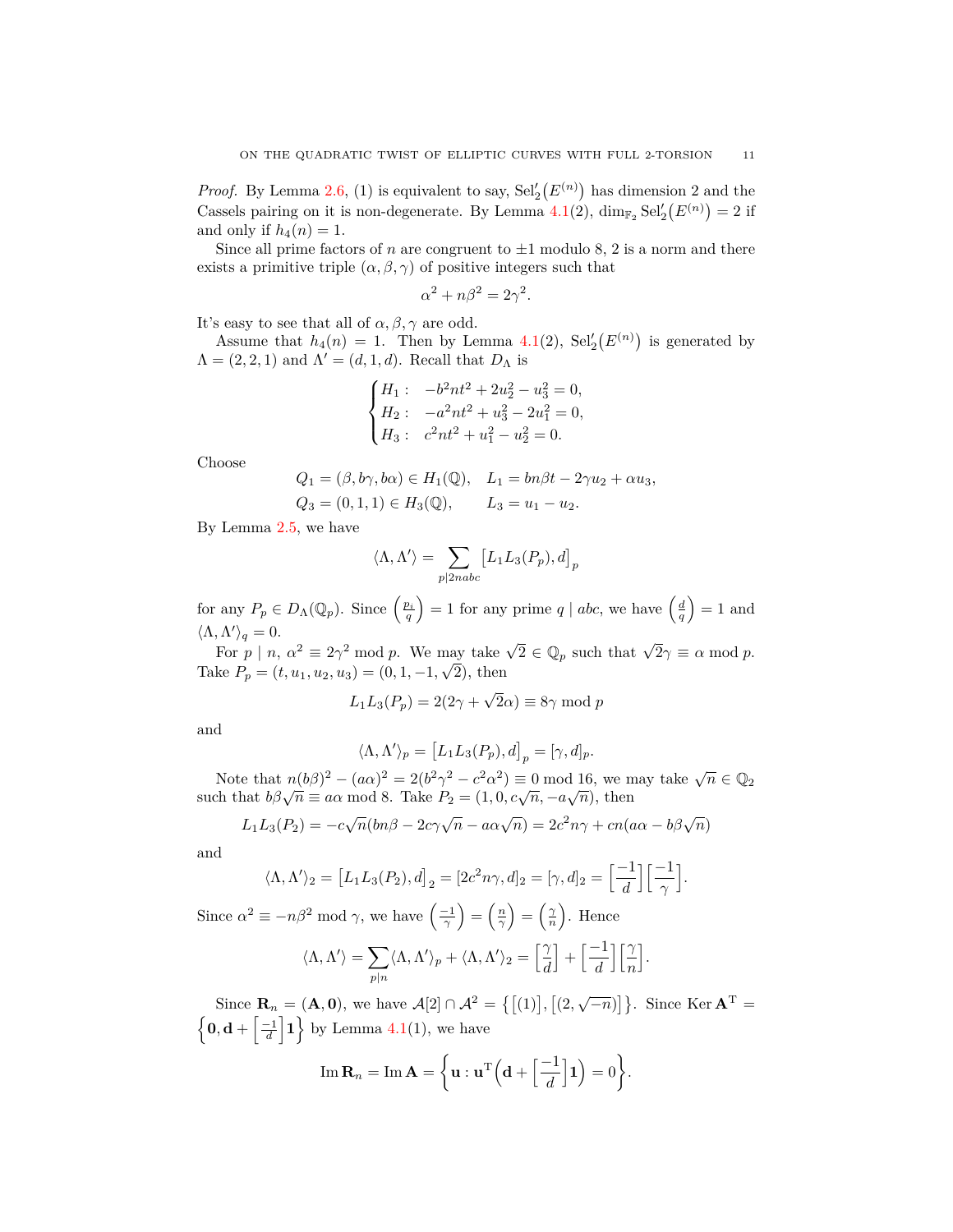By Proposition [2.2,](#page-3-7)  $[(2, \sqrt{-n})] \in \mathcal{A}^4$  if and only if

$$
\mathbf{b}_{\gamma} = \left( \left[ \frac{\gamma}{p_1} \right], \ldots, \left[ \frac{\gamma}{p_k} \right] \right)^{\mathrm{T}} \in \mathrm{Im} \,\mathbf{R}_n,
$$

if and only if

$$
\langle \Lambda, \Lambda' \rangle = \left[ \frac{\gamma}{d} \right] + \left[ \frac{-1}{d} \right] \left[ \frac{\gamma}{n} \right] = \mathbf{b}_{\gamma}^{\mathrm{T}} \left( \mathbf{d} + \left[ \frac{-1}{d} \right] \mathbf{1} \right) = 0.
$$

In conclusion, the Cassels pairing is non-degenerate if and only if  $h_8(n) = 0$ .

## <span id="page-11-0"></span>4.2. **Proof of Theorem [1.1](#page-1-1)(B).**

<span id="page-11-1"></span>**Lemma 4.3.** *Assume that each*  $p_i \equiv 1 \mod 4$  *and*  $\text{Sel}_2(E/\mathbb{Q}) \cong (\mathbb{Z}/2\mathbb{Z})^2$ *. Let*  $\mathbf{d} = (s_1, \dots, s_k)^{\text{T}}$  *be a column vector in*  $\mathbb{F}_2^k$  *and*  $d = p_1^{s_1} \cdots p_k^{s_k}$ *.* 

- $\lim_{x \to 2} \text{Sel}'_2(E^{(n)}) = 2$  *if and only if*  $h_4(n) = 1$ *. In which case,* rank  $\mathbf{A} = k 2$  $or k - 1$ .
- (2) If  $h_4(n) = 1$  and rank  $A = k 2$ , then  $\text{Sel}'_2(E^{(n)})$  is generated by  $(d, d, 1)$ *and*  $(-1, 1, -1)$ *, where* Ker  $A = \{0, 1, d, d + 1\}$ *. Moreover,*  $d \equiv 5 \mod 8$ *.*
- (3) *If*  $h_4(n) = 1$  *and* rank  $A = k 1$ *, then*  $\text{Sel}'_2(E^{(n)})$  *is generated by*  $(2d, 2d, 1)$  $and$   $(-1, 1, -1)$ *, where*  $Ad = b_2$ *.*

*Proof.* Similar to the proof of Lemma [4.1\(](#page-9-2)2), we have Ker $\mathcal{M}_1 = 0$ . It suffices to show that rank  $\mathbf{M}_n = 2k - 2$  if and only if the Rédei matrix  $\mathbf{R}_n = (\mathbf{A}, \mathbf{b}_2)$ has rank  $k - 1$  by Proposition [2.1](#page-3-6). Since  $A1 = 0$ , we have rank  $A \leq k - 1$ . If rank  $M_n = 2k - 2$ , then

$$
2k - 2 = \text{rank}\begin{pmatrix} \mathbf{A} + \mathbf{D}_2 & \mathbf{D}_2 \\ \mathbf{D}_2 & \mathbf{A} + \mathbf{D}_2 \end{pmatrix} = \text{rank}\begin{pmatrix} \mathbf{A} & \mathbf{D}_2 \\ \mathbf{A} \end{pmatrix} \leq k + \text{rank}\,\mathbf{A}
$$

and rank  $\mathbf{A} \geq k - 2$ . If rank  $\mathbf{R}_n = k - 1$ , then clearly rank  $\mathbf{A} \geq k - 2$ .

Suppose that rank  $\mathbf{A} = k - 2$ . If rank  $\mathbf{M}_n = 2k - 2$ , then  $\mathbf{b}_2 \notin \text{Im } \mathbf{A}$ . Otherwise assume that  $Aa = b_2$ , then

$$
\operatorname{Ker} \mathbf{M}_n \supseteq \left\{ \begin{pmatrix} \mathbf{u} \\ \mathbf{u} \end{pmatrix}, \begin{pmatrix} \mathbf{u} + \mathbf{a} \\ \mathbf{u} + \mathbf{a} + \mathbf{1} \end{pmatrix} : \mathbf{u} \in \operatorname{Ker} \mathbf{A} \right\}
$$

has at least 8 elements, which is impossible. Therefore,  $\text{rank } \mathbf{R}_n = \text{rank} (\mathbf{A}, \mathbf{b}_2) =$ *k* − 1. Conversely, if rank  $\mathbf{R}_n = k - 1$ , then  $\mathbf{b}_2 \notin \text{Im } \mathbf{A}$ . Since  $n \equiv 1 \mod 8$ , we have  $\mathbf{1}^{\mathrm{T}}\mathbf{b}_2 = 0$ . Note that **A** is symmetric, we have

$$
\mathrm{Im}\,\mathbf{A}=\big\{\mathbf{u}:\mathbf{1}^{\mathrm{T}}\mathbf{u}=\mathbf{d}^{\mathrm{T}}\mathbf{u}=0\big\},\,
$$

 $\mathbf{d}^{\mathrm{T}}\mathbf{b}_2 = 1$  and  $\mathbf{1}^{\mathrm{T}}\mathbf{D}_2(\mathbf{d} + \mathbf{1}) = \mathbf{1}^{\mathrm{T}}\mathbf{D}_2\mathbf{d} = \mathbf{b}_2^{\mathrm{T}}\mathbf{d} = 1$ . Hence  $\mathbf{D}_2\mathbf{1}, \mathbf{D}_2\mathbf{d}, \mathbf{D}_2(\mathbf{d} + \mathbf{1}) \notin$  $\lim_{\mathbf{A}} \mathbf{A}$ . If  $\begin{pmatrix} \mathbf{x} \\ \mathbf{y} \end{pmatrix}$ **y**  $\mathbf{P}$  **EXECO***n*, then  $\mathbf{x} + \mathbf{y} \in \text{Ker } \mathbf{A}$  and  $\mathbf{D}_2(\mathbf{x} + \mathbf{y}) = \mathbf{A}\mathbf{x}$ . This forces  $\mathbf{x} + \mathbf{y} = \mathbf{0}$  and  $\mathbf{x} = \mathbf{y} \in \text{Ker } \mathbf{A}$ . Hence  $\#\text{Ker } \mathbf{M}_n = \#\text{Ker } \mathbf{A} = 4$  and rank  $M_n = 2k - 2$ . In this case,

$$
\operatorname{Ker} \mathcal{M}_n = \left\{ \begin{pmatrix} 0 \\ 0 \\ 0 \end{pmatrix}, \begin{pmatrix} 1 \\ 1 \\ 0 \end{pmatrix}, \begin{pmatrix} d \\ d \\ 0 \end{pmatrix}, \begin{pmatrix} d+1 \\ d+1 \\ 0 \end{pmatrix} \right\}.
$$

In other words,  $\text{Sel}'_2(E^{(n)})$  is generated by  $(n, n, 1)$  and  $(d, d, 1)$ . Since  $\mathbf{d}^T \mathbf{b}_2 = 1$ , we have  $\left(\frac{2}{d}\right) = 1$  and  $d \equiv 5 \mod 8$ .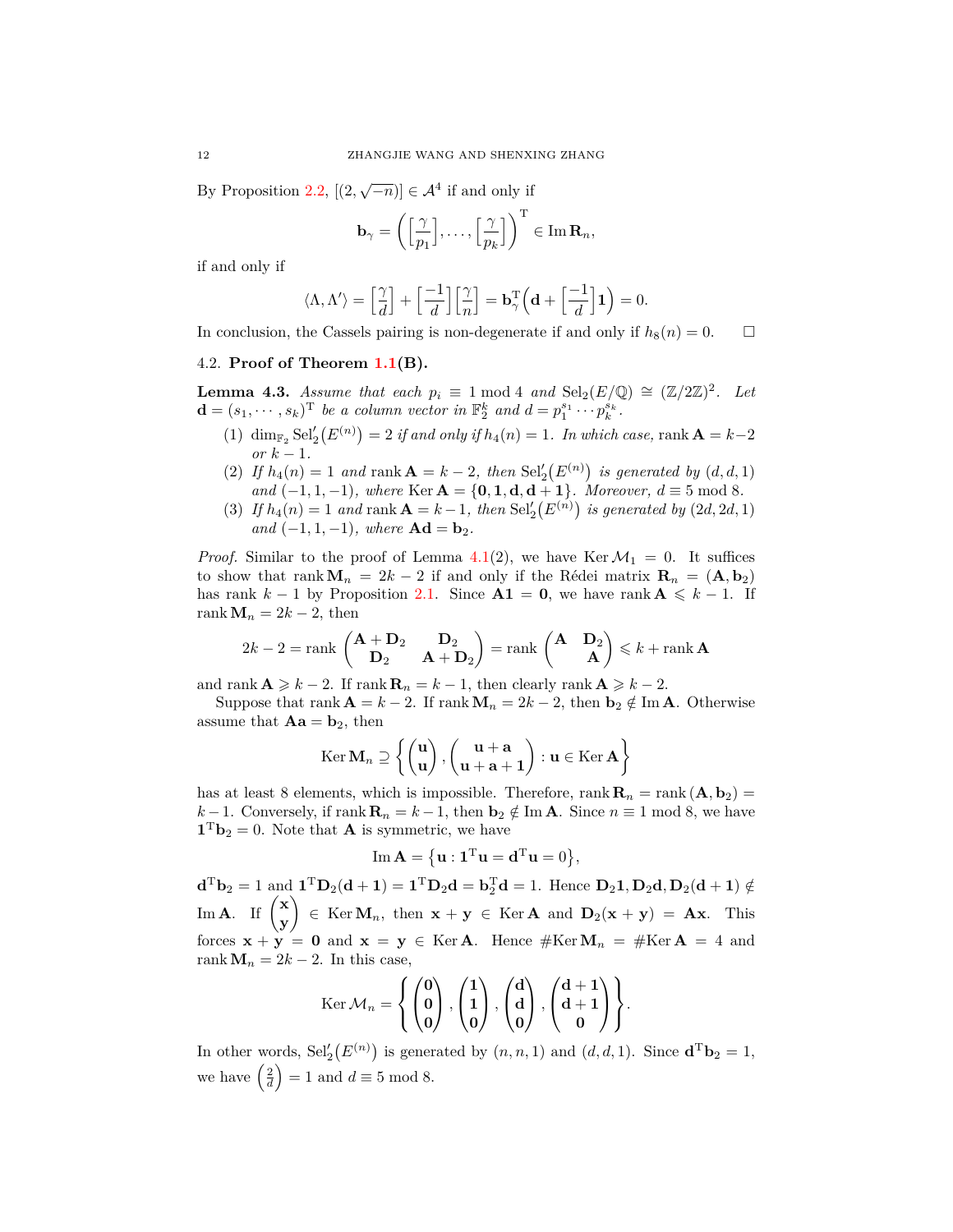Suppose that rank  $\mathbf{A} = k - 1$ . Then Ker  $\mathbf{A} = \{0, 1\}$  and Im  $\mathbf{A} = \{\mathbf{u} : \mathbf{1}^{\mathrm{T}}\mathbf{u} = 0\}$ . Since  $n \equiv 1 \mod 8$ , we have  $\mathbf{1}^T \mathbf{b}_2 = 0$  and  $\mathbf{b}_2 \in \text{Im } \mathbf{A}$ . Thus rank  $\mathbf{R}_n = k - 1$ ,  $h_4(n) = 1$  and

$$
\mathrm{Ker}\,\mathcal{M}_n=\left\{\begin{pmatrix}0\\0\\0\end{pmatrix},\begin{pmatrix}1\\1\\0\end{pmatrix},\begin{pmatrix}\mathbf{d}\\ \mathbf{d}+\mathbf{1}\\ \mathbf{0}\end{pmatrix},\begin{pmatrix}\mathbf{d}+\mathbf{1}\\ \mathbf{d}\\ \mathbf{0}\end{pmatrix}\right\}.
$$

In this case,  $\text{Sel}'_2(E^{(n)})$  is generated by  $(n, n, 1)$  and  $(d, nd, n)$ .

Conclude the result by the fact that  $(n, n, 1) - (-1, 1, -1) = (-n, n, -1)$  and  $(d, nd, n) - (2d, 2d, 1) = (2, 2n, n)$  correspond torsions, see  $(2.3)$  $(2.3)$  $(2.3)$ .

<span id="page-12-0"></span>**Theorem 4.4.** *Assume that*  $\text{Sel}_2(E/\mathbb{Q}) \cong (\mathbb{Z}/2\mathbb{Z})^2$ *. Let n be a positive square-free integer prime to abc where each prime factor of n is a quadratic residue modulo every prime factor of abc. If all prime factors of*  $n \equiv 1 \text{ mod } 8$  *are congruent to* 1 *modulo* 4*, then the following are equivalent:*

(1)  $\text{rank}_{\mathbb{Z}} E^{(n)}(\mathbb{Q}) = 0 \text{ and } \text{III}(E^{(n)}/\mathbb{Q})[2^{\infty}] \cong (\mathbb{Z}/2\mathbb{Z})^2;$ (2)  $h_4(n) = 1$  *and*  $h_8(n) \equiv \frac{d-1}{4} \mod 2$ .

*Here d* is the odd part of  $d_0 \mid 2n$  such that the ideal class  $[(d_0, \sqrt{-n})]$  is the non-trivial *element in*  $\mathcal{A}[2] \cap \mathcal{A}^2$ .

*Proof.* By Lemma [2.6](#page-5-4), (1) is equivalent to say,  $\text{Sel}'_2(E^{(n)})$  has dimension 2 and the Cassels pairing on it is non-degenerate. By Lemma  $4.3(1)$  $4.3(1)$ ,  $\dim_{\mathbb{F}_2} \text{Sel}'_2(E^{(n)}) = 2$  if and only if  $h_4(n) = 1$ . Assume that  $h_4(n) = 1$ .

(1) The case rank  $\mathbf{A} = k - 2$ . By Lemma [4.3](#page-11-1)(2) and Proposition [2.1,](#page-3-6) we have **b**<sub>2</sub> ∉ Im **A** and  $\mathcal{D}(K) \cap \mathbf{N}_{K/\mathbb{Q}} K^{\times} = \{1, n, d, n/d\}$  with  $d = d_0 \equiv 5 \text{ mod } 8$ . Denote by  $d' = n/d \equiv 5 \mod 8$ . Since *d* is a norm, there exists a primitive triple  $(\alpha, \beta, \gamma)$ of positive integers such that

$$
d\alpha^2 + d'\beta^2 = \gamma^2.
$$

If  $\alpha$  is odd, then  $\beta$  is even and the triple

$$
(\alpha', \beta', \gamma') = \left( \left| \frac{(d-d')\alpha}{2} + d'\beta \right|, \left| \frac{(d-d')\beta}{2} - d\alpha \right|, \frac{(d+d')\gamma}{2} \right)
$$

is another primitive solution with even  $\alpha'$ . Thus we may assume that  $\alpha$  is even. Then all of  $\alpha/2, \beta, \gamma$  are odd since  $d' \equiv 5 \mod 8$ .

By Lemma [4.3](#page-11-1)(2),  $\text{Sel}'_2(E^{(n)})$  is generated by  $\Lambda = (d, d, 1)$  and  $\Lambda' = (-1, 1, -1)$ . Recall that  $D_\Lambda$  is

$$
\begin{cases}\nH_1: & -b^2nt^2 + du_2^2 - u_3^2 = 0, \\
H_2: & -a^2nt^2 + u_3^2 - du_1^2 = 0, \\
H_3: & 2c^2d't^2 + u_1^2 - u_2^2 = 0.\n\end{cases}
$$

Choose

$$
Q_1 = (\beta, b\gamma, bd\alpha) \in H_1(\mathbb{Q}), \quad L_1 = bd'\beta t - \gamma u_2 + \alpha u_3,
$$
  

$$
Q_3 = (0, 1, 1) \in H_3(\mathbb{Q}), \qquad L_3 = u_1 - u_2.
$$

By Lemma [2.5,](#page-4-4) we have

$$
\langle \Lambda, \Lambda' \rangle = \sum_{p \mid 2nab \text{cos}} \left[ L_1 L_3(P_p), -1 \right]_p
$$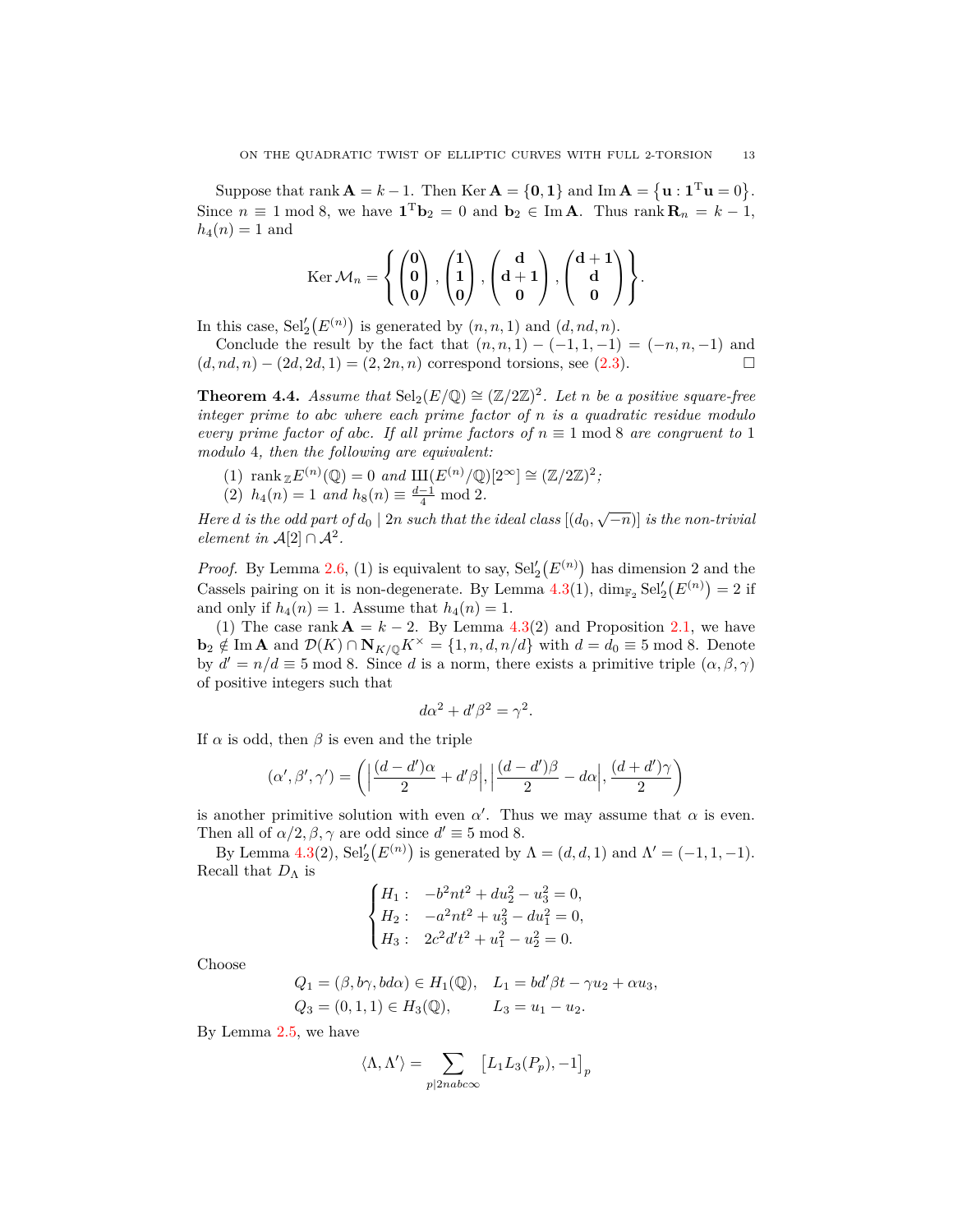for any  $P_p \in D_\Lambda(\mathbb{Q}_p)$ . For each  $p \mid n$ , we have  $p \equiv 1 \mod 4$  and then  $\langle \Lambda, \Lambda' \rangle_p = 0$ . Since for any *q* | *c*, we have  $-a^2 = b^2 - 2c^2 \equiv b^2 \mod q$ , we have  $q \equiv 1 \mod 4$  and then  $\langle \Lambda, \Lambda' \rangle_q = 0$ .

Take  $P_{\infty} = (t, u_1, u_2, u_3) = (0, 1, -1, \sqrt{d})$ , then

$$
L_1 L_3(P_\infty) = 2(\gamma + \alpha \sqrt{d}) > 0
$$

and

$$
\langle \Lambda, \Lambda' \rangle_{\infty} = [L_1 L_3(P_{\infty}), -1]_{\infty} = 0.
$$

Take  $P_2 = (2, \sqrt{1 - 8c^2d'}, 1, \sqrt{d - 4b^2n})$  where  $u_1 \equiv 3 \mod 8$ . Note that  $bd^{\prime}\beta$  +  $\alpha u_3/2$  is even. We have

$$
L_1L_3(P_2) = (u_1 - 1)(2bd'\beta + \alpha u_3 - \gamma)
$$

and

$$
\langle \Lambda, \Lambda' \rangle_2 = [L_1 L_3(P_2), -1]_2 = [2, -1]_2 + [-\gamma, -1]_2 = \left[\frac{-1}{\gamma}\right] + 1.
$$

Since  $d\alpha^2 \equiv -d'\beta^2 \mod \gamma$ , we have  $\left(\frac{-1}{\gamma}\right) = \left(\frac{n}{\gamma}\right) = \left(\frac{\gamma}{n}\right)$  and  $\langle \Lambda, \Lambda' \rangle_2 = \left[\frac{\gamma}{n}\right] + 1$ .

For q | ab, take  $P_q = (0, 1, -1, \sqrt{d})$ . Since  $\gamma^2 - d\alpha^2 = d'\beta^2$ , we may choose  $\sqrt{d}$ such that  $q | (\gamma - \alpha \sqrt{d})$  if  $q | \beta$ . Then

$$
L_1L_3(P_q) = 2(\gamma + \alpha\sqrt{d}) \in \mathbb{Z}_q^{\times}
$$

and

$$
\langle \Lambda, \Lambda' \rangle_q = \left[ L_1 L_3(P_q), -1 \right]_q = 0.
$$

Hence

$$
\langle \Lambda, \Lambda' \rangle = \langle \Lambda, \Lambda' \rangle_2 = \left[\frac{\gamma}{n}\right] + 1.
$$

Since  $\mathbf{R}_n = (\mathbf{A}, \mathbf{b}_2)$ , we have  $\mathcal{A}[2] \cap \mathcal{A}^2 = \{[(1)], [(d, \sqrt{-n})]\}$ . Since  $\mathbf{b}_2 \notin \text{Im } \mathbf{A}$ and  $A1 = 0$ , we have

$$
\operatorname{Im} \mathbf{R}_n = \left\{ \mathbf{u} : \mathbf{1}^{\mathrm{T}} \mathbf{u} = 0 \right\}.
$$

By Lemma [2.2,](#page-3-7)  $[(d, \sqrt{-n})] \in \mathcal{A}^4$  if and only if

$$
\mathbf{b}_{\gamma} = \left( \left[ \frac{\gamma}{p_1} \right], \ldots, \left[ \frac{\gamma}{p_k} \right] \right)^{\mathrm{T}} \in \mathrm{Im} \,\mathbf{R}_n,
$$

if and only if

$$
\langle \Lambda, \Lambda' \rangle = \left[ \dfrac{\gamma}{n} \right] + 1 = \textbf{1}^{\rm T} \textbf{b}_{\gamma} + 1 = 1.
$$

In conclusion, the Cassels pairing is non-degenerate if and only if  $h_8(n) = 1 = \left\lceil \frac{2}{d} \right\rceil$ .

(2) The case rank  $\mathbf{A} = k - 1$ . By Lemma [4.3](#page-11-1)(3) and Proposition [2.1,](#page-3-6) we have  $\mathbf{b}_2 \in \text{Im } \mathbf{A}$  and  $\mathcal{D}(K) \cap \mathbf{N}_{K/\mathbb{Q}} K^\times = \{1, n, 2d, 2n/d\}$ . Denote by  $d' = n/d$ . Since  $d_0 = 2d$  is a norm, there exists a primitive triple  $(\alpha, \beta, \gamma)$  of positive integers such that

$$
d\alpha^2 + d'\beta^2 = 2\gamma^2.
$$

It's easy to see that all of  $\alpha, \beta, \gamma$  are odd.

By Lemma [4.3](#page-11-1)(3),  $\text{Sel}'_2(E^{(n)})$  is generated by  $\Lambda = (2d, 2d, 1)$  and  $\Lambda' = (-1, 1, -1)$ . Recall that  $D_{\Lambda}$  is

$$
\begin{cases}\nH_1: & -b^2nt^2 + 2du_2^2 - u_3^2 = 0, \\
H_2: & -a^2nt^2 + u_3^2 - 2du_1^2 = 0, \\
H_3: & c^2d't^2 + u_1^2 - u_2^2 = 0.\n\end{cases}
$$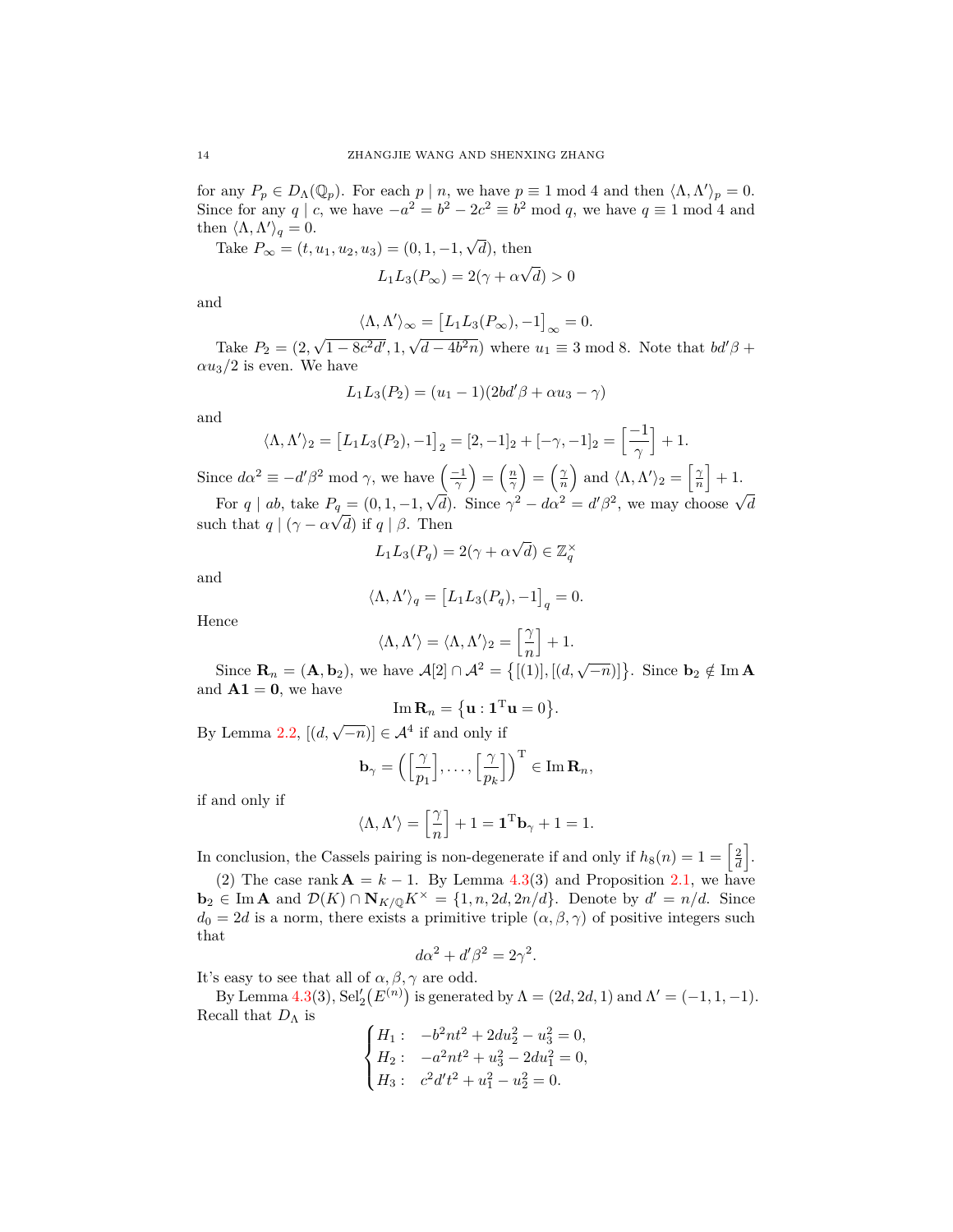Choose

$$
Q_1 = (\beta, b\gamma, bd\alpha) \in H_1(\mathbb{Q}), \quad L_1 = bd'\beta t - 2\gamma u_2 + \alpha u_3,
$$
  
\n $Q_3 = (0, 1, 1) \in H_3(\mathbb{Q}), \qquad L_3 = u_1 - u_2.$ 

Similar to the case rank  $\mathbf{A} = k - 2$ , we have

$$
\langle \Lambda, \Lambda' \rangle = \sum_{p \mid 2ab \infty} \left[ L_1 L_3(P_p), -1 \right]_p
$$

for any  $P_p \in D_{\Lambda}(\mathbb{Q}_p)$ .

For  $p = \infty$ , take  $P_{\infty} = (0, 1, -1, \sqrt{2d})$ . Then

$$
L_1 L_3(P_\infty) = 2(2\gamma + \alpha \sqrt{2d}) > 0
$$

and

$$
\langle \Lambda, \Lambda' \rangle_{\infty} = [L_1 L_3(P_{\infty}), -1]_{\infty} = 0.
$$

For  $p = 2$ , take  $P_2 = (t, u_1, u_2, u_3)$  where

$$
t = 1, u_1 = 2\left[\frac{2}{d}\right], u_2^2 = c^2d' + u_1^2, u_3^2 = a^2n + 2du_1^2
$$

with  $\gamma u_2 \equiv 1 \mod 4$ . Since

$$
(bd'\beta + \alpha u_3)(bd'\beta - \alpha u_3) = b^2 d'^2 \beta^2 - \alpha^2 (a^2 n + 2du_1^2)
$$
  
= $b^2 d'(2\gamma^2 - d\alpha^2) - \alpha^2 (a^2 n + 2du_1^2) = 2b^2 d' \gamma^2 - \alpha^2 (2c^2 n + 2du_1^2)$   
= $2((bd'\gamma)^2 - n\alpha^2 u_2^2)/d' \equiv 0 \mod 16$ ,

we may choose  $u_3$  such that  $8 | bd^{\prime}\beta + \alpha u_3$ . Then

$$
\langle \Lambda, \Lambda' \rangle_2 = [L_1 L_3(P_2), -1]_2 = [(u_1 - u_2)(bd'\beta + \alpha u_3 - 2\gamma u_2), -1]_2
$$
  
=  $[-2\gamma u_2(u_1 - u_2), -1]_2 = [2, -1]_2 + [u_2 - u_1, -1]_2$   
=  $[\gamma, -1]_2 + [1 - u_1\gamma, -1]_2$   
=  $\left[\frac{-1}{\gamma}\right] + \left[1 - 2\left[\frac{2}{d}\right], -1\right]_2 = \left[\frac{-1}{\gamma}\right] + \left[\frac{2}{d}\right].$ 

Since  $d\alpha^2 \equiv -d'\beta^2 \mod \gamma$ , we have  $\left(\frac{-1}{\gamma}\right) = \left(\frac{n}{\gamma}\right) = \left(\frac{\gamma}{n}\right)$  and  $\langle \Lambda, \Lambda' \rangle_2 = \left[\frac{\gamma}{n}\right] + \left[\frac{2}{n}\right]$ . For *q* | *a*, take  $P_q = (1, 0, u_2, a\sqrt{n})$  where  $u_2^2 = c^2d'$ . Since

$$
(bd'\beta - 2\gamma u_2)(bd'\beta + 2\gamma u_2) = b^2 d'^2 \beta^2 - 4c^2 d' \gamma^2
$$
  

$$
\equiv 2c^2 d' (d'\beta^2 - 2\gamma^2) = -2c^2 n\alpha^2 \mod q,
$$

we may choose  $u_2$  such that  $q \mid bd' \beta + 2 \gamma u_2$  if  $q \mid \alpha$ . If  $q \mid bd' \beta \pm 2 \gamma u_2$ , then  $q \mid \beta$ , which contradicts to the primitivity of  $(\alpha, \beta, \gamma)$ . Therefore,  $q \nmid bd^{\prime}\beta - 2\gamma u_2$ . If  $q \nmid \alpha$ , clearly we have  $q \nmid bd' \beta \pm 2\gamma u_2$ . Then

$$
L_1L_3(P_q) = -u_2(bd'\beta - 2\gamma u_2 + a\alpha\sqrt{n}) \in \mathbb{Z}_q^\times
$$

and

$$
\langle \Lambda, \Lambda' \rangle_q = \left[ L_1 L_3(P_q), -1 \right]_q = 0.
$$

Similarly,  $\langle \Lambda, \Lambda' \rangle_q = 0$  for  $q \mid b$ . Hence

$$
\langle \Lambda, \Lambda' \rangle = \langle \Lambda, \Lambda' \rangle_2 = \left[\frac{\gamma}{n}\right] + \left[\frac{2}{d}\right].
$$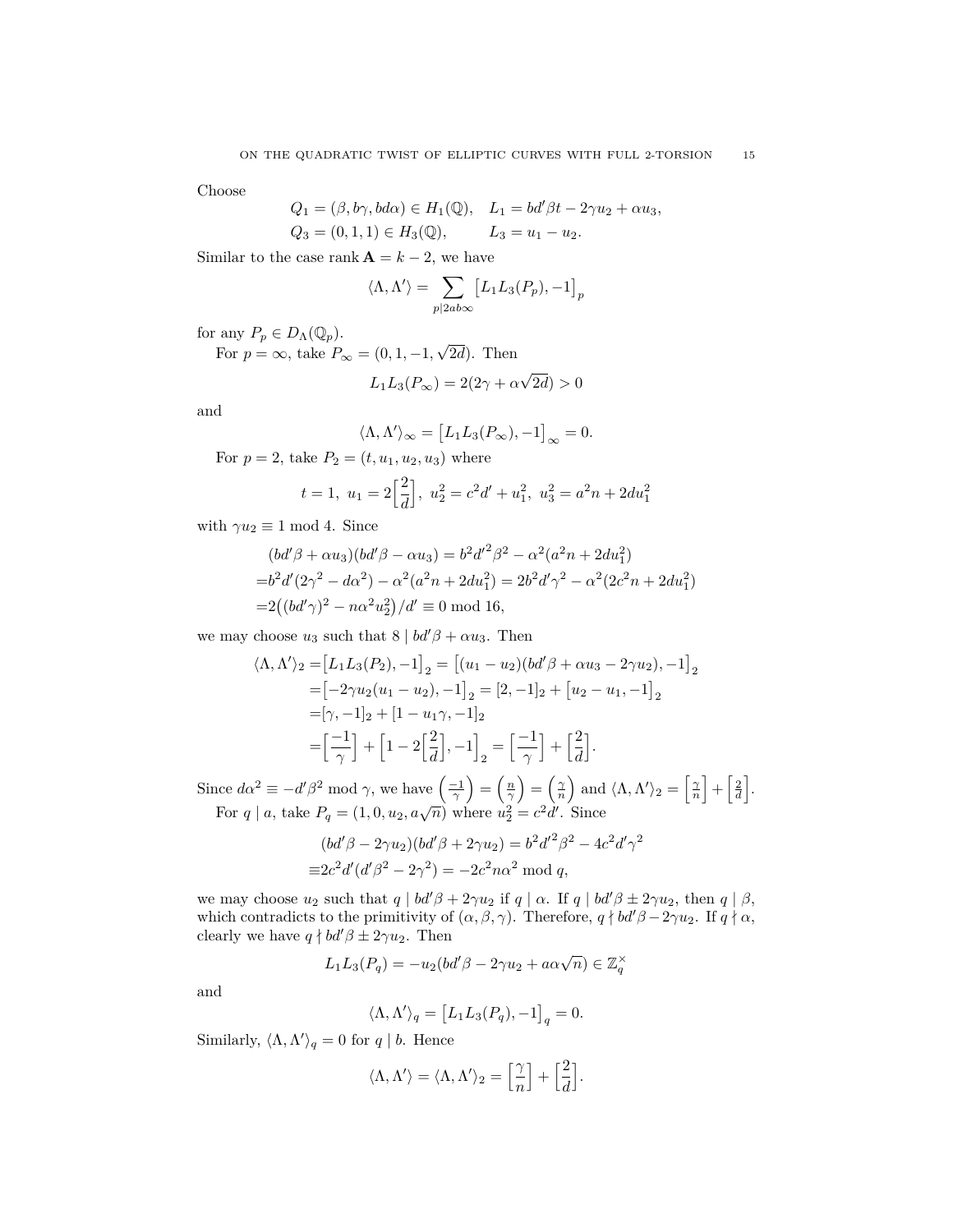Since  $\mathbf{R}_n = (\mathbf{A}, \mathbf{b}_2)$ , we have  $\mathcal{A}[2] \cap \mathcal{A}^2 = \{[(1)], [(2d, \sqrt{-n})]\}$ . Since  $\mathbf{b}_2 \in \text{Im } \mathbf{A}$ , we have

$$
\operatorname{Im} \mathbf{R}_n = \operatorname{Im} \mathbf{A} = \{ \mathbf{u} : \mathbf{1}^{\mathrm{T}} \mathbf{u} = 0 \}.
$$

By Lemma [2.2,](#page-3-7)  $[(2d, \sqrt{-n})] \in \mathcal{A}^4$  if and only if

$$
\mathbf{b}_{\gamma} = \left( \left[ \frac{\gamma}{p_1} \right], \ldots, \left[ \frac{\gamma}{p_k} \right] \right)^{\mathrm{T}} \in \mathrm{Im} \,\mathbf{R}_n,
$$

if and only if

$$
\langle \Lambda, \Lambda' \rangle = \left[\frac{\gamma}{n}\right] + \left[\frac{2}{d}\right] = \mathbf{1}^{\mathrm{T}} \mathbf{b}_{\gamma} + \left[\frac{2}{d}\right] = \left[\frac{2}{d}\right].
$$

In conclusion, the Cassels pairing is non-degenerate if and only if  $h_8(n) = \left[\frac{2}{d}\right]$ .  $\Box$ 

### 5. Equidistribution of residue symbols

### <span id="page-15-1"></span><span id="page-15-0"></span>5.1. **Residue symbols.**

**Definition 5.1.** Denote by  $I = \sqrt{-1}$  and  $\mathbb{Z}[I]$  the ring of Gauss integers.

- (1) A prime element  $\lambda$  of  $\mathbb{Z}[I]$  is called *Gaussian* if it is not a rational prime.
- (2) An integer  $\lambda \in \mathbb{Z}[I]$  is called *primary* if  $\lambda \equiv 1 \mod (2 + 2I)$ .

Recall the quadratic and quartic residue symbols on  $\mathbb{Z}[I]$ , see [[Hec81](#page-25-8), p. 196] and [\[IR90](#page-25-1)]. Denote by  $N = N_{\mathbb{Q}(I)/\mathbb{Q}}$  the norm from  $\mathbb{Q}(I)$  to  $\mathbb{Q}$ . For any  $\alpha \in \mathbb{Z}[I]$  and prime element  $\lambda$  prime to  $1 + I$ , define

<span id="page-15-2"></span>(5.1) 
$$
\left(\frac{\alpha}{\lambda}\right)_2 \in \{0, \pm 1\}
$$
 such that  $\left(\frac{\alpha}{\lambda}\right)_2 \equiv \alpha^{\frac{N\lambda - 1}{2}}$  mod  $\lambda$ .

For any element  $\lambda$  prime to  $1 + I$  with a prime decomposition  $\lambda = \prod_{i=1}^{k} \lambda_k$ , define  $\left(\frac{\alpha}{\lambda}\right)$  $\sum_{i=1}^{k} \left( \frac{\alpha}{\lambda_i} \right)$  $\overline{2}$ 

<span id="page-15-3"></span>For any  $\alpha \in \mathbb{Z}[I]$  and primary prime  $\lambda$ , define

(5.2) 
$$
\left(\frac{\alpha}{\lambda}\right)_4 \in \{0, \pm 1, \pm I\}
$$
 such that  $\left(\frac{\alpha}{\lambda}\right)_4 \equiv \alpha^{\frac{N\lambda - 1}{4}} \mod \lambda$ .

For any primary element  $\lambda$  with a primary prime decomposition  $\lambda = \prod_{i=1}^{k} \lambda_k$ , define  $\left(\frac{\alpha}{\lambda}\right)$  $\prod_{i=1}^{k} \left( \frac{\alpha}{\lambda_i} \right)$ . Let  $\lambda$  and  $\lambda'$  be two coprime primary primes. Then we have the quartic reciprocity law

<span id="page-15-4"></span>
$$
\left(\frac{\lambda}{\lambda'}\right)_4 = \left(\frac{\lambda'}{\lambda}\right)_4 (-1)^{\frac{N\lambda - 1}{4} \cdot \frac{N\lambda' - 1}{4}}.
$$

Certainly,  $\left(\frac{\alpha}{\lambda}\right)$  $\alpha_2 = \left(\frac{\alpha}{\lambda}\right)^2_4$ 4 .

Let  $p \equiv 1 \mod 4$  be a rational prime. Let  $a$  be a rational integer such that  $\left(\frac{a}{p}\right) = 1$ . By abuse of notations, we define

(5.3) 
$$
\left(\frac{a}{p}\right)_4 := \left(\frac{a}{\lambda}\right)_4,
$$

where  $\lambda$  is a primary prime such that  $\mathbf{N}\lambda = p$ . For any rational integer  $d = p_1 \cdots p_k$ with  $p_i \equiv 1 \mod 4$ , define  $\left(\frac{a}{d}\right)$  $\prod_{i=1}^{k} \left( \frac{a}{p_i} \right)$ 4 .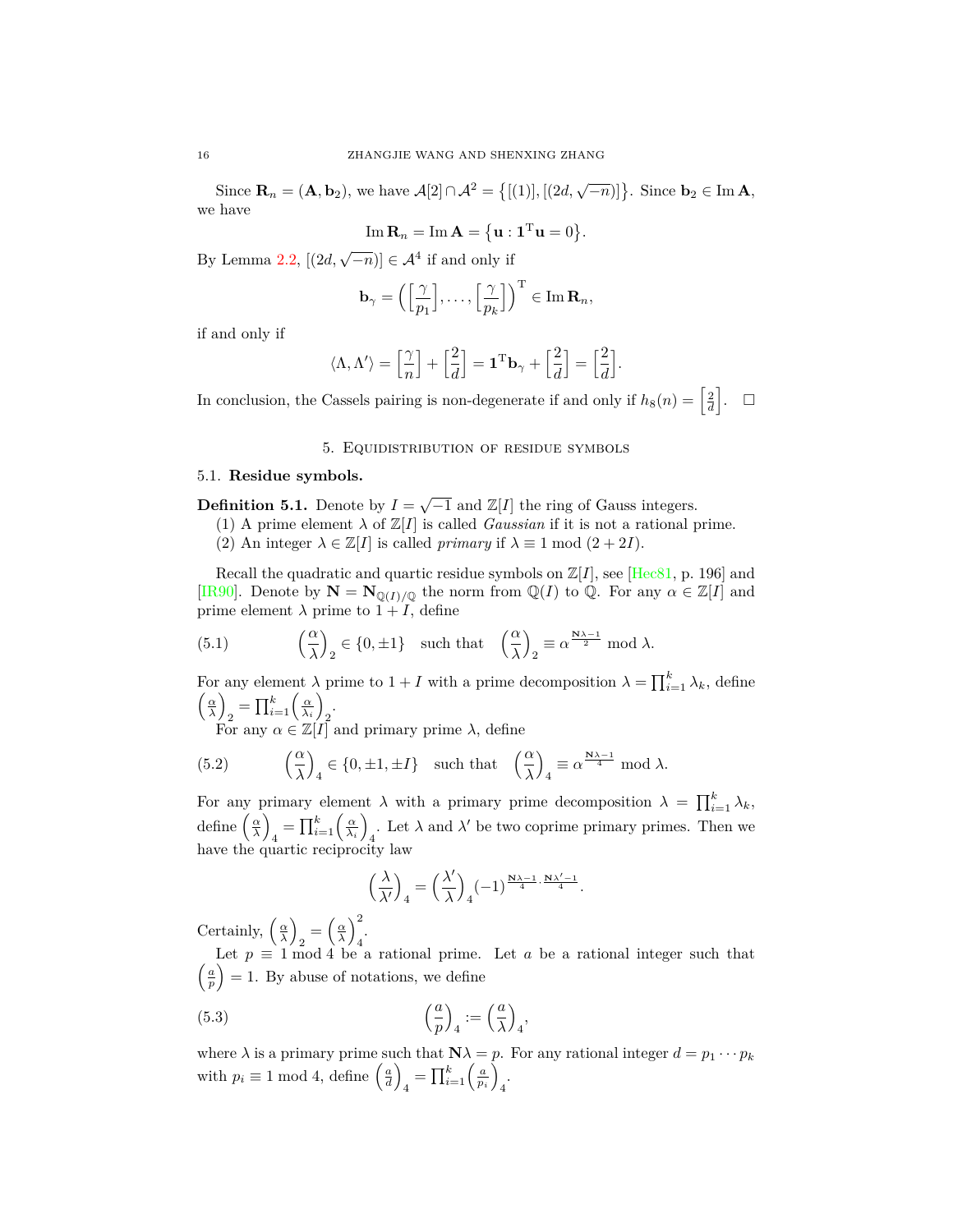<span id="page-16-0"></span>5.2. **Analytic results.** Let *F* be a number field with degree *n*, discriminant  $\Delta$ and ring of integers  $\mathcal{O}$ . Denote by  $\mathbf{N} = \mathbf{N}_{F/\mathbb{Q}}$  the norm from *F* to  $\mathbb{Q}$ .

For an ideal f of  $\mathcal{O}$ , denote by  $I(f)$  the group of fractional ideals prime to f and *P*<sub>f</sub> the subgroup consisting of principal fractional ideals ( $\gamma$ ) =  $\gamma$ *O* with totally real  $\gamma \equiv 1 \mod f$ . A character  $\chi$  of  $I(f)/P_f$  is called a *character modulo* f. It can be viewed as a character on  $I(f)$ . If  $\alpha$  is a fractional ideal not coprime to f, define  $\chi(\mathfrak{a})=0$ . Denote by

<span id="page-16-1"></span>(5.4) 
$$
\Lambda(\mathfrak{a}) = \begin{cases} \log \mathbf{N} \mathfrak{p} & \text{if } \mathfrak{a} = \mathfrak{p}^m \text{ with } m \geq 1; \\ 0 & \text{otherwise} \end{cases}
$$

the *Mangoldt function*. Define

(5.5) 
$$
\psi(x,\chi) = \sum_{\mathbf{N}\mathfrak{a}\leqslant x} \chi(\mathfrak{a})\Lambda(\mathfrak{a}).
$$

Denote by  $\chi_0$  the principal character on  $I(f)/P_f$ .

**Proposition 5.2** ([[IK04](#page-25-9), p. 112, Exercise 7]). *If*  $\chi \neq \chi_0$  *is a character modulo* f *and*  $1 \leq T \leq x$ *, then* 

<span id="page-16-4"></span><span id="page-16-2"></span>
$$
\psi(x,\chi) = -\sum_{|\text{Im }\rho| \leqslant T} \frac{x^{\rho}-1}{\rho} + O\big(T^{-1}x \log x \log(x^n \mathbf{N} \mathfrak{f})\big).
$$

*Here ρ runs over all the zeros of*  $L(s, \chi)$  *with*  $0 \le \text{Re } \rho \le 1$ *.* 

Similar to the classical process on the estimation of  $\psi(x, \chi)$  as in [[Dav80](#page-24-4), § 19], we derive the following explicit formula

(5.6) 
$$
\psi(x, \chi) = -\frac{x^{\beta'}}{\beta'} + R(x, T)
$$

with

$$
R(x,T) \ll x \log^2(x\mathbf{N} \mathfrak{f}) \exp\left(-\frac{c_1 \log x}{\log(T\mathbf{N} \mathfrak{f})}\right) + T^{-1} x \log x \cdot \log(x^n\mathbf{N} \mathfrak{f}) + x^{\frac{1}{4}} \log x.
$$

We also use the estimation on the number of zeroes in [[Lan18](#page-25-10), Satz LXXI]. Here *c*<sup>1</sup> is a positive constant and the term  $-\frac{x^{\beta'}}{\beta'}$  occurs only if  $\chi$  is a real character such that  $L(s, \chi)$  has a zero  $\beta'$  satisfying

$$
\beta' > 1 - \frac{c_2}{\log \mathbf{N} \mathfrak{f}}
$$

with  $c_2$  a positive constant.

The Siegel Theorem over *F* as follows is  $[F \circ g 61,$  Theorem and  $[F \circ g 63, S \circ g 366, S \circ g 566, S \circ g 676]$ 

<span id="page-16-3"></span>**Proposition 5.3.** *Let*  $\chi$  *be a character modulo an integral* f *and*  $D = |\Delta|$ **N**f  $> 1$ *.* 

(1) *There is a positive constant*  $c_3 = c_3(n)$  *such that in the region* 

$$
\operatorname{Re}\left(s\right) > 1-\frac{c_3}{\log D(2+|\mathrm{Im}\, s|)} > \frac{3}{4}
$$

*there is no zero of*  $L(s, \chi)$  *in the case of a complex*  $\chi$ *. For at most one real χ ′ , there may be a simple zero β ′ of L*(*s, χ′* ) *in this region.*

(2) *For any*  $\varepsilon > 0$ *, there exists a positive constant*  $c_4 = c_4(n, \varepsilon)$  *such that* 

$$
1 - \beta' > c_4(n, \varepsilon) D^{-\varepsilon}.
$$

The Page Theorem over *F* as follows is a special case of [\[HR95,](#page-25-11) § 3, Theorem A].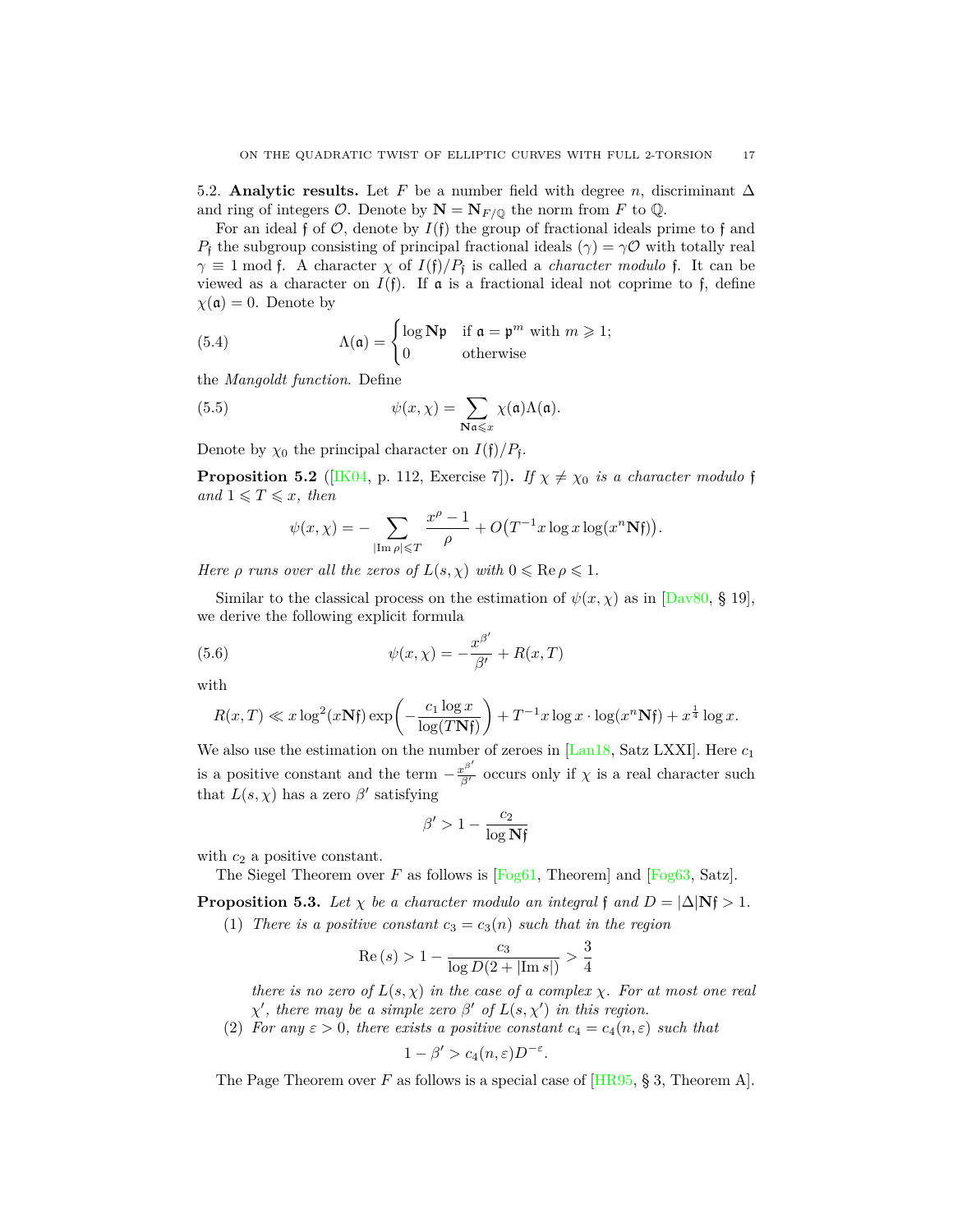<span id="page-17-2"></span>**Proposition 5.4.** For any  $Z \geq 2$  and a suitable constant  $c_5$ , there is at most a *real primitive character*  $\chi$  *modulo*  $\mathbf{f}$  *with*  $\mathbf{N}\mathbf{f} \leq Z$  *such that*  $L(s, \chi)$  *has a real zero β satisfying*

$$
\beta > 1 - \frac{c_5}{\log Z}.
$$

<span id="page-17-0"></span>5.3. **Equidistribution of residue symbols.** Recall that  $abc = q_1^{t_1} \cdots q_\ell^{t_\ell}$  is the prime decomposition of *abc*. Let  $\alpha = (\alpha_1, \dots, \alpha_k)$  be a vector with  $\alpha_i \in \{1, 5, 9, 13\}$ and  $\alpha_1 \cdots \alpha_k \equiv 1 \mod 8$ . Let  $\mathbf{B} = (B_{ij})_{k \times k} \in M_k(\mathbb{F}_2)$  be a symmetric matrix with rank  $k - 2$  and  $\mathbf{B1} = \mathbf{0}$ . Then Ker  $\mathbf{B} = \{\mathbf{0}, \mathbf{1}, \mathbf{d}, \mathbf{d} + \mathbf{1}\}$  for some vector  **with**  $s_k = 0$ **.** 

Denote by  $C_k(x, \alpha, \mathbf{B})$  the set of all  $n = p_1 \cdots p_k$  satisfying

- $n \leq x$  and  $p_1 < \cdots < p_k$ ;
- $p_i \equiv \alpha_i \mod 16$  for all  $1 \leq i \leq k$ ;
- $\bullet$   $\left[\frac{p_j}{p_j}\right]$  $\left\lfloor \frac{p_j}{p_i} \right\rfloor = B_{ij}$  for all  $1 \leqslant i < j \leqslant k$ ;
- $\bullet$   $\left(\frac{p_i}{q_j}\right) = 1$  for all  $1 \leqslant i \leqslant k$  and  $1 \leqslant j \leqslant \ell$ ;

• 
$$
\left(\frac{d'}{d}\right)_4 \left(\frac{d}{d'}\right)_4 = -1
$$
, where  $d = p_1^{s_1} \cdots p_k^{s_k}$  and  $d' = n/d$ ,

and denote by  $C'_{k}(x, \alpha, \mathbf{B})$  the set of all  $\eta = \lambda_1 \cdots \lambda_k$  satisfying

- $N\eta \leqslant x$  and  $N\lambda_1 < \cdots < N\lambda_k$ ;
- $\lambda_i \in \mathcal{P}$  and  $\mathbf{N}\lambda_i \equiv \alpha_i \mod 16$  for all  $1 \leq i \leq k$ ;
- $\bullet$   $\left[\frac{\mathbf{N}\lambda_j}{\mathbf{N}\lambda_j}\right]$  $\left| \frac{\mathbf{N}\lambda_j}{\mathbf{N}\lambda_i} \right| = B_{ij}$  for all  $1 \leqslant i < j \leqslant k$ ;
- $\bullet$   $\left(\frac{\mathbf{N}\lambda_i}{q_j}\right) = 1$  for all  $1 \leqslant i \leqslant k$  and  $1 \leqslant j \leqslant \ell;$
- **•**  $\left(\frac{\delta'}{\delta}\right)$  $\lambda_2 = -1$ , where  $\delta = \lambda_1^{s_1} \cdots \lambda_k^{s_k}$  and  $\delta' = \eta/\delta$ .

Here,  $P$  is the set of primary primes in  $\mathbb{Z}[I]$  with positive imaginary part.

In this section, we will give an estimation of the number of  $C_k(x, \alpha, \mathbf{B})$ .

<span id="page-17-1"></span>**Lemma 5.5.** *There is a bijection*

$$
C'_{k}(x,\alpha,\mathbf{B})\longrightarrow C_{k}(x,\alpha,\mathbf{B}), \quad \eta\mapsto \mathbf{N}\eta.
$$

*Proof.* For any  $\eta = \lambda_1 \cdots \lambda_k \in C'_k(x, \alpha, \mathbf{B})$ , denote by  $p_i = \mathbf{N} \lambda_i$ . By the quartic reciprocity law, we have

$$
\left(\frac{p_i}{p_j}\right)_4 \left(\frac{p_j}{p_i}\right)_4 = \left(\frac{\lambda_i \overline{\lambda_i}}{\lambda_j}\right)_4 \left(\frac{\lambda_j \overline{\lambda_j}}{\lambda_i}\right)_4 = \left(\frac{\lambda_i}{\lambda_j}\right)_4 \left(\frac{\overline{\lambda_i}}{\lambda_j}\right)_4 \left(\frac{\lambda_j}{\lambda_i}\right)_4 \left(\frac{\overline{\lambda_j}}{\lambda_i}\right)_4
$$

$$
= \left(\frac{\lambda_j}{\lambda_i}\right)_4 \left(\frac{\lambda_j}{\overline{\lambda_i}}\right)_4 \left(\frac{\overline{\lambda_j}}{\lambda_i}\right)_4 \left(\frac{\overline{\lambda_j}}{\overline{\lambda_i}}\right)_4 = \left(\frac{\lambda_j}{\overline{\lambda_i}}\right)_2 \left(\frac{\overline{\lambda_j}}{\overline{\lambda_i}}\right)_4 \left(\frac{\overline{\lambda_j}}{\overline{\lambda_i}}\right)_4 = \left(\frac{\lambda_j}{\overline{\lambda_i}}\right)_2.
$$

Therefore,

$$
\left(\frac{d'}{d}\right)_4 \left(\frac{d}{d'}\right)_4 = \left(\frac{\delta'}{\delta}\right)_2 = -1,
$$

where  $d = \mathbf{N}\delta$  and  $d' = \mathbf{N}\delta'$ . Hence  $\mathbf{N}\eta \in C_k(x, \alpha, \mathbf{B})$ .

For any rational prime  $p \equiv 1 \mod 4$ , there is exactly one primary prime in  $\mathcal{P}$ with norm  $p$ . This gives the surjectivity. The injectivity is trivial.

Denote by  $T_k(x)$  the set of all  $n = p_1 \cdots p_{k-1}$  satisfying

- $n \leq x$  and  $p_1 < \cdots < p_{k-1}$ ;
- $p_i \equiv \alpha_i \mod 16$  for all  $1 \leq i \leq k-1$ ;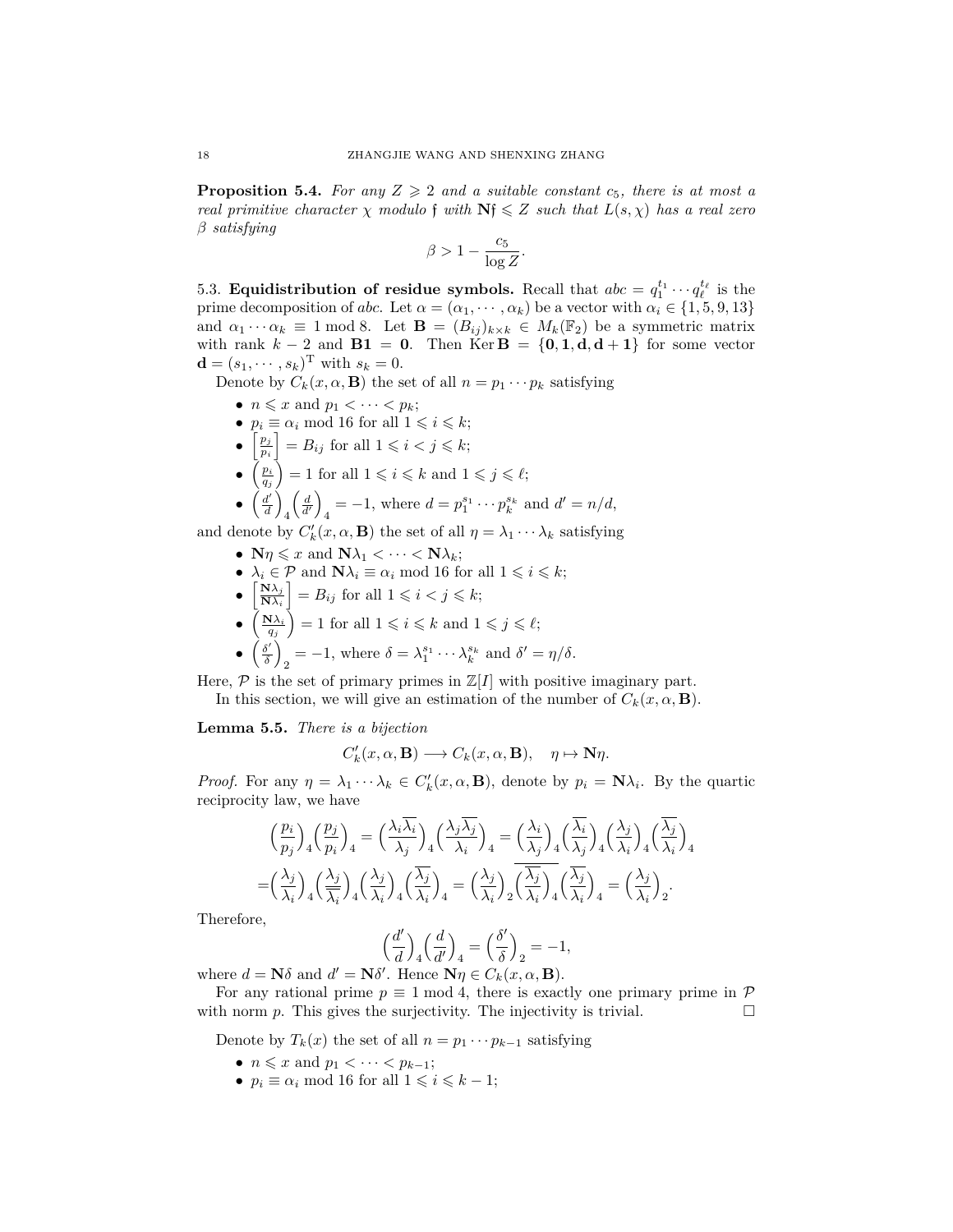• 
$$
\left[\frac{p_j}{p_i}\right] = B_{ij}
$$
 for all  $1 \leq i < j \leq k - 1$ ;

•  $\left(\frac{p_i}{q_j}\right) = 1$  for all  $1 \leqslant i \leqslant k - 1$  and  $1 \leqslant j \leqslant \ell$ ,

and denote by  $T'_{k}(x)$  the set of all  $\eta = \lambda_1 \cdots \lambda_{k-1}$  satisfying

- $N\eta \leqslant x$  and  $N\lambda_1 < \cdots < N\lambda_{k-1}$ ;
- $\lambda_i \in \mathcal{P}$  and  $\mathbf{N}\lambda_i \equiv \alpha_i \mod 16$  for all  $1 \leq i \leq k-1$ ;
- $\bullet$   $\left[\frac{\mathbf{N}\lambda_j}{\mathbf{N}\lambda_j}\right]$  $\left[\frac{\mathbf{N}\lambda_j}{\mathbf{N}\lambda_i}\right] = B_{ij}$  for all  $1 \leqslant i < j \leqslant k-1$ ;
- $\bullet$   $\left(\frac{\mathbf{N}\lambda_i}{q_j}\right) = 1$  for all  $1 \leqslant i < k$  and  $1 \leqslant j \leqslant \ell$ .

The independence property of Legendre symbols in [\[Rho09\]](#page-25-2) implies that

(5.7) 
$$
\#T_k(x) \sim 2^{-(\ell+3)(k-1) - \binom{k-1}{2}} \cdot \#C_{k-1}(x),
$$

where  $C_k(x)$  is the set of all positive square-free integers  $n \leq x$  with exactly k prime factors.

<span id="page-18-1"></span>**Lemma 5.6.** *There is a bijection*

h

<span id="page-18-2"></span>
$$
T'_{k}(x) \longrightarrow T_{k}(x), \quad \eta \mapsto \mathbf{N}\eta.
$$

*Proof.* For any rational prime  $p \equiv 1 \mod 4$ , there is exactly one primary prime in  $P$  with norm  $p$ . This proves the surjectivity. The injectivity is trivial.

<span id="page-18-3"></span>**Theorem 5.7.** *Notations as above with*  $k > 1$ *. We have* 

$$
\#C_k(x, \alpha, \mathbf{B}) \sim 2^{-k\ell - 3k - 1 - {k \choose 2}} \cdot \#C_k(x),
$$

*where*  $C_k(x)$  *is the set of all positive square-free integers*  $n \leq x$  *with exactly*  $k$  *prime factors.*

*Proof.* Similar to [\[CO89](#page-24-1)], we consider the comparison map

$$
f: C'_{k}(x, \alpha, \mathbf{B}) \longrightarrow T'_{k}(x), \quad \lambda_{1} \cdots \lambda_{k} \mapsto \lambda_{1} \cdots \lambda_{k-1}.
$$

Let  $Q_1$  be the product of all primary primes  $\mu \in \mathcal{P}$  dividing *abc*, and  $Q_2$  the product of all prime  $q \mid abc$  with  $q \equiv 3 \mod 4$ . For any  $\eta = \lambda_1 \cdots \lambda_{k-1} \in T'_k(x)$ , denote by  $c_n = 16N(\eta Q_1)Q_2\mathbb{Z}[I]$ . It's easy to see that if  $\beta$  satisfies

•  $\mathbf{N}\beta \equiv \alpha_k \mod 16;$  $\bullet$   $\left[\frac{\mathbf{N}\beta}{\mathbf{N}\lambda_i}\right] = B_{ik}$  for all  $1 \leqslant i \leqslant k-1$ ; •  $\left(\frac{\mathbf{N}\beta}{q_j}\right) = 1$  for all  $1 \leqslant j \leqslant \ell;$ *• β δ*  $\frac{1}{2} = -\left(\frac{\eta/\delta}{\delta}\right)$  $\frac{\sqrt{\delta}}{\delta}$  $\lambda_2^s$ , where  $\delta = \lambda_1^{s_1} \cdots \lambda_k^{s_k}$ ,

then so is  $\beta' \equiv \beta \mod 16\mathbf{N}(\eta Q_1)Q_2$ . Denote by

$$
\mathscr{A}_{\eta} \subseteq (\mathbb{Z}[I]/\mathfrak{c}_{\eta})^{\times}
$$

the classes of such  $\beta$ . Then  $\eta$  lies in the image of f if and only if there exists  $\theta \in \mathcal{P}$ such that  $\mathbf{N}\lambda_{k-1} < \mathbf{N}\theta \leqslant x/\mathbf{N}\eta$  and  $\theta \mod \mathfrak{c}_{\eta} \in \mathscr{A}_{\eta}$  by noting that  $s_k = 0$ .

<span id="page-18-0"></span>**Lemma 5.8.** Let  $\chi_1, \chi_2 : G \to \mathbb{F}_2$  be two different non-trivial quadratic character *on a finite group G*. Then the size of  $\chi_1^{-1}(i) \cap \chi_2^{-1}(j)$  is  $\#G/4$  for any  $i, j \in \mathbb{F}_2$ .

*Proof.* The sizes of  $\chi_1^{-1}(i)$  and  $\chi_2^{-1}(j)$  are  $\#G/2$ . Since  $\chi_1 \neq \chi_2$ , these two sets always have a common element, which means that  $(\chi_1, \chi_2) : G \to \mathbb{F}_2^2$  is surjective. The result then follows.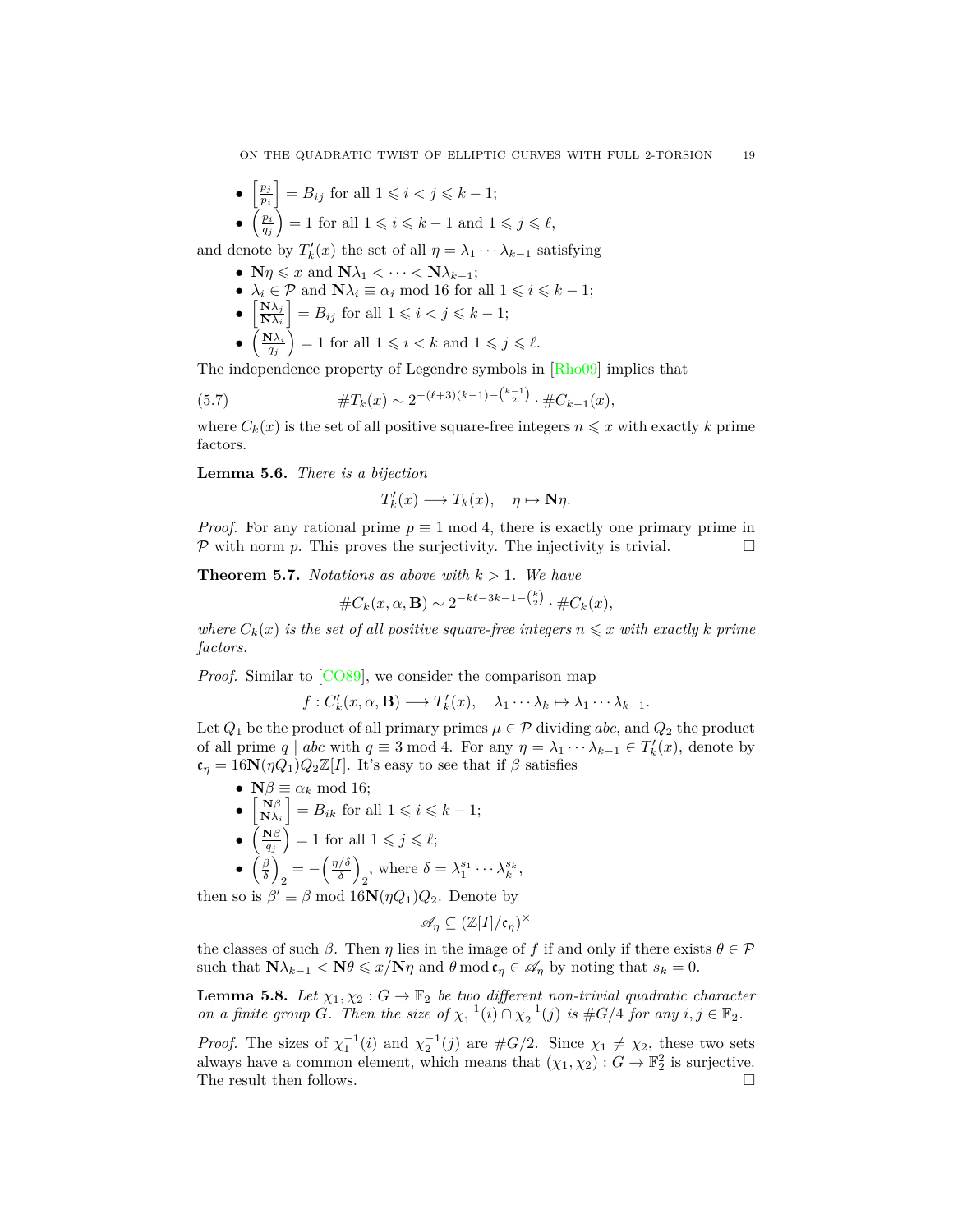<span id="page-19-0"></span>**Lemma 5.9.** *Assume that*  $\pi \in \mathcal{P}$  *and*  $p = \mathbf{N}\pi$ *. Then*  $\left(\frac{x}{\pi}\right)$  $\sum_{p}$  and  $\left(\frac{\mathbf{N}x}{p}\right)$  are different *non-trivial quadratic characters on*  $(\mathbb{Z}[I]/p\mathbb{Z}[I])^{\times}$ .

*Proof.* Since  $\mathbf{N} : (\mathbb{Z}[I]/p\mathbb{Z}[I])^{\times} \to (\mathbb{Z}/p\mathbb{Z})^{\times}$  is surjective,  $(\frac{\mathbf{N}x}{p})$  is non-trivial. Let *γ*  $\in \mathbb{Z}[I]$  be an element such that  $\pi \gamma \equiv 1 \mod \overline{\pi}$ . Let  $x = \pi \gamma + \alpha \pi \gamma$  for some  $\alpha \in \mathbb{Z}$ coprime to *p*. Then

$$
\left(\frac{x}{\pi}\right)_2 = \left(\frac{\overline{\pi\gamma}}{\pi}\right)_2 = 1.
$$

Denote by  $A = (\pi \gamma)^2 + (\overline{\pi \gamma})^2$ . Then  $\mathbf{N}(x) \equiv \alpha A \text{ mod } p$  and

$$
\left(\frac{\mathbf{N}x}{p}\right) = \left(\frac{\alpha A}{p}\right).
$$

Hence  $\left(\frac{x}{\pi}\right)$  $\frac{1}{2} \neq \left(\frac{\mathbf{N}x}{p}\right)$  by taking  $\left(\frac{\alpha}{p}\right) = -\left(\frac{A}{p}\right)$ 

<span id="page-19-1"></span>**Lemma 5.10.** *Let*  $\varphi(\eta)$  *be the cardinality of*  $G = (\mathbb{Z}[I]/\mathfrak{c}_{\eta})^{\times}$ *. Then* 

$$
\#\mathscr{A}_{\eta} = 2^{-k-\ell-4}\varphi(\eta).
$$

*Proof.* By the Chinese Remainder Theorem, we have a natural isomorphism

$$
G \cong \left(\frac{\mathbb{Z}[I]}{16\mathbb{Z}[I]}\right)^{\times} \times \prod_{i=1}^{k-1} \left(\frac{\mathbb{Z}[I]}{\mathbf{N}\lambda_i \mathbb{Z}[I]}\right)^{\times} \times \prod_{\mu|Q_1} \left(\frac{\mathbb{Z}[I]}{\mathbf{N}\mu \mathbb{Z}[I]}\right)^{\times} \times \prod_{q|Q_2} \left(\frac{\mathbb{Z}[I]}{q\mathbb{Z}[I]}\right)^{\times}
$$

$$
\beta \mapsto (\beta_0, \beta_1, \cdots, \beta_{k-1}, \beta'_{\mu}, \beta'_{q}).
$$

Then  $\beta \in \mathcal{A}_n$  if and only if

- $(1)$   $\beta_0 \equiv 1 \mod 2 + 2I$  and  $\mathbf{N}\beta_0 \equiv \alpha_k \mod 16;$
- $\left[\frac{\mathbf{N}\beta_i}{\mathbf{N}\lambda_i}\right] = B_{ik}$  for all  $1 \leqslant i \leqslant k-1$ ;

(3) 
$$
\left(\frac{\mathbf{N}\beta'_{\mu}}{\mathbf{N}\mu}\right) = 1
$$
 for all  $\mu \mid Q_1$ ;

- $(4) \left( \frac{N\beta'_{q}}{q} \right) = 1$  for all  $q | Q_{2};$
- (5)  $\prod_{s_i=1} \left( \frac{\beta_i}{\lambda_i} \right)$  $\frac{1}{2} = -\left(\frac{\eta/\delta}{\delta}\right)$  $\frac{\sqrt{\delta}}{\delta}$  $\frac{1}{2}$

(1) selects  $\frac{1}{4} \times \frac{1}{4}$  number of elements in  $(\mathbb{Z}[I]/16\mathbb{Z}[I])^{\times}$ . Note that  $(\mathbb{Z}[I]/\lambda_i \mathbb{Z}[I])^{\times} \cong$  $(\mathbb{Z}/N\lambda_i\mathbb{Z})^{\times}$ , each conditions in (2)–(4) selects half number of elements in each corresponding component.

To treat (5), we choose  $\beta_1, \dots, \beta_{k-1}$  as following. Since  $s_k = 0$ , there is some  $s_j = 1$  for  $1 \leq j \leq k-1$ . For  $i = 1, 2, \dots, j-1, j+1, \dots, k-1$ , we choose  $\beta_i \in (\mathbb{Z}[I]/N\lambda_i\mathbb{Z}[I])^{\times}$  satisfying (2), and there are half number of  $(\mathbb{Z}[I]/N\lambda_i\mathbb{Z}[I])^{\times}$  choices. With above chosen  $\beta_1, \dots, \beta_{j-1}, \beta_{j+1}, \dots, \beta_{k-1}$ , apply-ing Lemmas [5.8](#page-18-0) and [5.9](#page-19-0) to  $\pi = \lambda_j$ , (5) and  $\left[\frac{N\beta_j}{N\lambda_j}\right]$  $\left[\frac{\mathbf{N}\beta_j}{\mathbf{N}\lambda_j}\right] = B_{jk}$  selects  $\frac{1}{4}$  number of elements in  $(\mathbb{Z}[I]/N\lambda_j\mathbb{Z}[I])^{\times}$ . Hence

$$
\frac{\#\mathscr{A}_\eta}{\varphi(\eta)} = \frac{1}{16} \times \frac{1}{2^{k-1}} \times \frac{1}{2^\ell} \times \frac{1}{2} = 2^{-k-\ell-4}.
$$

.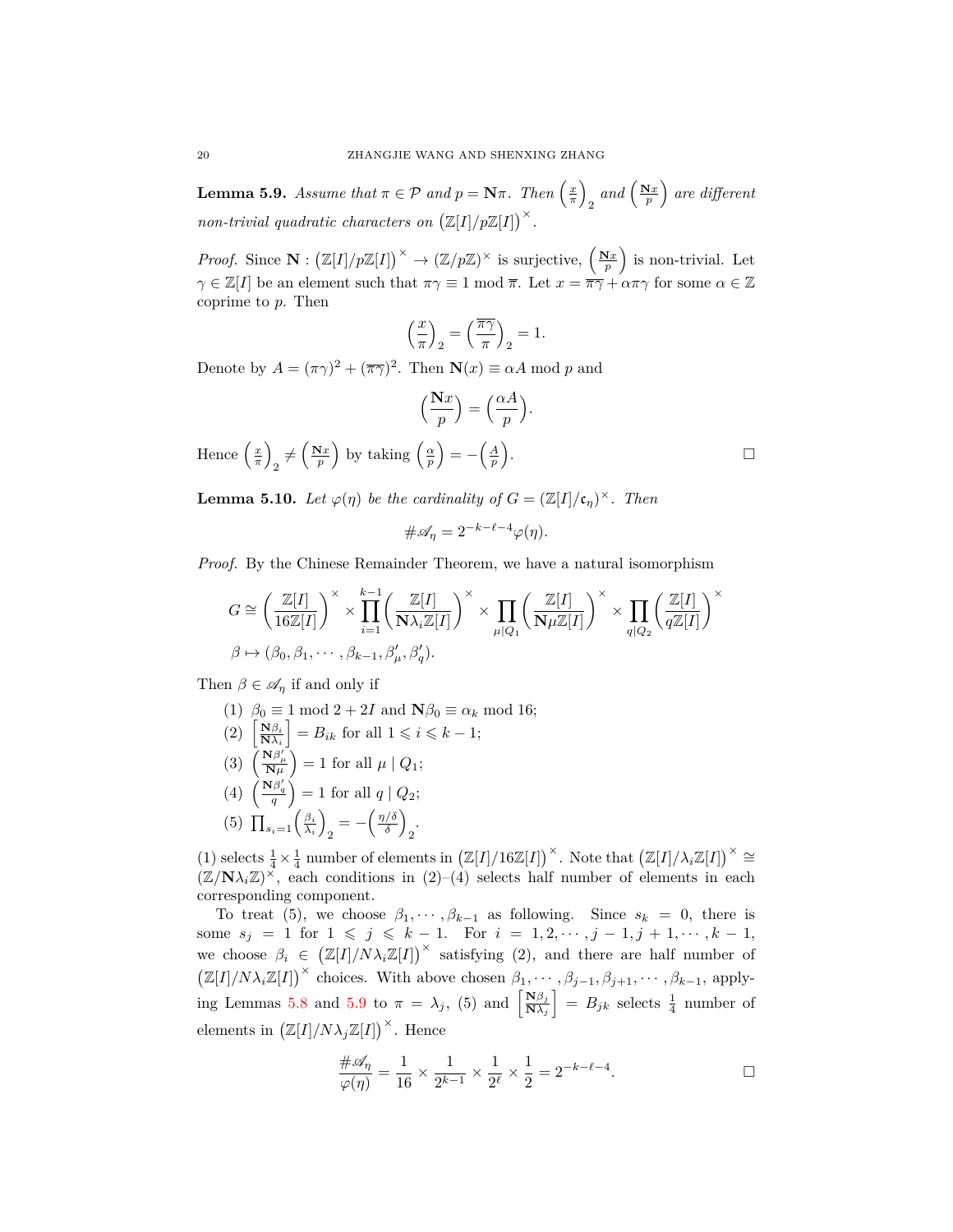For any  $\eta \in T'_{k}(x)$ , denote by  $h(\eta)$  the number of primes  $\theta \in \mathcal{P}$  such that  $N\lambda_{k-1} < N\theta \leqslant x/N\eta$  and  $\theta \mod{c_{\eta}} \in \mathscr{A}_{\eta}$ . Then we have

(5.8) 
$$
\#C'_{k}(x,\alpha,\mathbf{B})=\sum_{\eta\in T'_{k}(x)}h(\eta).
$$

Denote by

<span id="page-20-1"></span>
$$
M_1 = (\log x)^{100}
$$
 and  $M_2 = \exp\left(\frac{\log x}{(\log \log x)^{100}}\right).$ 

We will use

$$
\sum_{\mathbf{N}\eta\in S}^*
$$

to denote a summation over  $\eta \in T'_{k}(x)$  with  $\mathbf{N}\eta \in S$ .

<span id="page-20-0"></span>**Lemma 5.11.** *We have*

$$
\sum_{20 < \mathbf{N}\eta \le M_1}^* \mathrm{Li}(x/\mathbf{N}\eta) = o\left(\frac{x(\log\log x)^{k-1}}{\log x}\right),
$$
\n
$$
\sum_{M_2 < \mathbf{N}\eta \le x^{\frac{k-1}{k}}}^* \mathrm{Li}(x/\mathbf{N}\eta) = o\left(\frac{x(\log\log x)^{k-1}}{\log x}\right),
$$
\n
$$
\sum_{M_1 < \mathbf{N}\eta \le M_2}^* \mathrm{Li}(x/\mathbf{N}\eta) \sim \frac{\#T_k'(x)}{k-1} \log\log x.
$$

*Proof.* The proof is similar to [\[CO89](#page-24-1), Lemma 3.1].

Denote by  $\pi(x)$  the number of prime ideals in  $\mathbb{Z}[I]$  with norm less than or equal *x*. Then the prime ideal theorem over  $\mathbb{Z}[I]$  tells  $\pi(x) \sim \text{Li}(x)$ . Certainly,  $h(\eta) \leq$  $\pi(x/N\eta)$ . Then we have

<span id="page-20-2"></span>(5.9)  
\n
$$
\sum_{N\eta\leqslant 20}^{*} h(\eta) \ll \text{Li}(x),
$$
\n
$$
\sum_{20 < N\eta \leqslant M_1}^{*} h(\eta) = o\left(\frac{x(\log \log x)^{k-1}}{\log x}\right),
$$
\n
$$
\sum_{M_2 < N\eta \leqslant x^{\frac{k-1}{k}}}^{*} h(\eta) = o\left(\frac{x(\log \log x)^{k-1}}{\log x}\right)
$$

by Lemma [5.11.](#page-20-0) If  $\mathbf{N}\eta > x^{\frac{k-1}{k}}$ , then  $\mathbf{N}\lambda_{k-1} > x^{\frac{1}{k}}$  and  $x/\mathbf{N}\eta < x^{\frac{1}{k}} < \mathbf{N}\lambda_{k-1}$ . Therefore,  $h(\eta) = 0$  and

(5.10) 
$$
\sum_{\substack{k=1 \ n \neq k}}^{*} h(\eta) = 0.
$$

Denote by  $\pi'(y, \mathcal{B}, \mathfrak{a})$  the number of primes  $\theta \in \mathbb{Z}[I]$  such that  $\mathbb{N}\theta \leq y$  and  $\theta$  mod  $\mathfrak{a} \in \mathscr{B} \subseteq (\mathbb{Z}[I]/\mathfrak{a})^{\times}$ . Since  $\theta \in \mathcal{P}$  has positive imaginary part, we have

<span id="page-20-3"></span>
$$
h(\eta) = \frac{1}{2} \Big( \pi'(x/\mathbf{N}\eta, \mathscr{A}_{\eta}, \mathfrak{c}_{\eta}) - \pi'(\mathbf{N}\lambda_{k-1}, \mathscr{A}_{\eta}, \mathfrak{c}_{\eta}) \Big) + O(\sqrt{x}).
$$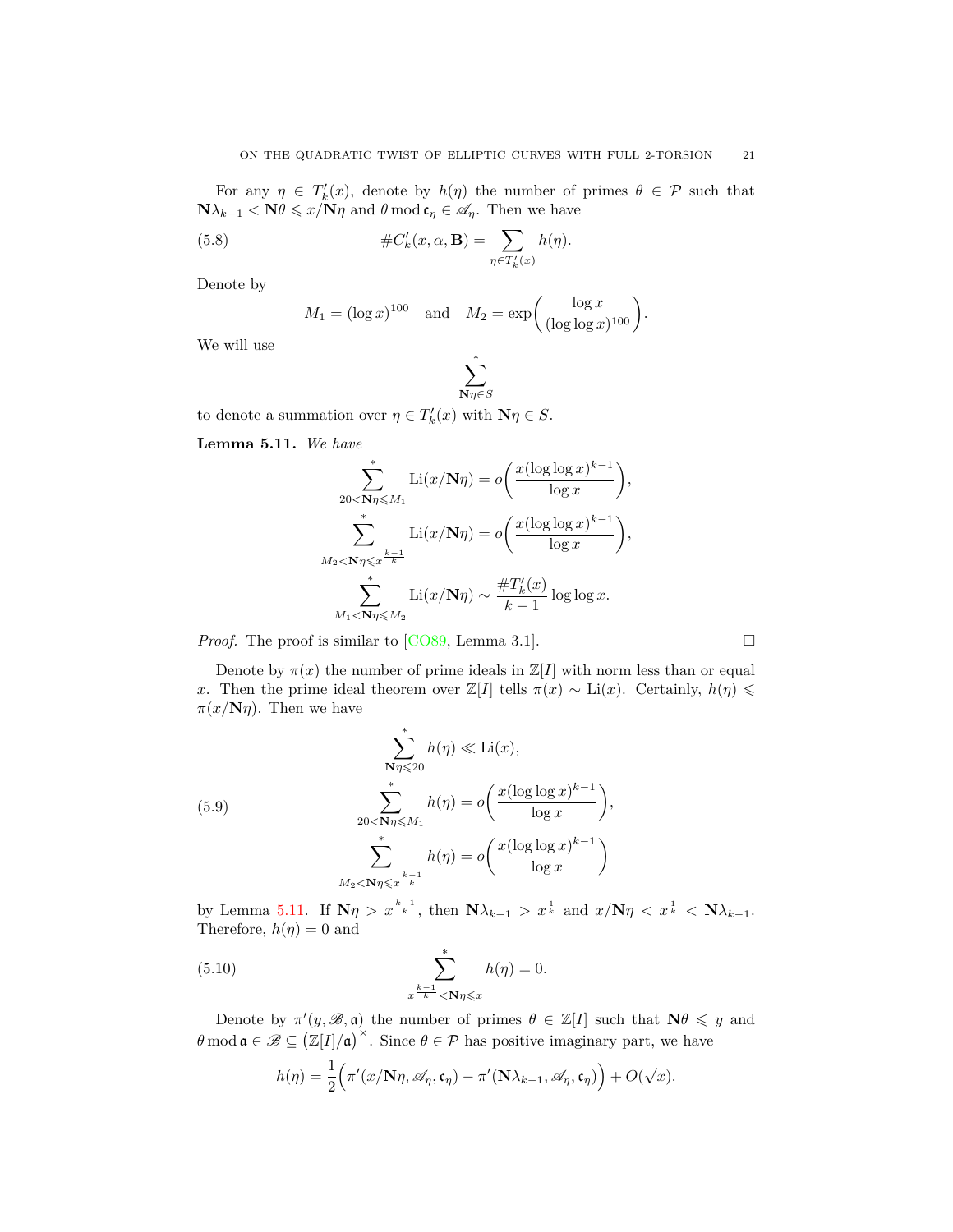Here the error term origins from *−p* with *p ≡* 3 mod 4 rational prime, and the implicit constant is absolute. By  $(5.8)$ ,  $(5.9)$  $(5.9)$  $(5.9)$ ,  $(5.10)$  and the facts that

<span id="page-21-0"></span>
$$
\sum_{M_1 < \mathbf{N}\eta \leqslant M_2}^* \pi'(\mathbf{N}\lambda_{k-1}, \mathscr{A}_{\eta}, \mathfrak{c}_{\eta}) \ll M_2 \text{Li}(M_2) = o\left(\frac{x(\log\log x)^{k-1}}{\log x}\right)
$$

and  $M_2$  is of much small order than  $x^{\frac{1}{4}}$ , we obtain

(5.11) 
$$
\#C'_{k}(x,\alpha,B) \sim \frac{1}{2} \sum_{M_1 < \mathbf{N}\eta \leq M_2}^* \pi'(x/\mathbf{N}\eta, \mathscr{A}_{\eta}, \mathfrak{c}_{\eta})
$$

with error term  $o(\#C_k(x)).$ 

<span id="page-21-2"></span>By  $\left[ \text{Lan}94, \text{ Theorem } 6.1 \right]$ , we have an exact sequence

(5.12) 
$$
1 \longrightarrow \mathbb{Z}[I]^{\times} \longrightarrow (\mathbb{Z}[I]/\mathfrak{c}_{\eta})^{\times} \stackrel{\Phi}{\longrightarrow} I(\mathfrak{c}_{\eta})/P_{\mathfrak{c}_{\eta}} \longrightarrow 1
$$

where  $\Phi(\gamma) = (\gamma) \mod P_{\mathfrak{c}_{\eta}}$ . Denote by  $\pi(y, \mathscr{B}, \mathfrak{c})$  the number of prime ideals  $\mathfrak{p}$  such that  $N\mathfrak{p} \leq y$  and  $\mathfrak{p} \mod P_c \in \mathscr{B} \subseteq I(\mathfrak{c})/P_c$ . Denote by  $\mathscr{T}_{\eta} = \Phi(\mathscr{A}_{\eta})$ . Then

<span id="page-21-1"></span>(5.13) 
$$
\pi'(y, \mathscr{A}_{\eta}, \mathfrak{c}_{\eta}) = \pi(y, \mathscr{T}_{\eta}, \mathfrak{c}_{\eta}) \quad \text{and} \quad \# \mathscr{A}_{\eta} = \# \mathscr{T}_{\eta}
$$

by noting that every prime ideal in a class of  $\mathscr T$  corresponds to exactly one primary prime element.

Define

$$
\psi(y,\mathscr{B},\mathfrak{c})=\sum_{\substack{\mathbf{N}\mathfrak{a}\leqslant y \\ \mathfrak{a}\bmod{P_{\mathfrak{c}}}\in\mathscr{B}}} \Lambda(\mathfrak{c}).
$$

Then we have the standard asymptotic relation  $\psi(y, \mathcal{B}, \mathfrak{c}) \sim \log y \cdot \pi(y, \mathcal{B}, \mathfrak{c})$ . Therefore,

(5.14) 
$$
2\log x \cdot \#C'_k(x,\alpha,B) \sim \sum_{M_1 < \mathbf{N}\eta \leq M_2}^* \psi(x/\mathbf{N}\eta,\mathcal{T}_\eta,\mathfrak{c}_\eta)
$$

by [\(5.11\)](#page-21-0) and ([5.13](#page-21-1)). By the orthogonality of characters and the exact sequence ([5.12](#page-21-2)), we get

<span id="page-21-3"></span>
$$
\psi(y,\mathscr{T}_{\eta},\mathfrak{c}_{\eta})=\frac{4}{\varphi(\eta)}\sum_{\chi}\psi(y,\chi)\sum_{\mathfrak{a}\bmod P_{\mathfrak{c}_{\eta}}\in\mathscr{T}_{\eta}}\overline{\chi(\mathfrak{a})},
$$

where  $\chi$  runs over all characters of  $I(\mathfrak{c}_{\eta})/P_{\mathfrak{c}_{\eta}}$  and

$$
\psi(y,\chi)=\sum_{\mathbf{N}\mathfrak{a}\leqslant y}\Lambda(\mathfrak{a})\chi(\mathfrak{a}).
$$

Therefore,

(5.15)  $2 \log x \cdot #C'_{k}(x, \alpha, B) \sim S_1 + S_2,$ 

where

$$
\begin{split} S_1 &= \sum_{M_1 < \mathbf{N}\eta \leqslant M_2}^* \frac{4\# \mathscr{T}_{\eta}}{\varphi(\eta)} \psi(x/\mathbf{N}\eta, \chi_0), \\ S_2 &= \sum_{M_1 < \mathbf{N}\eta \leqslant M_2}^* \frac{4}{\varphi(\eta)} \sum_{\chi \neq \chi_0} \psi(x/\mathbf{N}\eta, \chi) \sum_{\mathfrak{a} \bmod P_{\mathfrak{c}_\eta} \in \mathscr{T}_\eta} \overline{\chi(\mathfrak{a})}. \end{split}
$$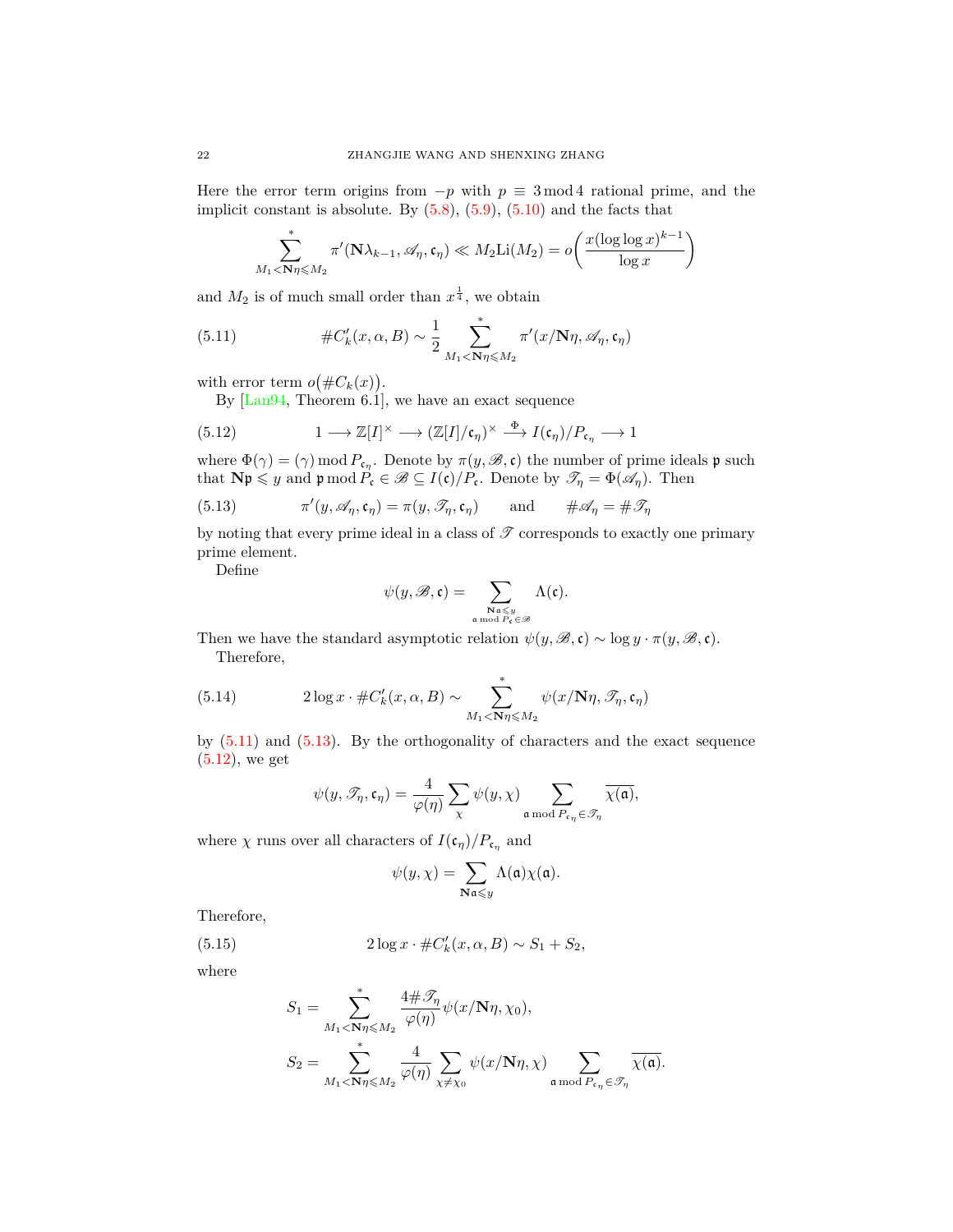The main term is

$$
S_1 = 2^{-k-\ell-2} \sum_{M_1 < \mathbf{N}\eta \le M_2}^* \psi(x/\mathbf{N}\eta, \chi_0) \quad \text{by Lemma 5.10 and (5.13)}
$$
\n
$$
\sim 2^{-k-\ell-2} \sum_{M_1 < \mathbf{N}\eta \le M_2}^* \log(x/\mathbf{N}\eta) \text{Li}(x/\mathbf{N}\eta)
$$
\n
$$
\sim 2^{-k-\ell-2} \log x \sum_{M_1 < \mathbf{N}\eta \le M_2}^* \text{Li}(x/\mathbf{N}\eta)
$$
\n
$$
\sim \frac{\log x \cdot \log \log x}{(k-1) \cdot 2^{k+\ell+2}} \cdot \#T'_k(x) \quad \text{by Lemma 5.11}
$$
\n
$$
\sim \frac{\log x \cdot \log \log x}{(k-1) \cdot 2^{k+\ell+3k+\binom{k}{2}}} \cdot \#C_{k-1}(x) \quad \text{by Lemma 5.6 and (5.7)}
$$
\n
$$
\sim 2^{-k\ell-3k-\binom{k}{2}} \log x \cdot \#C_k(x) \quad \text{by (1.1)}.
$$

By  $(5.14)$  $(5.14)$  $(5.14)$  and Lemma [5.5,](#page-17-1) this theorem is reduced to show that  $S_2$  is an error term. Denote by  $\mathfrak f$  the conductor of the exceptional primitive conductor with  $Z =$ 256 $M_2$  in Page Theorem [5.4.](#page-17-2) Then  $S_2 = S_3 + S_4$ , where

$$
S_3 = \sum_{\substack{M_1 < \mathbf{N}\eta \leqslant M_2 \\ \text{if } \mathfrak{c}_\eta}}^* \frac{4}{\varphi(\eta)} \sum_{\chi \neq \chi_0} \psi(x/\mathbf{N}\eta, \chi) \sum_{\mathfrak{a} \bmod P_{\mathfrak{c}_\eta} \in \mathcal{F}_\eta} \overline{\chi(\mathfrak{a})},
$$
  

$$
S_4 = \sum_{\substack{M_1 < \mathbf{N}\eta \leqslant M_2 \\ \text{if } \mathfrak{c}_\eta}}^* \frac{4}{\varphi(\eta)} \sum_{\chi \neq \chi_0} \psi(x/\mathbf{N}\eta, \chi) \sum_{\mathfrak{a} \bmod P_{\mathfrak{c}_\eta} \in \mathcal{F}_\eta} \overline{\chi(\mathfrak{a})}.
$$

We have

$$
S_3 \ll \sum_{\substack{M_1 < \mathbf{N}\eta \leq M_2 \\ \mathfrak{f} \mid \mathfrak{c}_\eta}}^* \psi(x/\mathbf{N}\eta, \chi_0) \ll x \sum_{\substack{M_1 < \mathbf{N}\eta \leq M_2 \\ \mathfrak{f} \mid \mathfrak{c}_\eta}}^* (\mathbf{N}\eta)^{-1}
$$
\n
$$
= \frac{x}{\mathbf{N}\mathfrak{f}} \sum_{\substack{M_1 < t \\ M_1 < t\mathbf{N}\mathfrak{f} \leq M_2}} t^{-1} \sum_{\substack{\mathfrak{f} \mid \mathfrak{c}_\eta \\ \mathbf{N}\eta = t\mathbf{N}\mathfrak{f}}}^* 1 \ll \frac{x \log M_2}{\mathbf{N}\mathfrak{f}}.
$$

By Page Theorem [5.4](#page-17-2) for  $Z = 256M_2$ , there is a positive constant  $c_6$  such that the Siegel zero $\beta$  of the primitive character with modulus  $\mathfrak f$  has the property

$$
\beta > 1 - \frac{c_6}{\log 256 M_2}.
$$

By Siegel Theorem [5.3](#page-16-3) for  $F = \mathbb{Q}(I)$ , there is a constant  $c_4 = c_4(2, 1/200) > 0$  such that

$$
\beta \leq 1 - c_4 (4Nf)^{-1/200}.
$$

Therefore,  $Nf \gg (\log M_2)^{100}$  and  $S_3 \ll x(\log M_2)^{-99}$  is an error term.

Since there is no Siegel zero in  $S_4$ , we can apply the explicit formula  $(5.6)$  $(5.6)$  with  $T = (\mathbf{N}\eta)^4$  to all the  $\psi(x/\mathbf{N}\eta, \chi)$  in  $S_4$ . Then we obtain

$$
\psi(x/\mathbf{N}\eta, \chi) \ll x(\mathbf{N}\eta)^{-1} (\log x)^2 \exp\left(-\frac{c_7 \log(x/\mathbf{N}\eta)}{\log \mathbf{N}\eta}\right) + x(\mathbf{N}\eta)^{-5} (\log x)^2 + x^{1/4} (\mathbf{N}\eta)^{-1/4} \log(x/\mathbf{N}\eta)
$$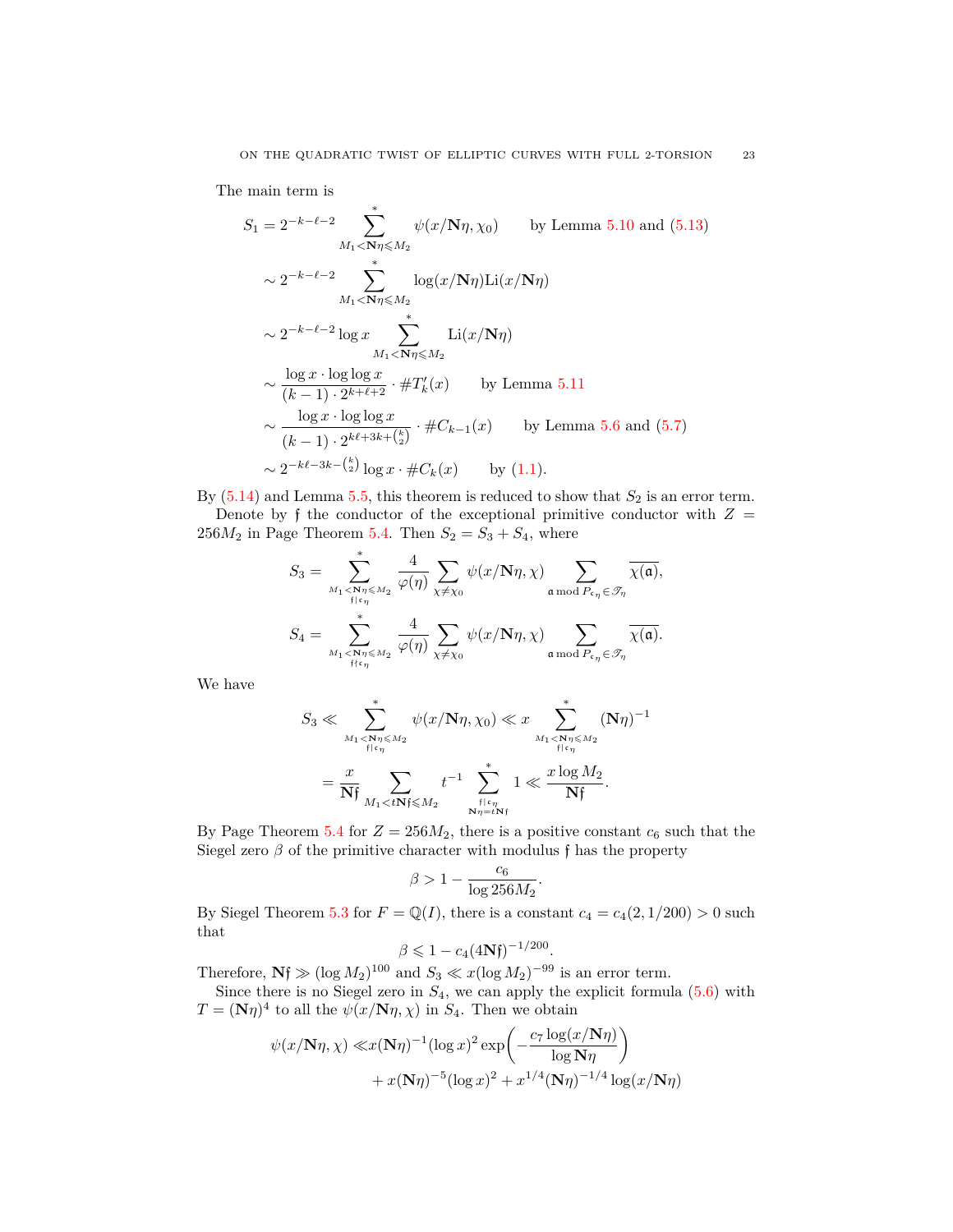and  $S_4 \ll S_5 + S_6 + S_7$ , where

$$
S_5 = \sum_{M_1 < \mathbf{N}\eta \le M_2}^* x(\mathbf{N}\eta)^{-1} (\log x)^2 \exp\left(-\frac{c_7 \log(x/\mathbf{N}\eta)}{\log \mathbf{N}\eta}\right),
$$
\n
$$
\ll x(\log x)^2 \exp\left(-c_8 (\log \log x)^{100}\right) \cdot \sum_{M_1 < \mathbf{N}\eta \le M_2}^* (\mathbf{N}\eta)^{-1}
$$
\n
$$
\ll x(\log x)^3 \exp\left(-c_8 (\log \log x)^{100}\right),
$$
\n
$$
S_6 = \sum_{M_1 < \mathbf{N}\eta \le M_2}^* x(\mathbf{N}\eta)^{-5} (\log x)^2 \ll x(\log x)^2 M_1^{-3} \ll x(\log x)^{-200},
$$
\n
$$
S_7 = \sum_{M_1 < \mathbf{N}\eta \le M_2}^* x^{1/4} (\mathbf{N}\eta)^{-1/4} \log(x/\mathbf{N}\eta) \ll x^{1/4} \log x \cdot M_2^{3/4} \ll x^{1/2}.
$$

Hence  $S_4$  is also an error term. This finishes the proof.

$$
\Box
$$

### 6. DISTRIBUTION RESULT

<span id="page-23-0"></span>Assume that  $\text{Sel}_2(E/\mathbb{Q}) \cong (\mathbb{Z}/2\mathbb{Z})^2$ . Let  $n = p_1 \cdots p_k$  be an element in  $\mathscr{Q}_k(x)$ with  $p_1 < \cdots < p_k$ . Then  $n \in \mathcal{P}_k(x)$  if and only if  $h_4(n) = 1$  and  $h_8(n) \equiv \frac{d-1}{4} \mod 4$ 2, where *d* is a certain divisor of *n*. As shown in the proof of Theorem [1.1\(](#page-1-1)B), the rank of  $\mathbf{A} = \mathbf{A}_n$  is  $k - 1$  or  $k - 2$ .

Assume that rank  $\mathbf{A} = k-2$ . As shown in the proof of Theorem [1.1](#page-1-1)(B),  $h_4(n) = 1$ if and only if  $\mathbf{b}_2 \notin \text{Im } \mathbf{A}$ . In this case,  $d = p_1^{s_1} \cdots p_k^{s_k} \equiv 5 \mod 8$ , where Ker  $\mathbf{A} =$  $\{0, 1, d, d+1\}$  $\{0, 1, d, d+1\}$  $\{0, 1, d, d+1\}$  and  $d = (s_1, ..., s_k)^T$ . We may assume that  $s_k = 0$ . By [[JY11,](#page-25-13) Theorem 3.3(ii)],  $h_8(n) = 1$  if and only if

(6.1) 
$$
\left(\frac{d}{d'}\right)_4 \left(\frac{d'}{d}\right)_4 = -1,
$$

where  $d' = n/d$ .

Assume that rank  $A = k - 1$ . Then  $h_4(n) = 1$ ,  $b_2 \in \text{Im } A$  and  $d = p_1^{s_1} \cdots p_k^{s_k}$ , where  $\mathbf{Ad} = \mathbf{b}_2$  and  $\mathbf{d} = (s_1, \dots, s_k)$ <sup>T</sup>. By [[JY11](#page-25-13), Theorem 3.3(iii), (iv)],  $h_8(n) = 1$ if and only if

<span id="page-23-1"></span>
$$
\left(\frac{2d}{d'}\right)_4 \left(\frac{2d'}{d}\right)_4 = (-1)^{\frac{n-1}{8}}
$$

where  $d' = n/d$ .

*Proof of Theorem [1.3.](#page-2-2)* For  $k \geq 2$ , let  $\mathscr{B}$  be the set of all symmetric  $\mathbf{B} \in M_k(\mathbb{F}_2)$ with rank  $k - 2$  and  $\mathbf{B1} = \mathbf{0}$ . Let  $\mathscr I$  be the set of all vectors  $\alpha = (\alpha_1, \dots, \alpha_k)$  with  $\alpha_i \in \{1, 5, 9, 13\}$  and  $\alpha_1 \cdots \alpha_k \equiv 1 \mod 8$ . Denote by  $\mathscr{I}_B$  the set of all  $\alpha \in \mathscr{I}$  such that  $\mathbf{b}(\alpha) \notin \text{Im } \mathbf{B}$ , where  $\mathbf{b}(\alpha) = \left( \left[ \frac{2}{\alpha_1}, \ldots, \left[ \frac{2}{\alpha_k} \right] \right)^{\mathrm{T}} \right)$ . Since  $\alpha_1 \cdots \alpha_k \equiv 1 \mod 8$ , we have  $\mathbf{b}(\alpha)^{\mathrm{T}}\mathbf{1} = 0$ . For any  $\mathbf{B} \in \mathscr{B}$  and  $\alpha \in \mathscr{I}_{\mathbf{B}}$ ,  $C_k(x, \alpha, \mathbf{B})$  is the set of all  $n = p_1 \cdots p_k \in \mathscr{P}_k(x)$  satisfying

- $p_1 < \cdots < p_k$  and  $\mathbf{A}_n = \mathbf{B}$ ;
- $p_i \equiv \alpha_i \mod 16$  for all  $1 \leq i \leq k$ ;
- $\bullet$   $\left(\frac{p_i}{q_j}\right) = 1$  for all  $1 \leqslant i \leqslant k$  and  $1 \leqslant j \leqslant \ell$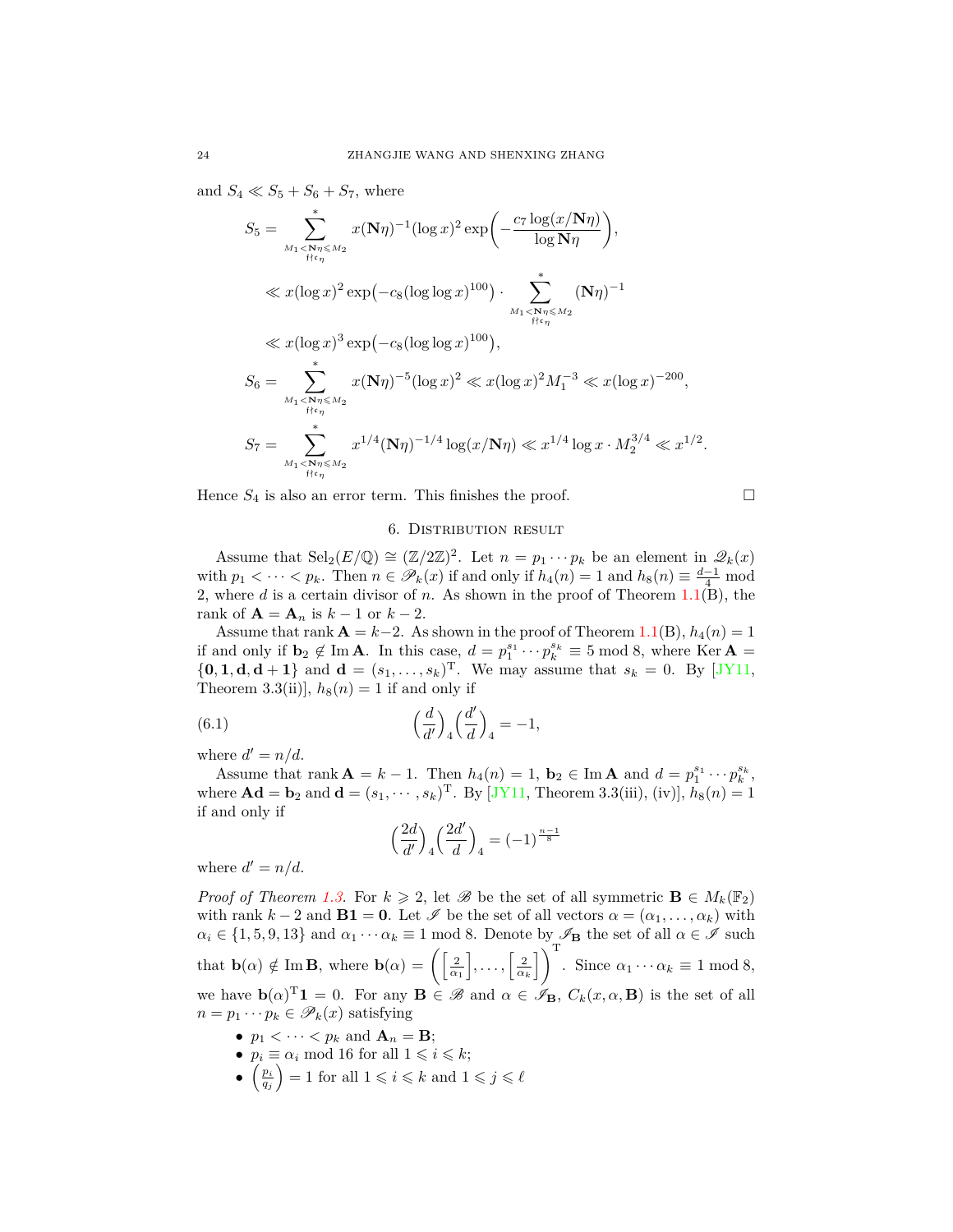by [\(6.1](#page-23-1)). Moreover, if  $\mathbf{B} \in \mathcal{B}$  and  $\alpha \notin \mathcal{F}_{\mathbf{B}}$ , then  $C_k(x, \alpha, \mathbf{B}) \cap \mathcal{P}_k(x) = \emptyset$ . Therefore, the number  $N_1(x)$  of those  $n \in \mathcal{P}_k(x)$  with rank  $\mathbf{A}_n = k - 2$  is

(6.2) 
$$
N_1(x) = \sum_{\mathbf{B} \in \mathcal{B}} \sum_{\alpha \in \mathcal{I}_{\mathbf{B}}} \# C_k(x, \alpha, \mathbf{B}) \sim 2^{-k\ell - 3k - 1 - \binom{k}{2}} \cdot \# C_k(x) \cdot \sum_{\mathbf{B} \in \mathcal{B}} \# \mathcal{I}_{\mathbf{B}}
$$

by Theorem [5.7](#page-18-3).

Now we count the number of  $\mathscr{I}_B$  with given **B**. Given  $\mathbf{b} = (b_1, \dots, b_k)^T \notin \text{Im } \mathbf{B}$ with  $\mathbf{b}^T \mathbf{1} = 0$ , the number of  $\alpha$  with  $\mathbf{b}(\alpha) = \mathbf{b}$  is  $2^k$ . This is because  $\alpha_i = 1, 9$ if  $b_i = 0$  and  $\alpha_i = 5, 13$  if  $b_i = 1$ . Since **B** is symmetric and **B1** = **0**, the size of  $\text{Im } \mathbf{B} \subset \mathcal{H}_n := \{ \mathbf{u} : \mathbf{1}^{\mathrm{T}} \mathbf{u} = 0 \}$  is  $2^{k-2}$ . If  $\mathbf{b}^{\mathrm{T}} \mathbf{1} = 0$  and  $\text{rank}(\mathbf{B}, \mathbf{b}) = k - 1$ , then **b** ∈  $\mathcal{H}_n$  − Im **B** has  $2^{k-2}$  choices. Consequently,  $\#\mathscr{I}_B = 2^{2k-2}$  and then

$$
N_1(x) \sim 2^{-k\ell - k - 3 - \binom{k}{2}} \cdot \#C_k(x) \cdot \# \mathcal{B}.
$$

**Proposition 6.1** ([[BCJ](#page-24-7)<sup>+</sup>06]). *Denote by*  $\mathcal{B}_{k,r}$  *the set of*  $k \times k$  *symmetric matrices over* F<sup>2</sup> *with rank r. Then*

$$
\#\mathscr{B}_{k,r} = u_{r+1} 2^{\binom{r+1}{2}} \cdot \prod_{i=0}^{k-r-1} \frac{2^k - 2^i}{2^{k-r} - 2^i},
$$

*where u<sup>i</sup> is defined in Theorem [1.3.](#page-2-2)*

The left-top minor of **B** of order  $k-1$  induces a bijection  $\mathscr{B} \to \mathscr{B}_{k-1,k-2}$ . So  $\#\mathscr{B} = \#\mathscr{B}_{k-1,k-2}$  and we get

$$
N_1(x) \sim 2^{-k\ell - k - 3} (1 - 2^{1-k}) u_{k-1} \cdot \#C_k(x).
$$

The number  $N_2(x)$  of  $n \in \mathcal{P}_k(x)$  with rank  $\mathbf{A}_n = k-1$  can be obtained similarly:

$$
N_2(x) \sim 2^{-k-k\ell-2} u_k \cdot \#C_k(x).
$$

We refer to our previous paper [\[Wan17\]](#page-25-14) for more details. This finishes the proof of this theorem.  $\Box$ 

**Acknowledgement.** The first author is supported by the National Natural Science Foundation of China (Grant No. 11801344) and Natural Science Foundation of Shaanxi Province (Grant No. 2020JQ-401). The second author is supported by the National Natural Science Foundation of China (Grant No. 12001510). The authors are greatly indebted to Professor Ye Tian for many instructions and suggestions.

### <span id="page-24-0"></span>**REFERENCES**

- <span id="page-24-7"></span>[BCJ+06] Morgan V. Brown, Neil J. Calkin, Kevin James, Adam J. King, Shannon Lockard, and Robert C. Rhoades. Trivial Selmer groups and even partitions of a graph. *Integers*, 6:A33, 17, 2006.
- <span id="page-24-2"></span>[Cas98] J. W. S. Cassels. Second descents for elliptic curves. *J. Reine Angew. Math.*, 494:101– 127, 1998. Dedicated to Martin Kneser on the occasion of his 70th birthday.
- <span id="page-24-1"></span>[CO89] J. E. Cremona and R. W. K. Odoni. Some density results for negative Pell equations; an application of graph theory. *J. London Math. Soc. (2)*, 39(1):16–28, 1989.
- <span id="page-24-4"></span>[Dav80] Harold Davenport. *Multiplicative number theory*, volume 74 of *Graduate Texts in Mathematics*. Springer-Verlag, New York-Berlin, second edition, 1980. Revised by Hugh L. Montgomery.
- <span id="page-24-5"></span>[Fog61] E. Fogels. On the zeros of Hecke's *L*-functions. I. *Acta Arith.*, 7(2):87–106, 1961.
- <span id="page-24-6"></span>[Fog63] E. Fogels. Über die Ausnahmenullstelle der Heckeschen *L*-Funktionen. *Acta Arith.*, 8:307–309, 1963.
- <span id="page-24-3"></span>[HB94] D. R. Heath-Brown. The size of Selmer groups for the congruent number problem. II. *Invent. Math.*, 118(2):331–370, 1994. With an appendix by P. Monsky.